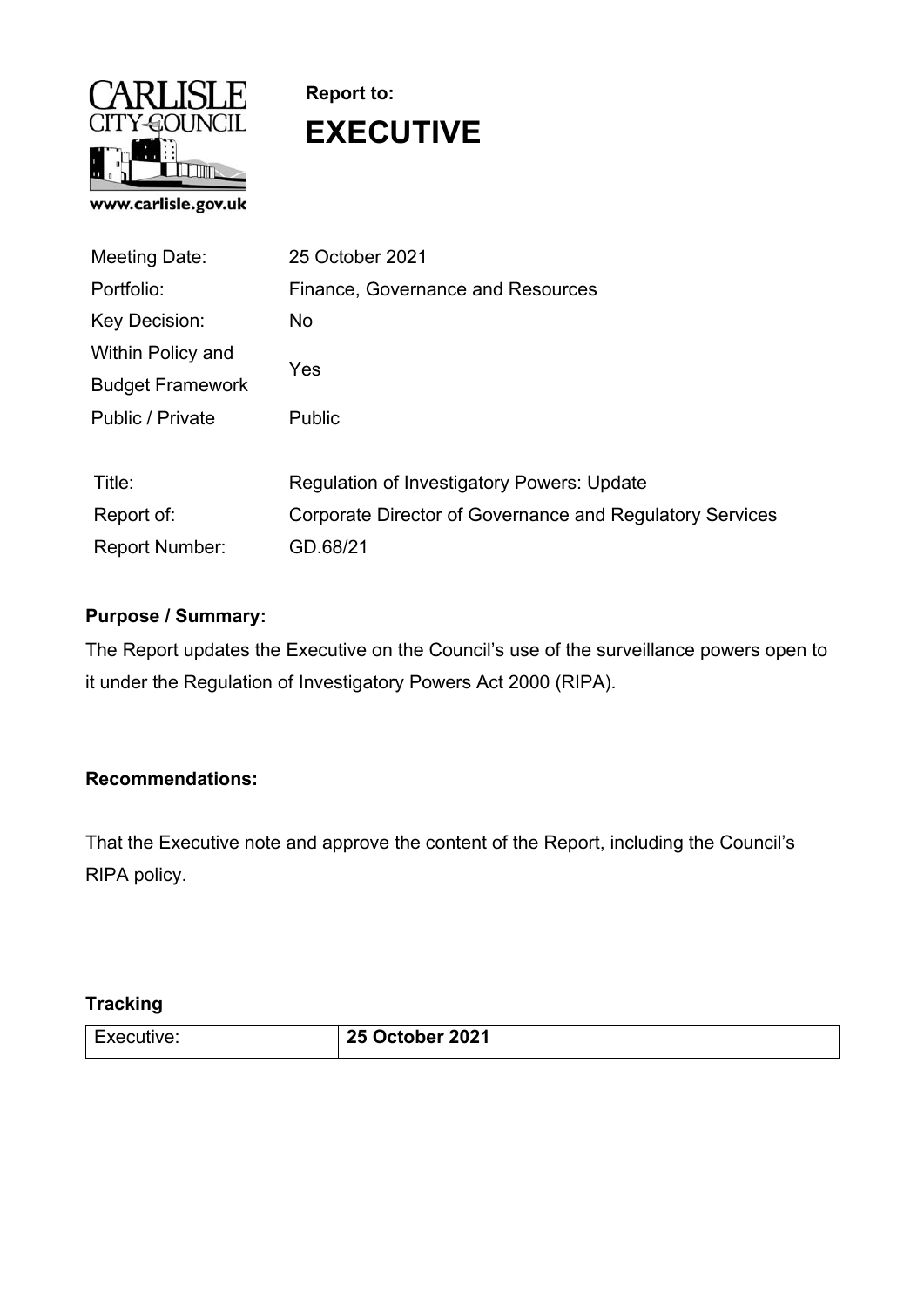### **1. BACKGROUND**

- 1.1 Members are aware that, when carrying out covert surveillance activity, the Council must comply with the Regulation of Investigatory Powers Act 2000 (RIPA) and its associated Regulations and Guidance.
- 1.2 RIPA provides for public authorities to give authorisation to carry out covert surveillance activities. The term 'public authorities' includes local authorities, therefore, the Council may authorise its officers to carry out covert surveillance. Any authorisation signed by the Council is subject to further approval by a Justice of the Peace.
- 1.3 The basic premise of RIPA is to ensure that covert surveillance is carried out in the appropriate manner. It requires that the public body wishing to carry out such surveillance does so after carrying out a balancing exercise in which the need for covert surveillance is balanced against the rights of the individual. Article 8 of the Human Rights Act 1998 provides that there shall be no interference with an individual's right to respect for his private and family life other than is necessary in the interests of, *inter alia*, public safety, the prevention of crime and disorder, the protection of health or morals, or for the protection of the rights and freedoms of others. For covert surveillance to be justified it must be both necessary and proportionate. If it is possible to obtain evidence overtly then this is the method by which it should be gathered.
- 1.4 Surveillance is covert if, and only if, it is carried out in a manner that is calculated to ensure that persons who are subject to surveillance are unaware that it is taking place. Directed Surveillance includes surveillance which is covert (but not intrusive) which is conducted for a specific investigation/operation and is likely to result in the obtaining of private information about a person.
- 1.5 Although the term surveillance covers a wide range of activities, it is important to note that RIPA applies only to covert surveillance. If the person who is subject to the surveillance is aware that it is taking place it will not be necessary to obtain authorisation under RIPA.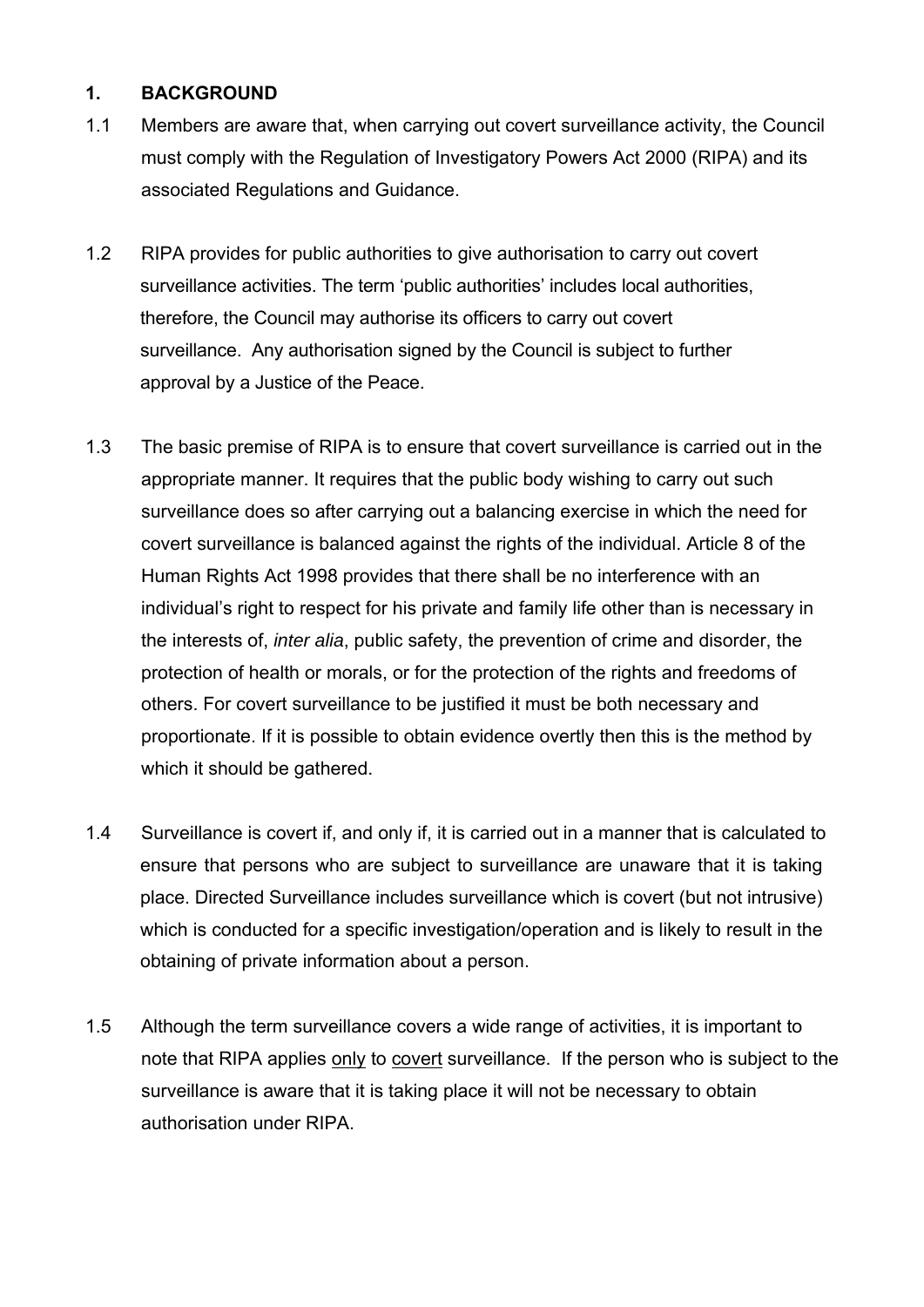- 1.6 The purpose of RIPA is to place covert surveillance activities on a lawful footing. The impetus for this has arisen from the coming into force of the Human Rights Act 1998 ("HRA"). If a public authority fails to comply with the HRA it is in breach of statutory duty and two possible consequences may follow:
	- any person who has suffered loss due to such breach may claim compensation from the public authority; and/or
	- any enforcement proceedings brought by a public authority against a person who has suffered such breach may be subject to "collateral challenge" by way of defence of non-compliance by the public authority with the HRA.
- 1.7 The HRA brings into English Law Article 8 of the European Convention on Human Rights ("Article 8"). This provides that any person is entitled to respect for his private and family life, his home and his correspondence. A public authority should not act in a way which is incompatible with this right; if it does the consequences set out above may flow.
- 1.8 However, Article 8 goes on to provide that there shall be no interference by a public authority with the exercise of the Article 8 right except such as is in accordance with the law and is necessary in a democratic society in the interests of national security, public safety or the economic wellbeing of the country, for the prevention of disorder or crime, for the protection of health or morals or for the protection of the rights and freedom of others. It is therefore recognised by the Convention that interference with Article 8 rights may sometimes be necessary in order to prevent crime/disorder, protect health etc, such interference must however be on a lawful basis. For the purposes of RIPA, the Council is only able to exercise the power for the purpose of preventing/detecting crime or of preventing disorder.
- 1.9 If a Local Authority fails to obtain an authorisation for surveillance in accordance with the scheme set out in the RIPA it has not thereby committed a criminal offence nor is it automatically subject to any sanction or penalty imposed under civil law.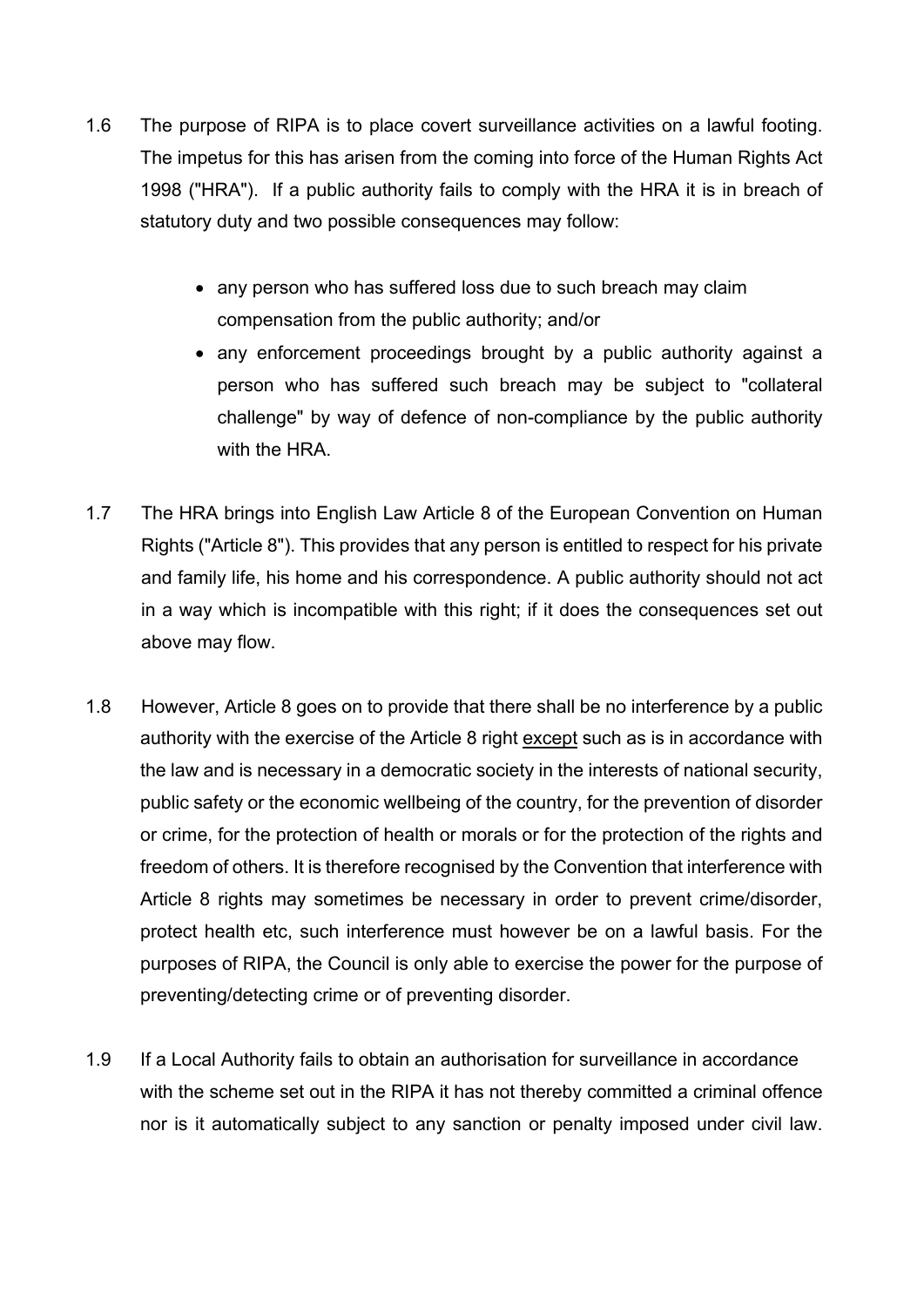However, in the absence of authorisation there is a risk that the Authority will not be able to demonstrate that any covert surveillance has been carried out on a lawful basis. There then arises the further risk that any proceedings which the Authority is then undertaking against the person concerned (e.g. statutory enforcement proceedings or a prosecution) may be subject to a successful challenge and/or the Authority may be subject to a legal claim for compensation by the person concerned.

- 1.10 Local authorities in England and Wales can only authorise use of directed surveillance under RIPA to prevent or detect criminal offences that are either punishable, whether on summary conviction or indictment, by a maximum term of at least 6 months' imprisonment **or** are related to the underage sale of alcohol and tobacco or nicotine inhaling products. The offences relating to the latter are in article 7A of the 2010 RIPA Order.
- 1.11 Local authorities **cannot** authorise directed surveillance for the purpose of preventing disorder unless this involves a criminal offence(s) punishable (whether on summary conviction or indictment) by a maximum term of at least 6 months' imprisonment.
- 1.12 Local authorities may therefore continue to authorise use of directed surveillance in more serious cases as long as the other tests are met – i.e. that it is necessary and proportionate and where prior approval from a JP has been granted. Examples of cases where the offence being investigated attracts a maximum custodial sentence of six months or more could include more serious criminal damage, dangerous waste dumping and serious or serial benefit fraud (DWP).
- 1.13 Local authorities may also continue to authorise the use of directed surveillance for the purpose of preventing or detecting specified criminal offences relating to the underage sale of alcohol and tobacco where the necessity and proportionality test is met and prior approval from a JP has been granted (Cumbria County Council function).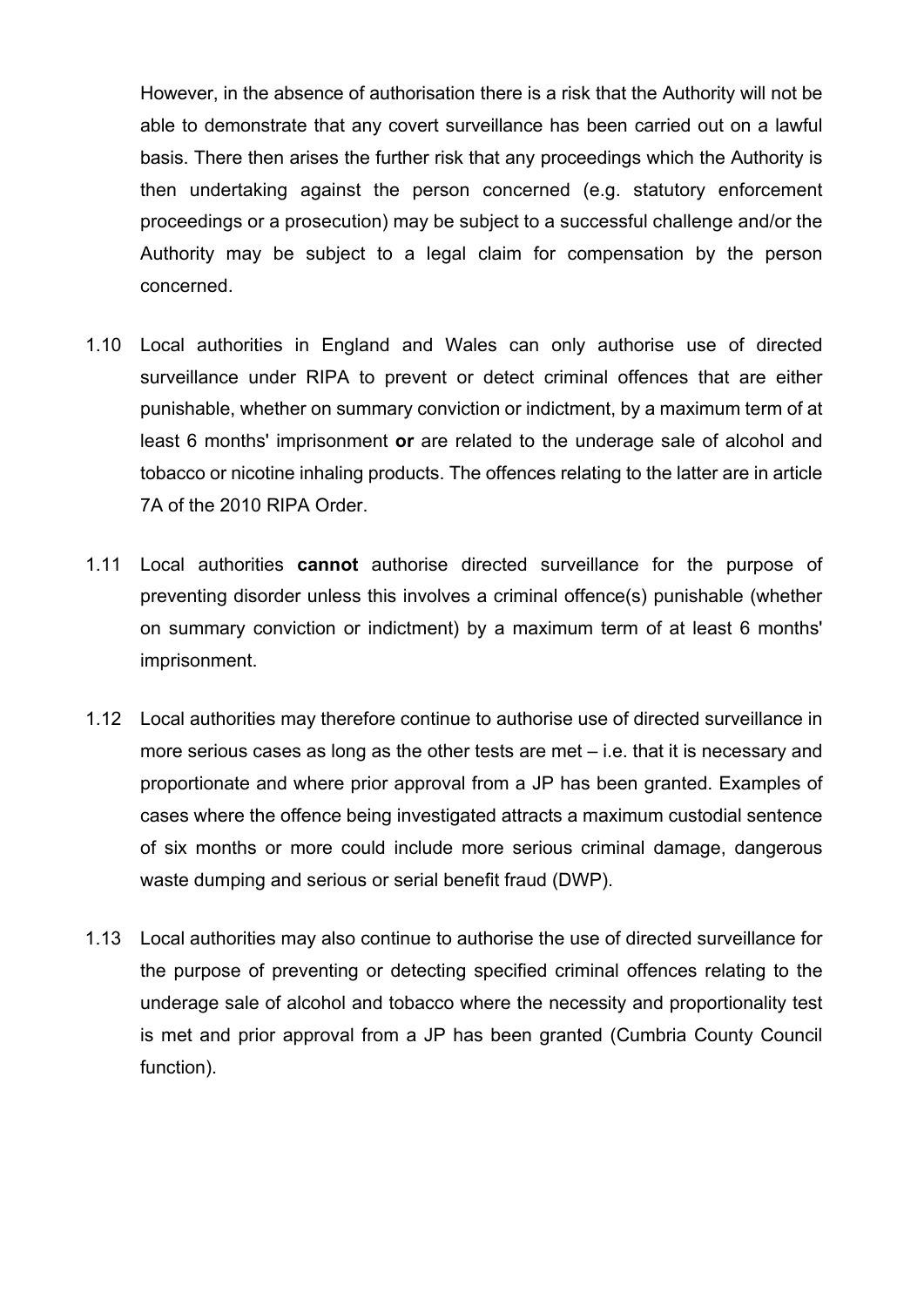1.14 The Code of Guidance says: "A local authority **may not authorise** the use of directed surveillance under RIPA to investigate disorder that does not involve criminal offences or to investigate low-level offences which may include, for example, littering, dog control and fly-posting."

## **2. CARLISLE CITY COUNCIL RIPA USAGE**

- 2.1 The Guidance says that elected members of a local authority should review the usage of the surveillance powers and set the policy once each year. Members will note how restrictive the rules regulating surveillance are and the reality is that, since the transfer of the Council's benefit fraud to the Department for Work and Pensions, it is very unlikely that we will need to undertake any covert surveillance activity. The last authorisation of surveillance by the City Council predated the transfer of the Benefit Fraud Team.
- 2.2 In effect, the Council does not make use of any covert surveillance in its activity. **The last authorisation was in March 2014 for a benefit fraud matter.** A report was not brought before Members last year due to the fact that no activity had occurred and due to the pandemic lockdown RIPA was simply not relevant.

## **3. TRAINING**

3.1 RIPA training is part of the Ethical Governance Training Programme and, by way of awareness raising, the concept of covert surveillance and its implications is mentioned whenever possible, for example at witness training. In addition, bespoke RIPA training is delivered and the Council is currently investigating a Skillsgate module of inclusion in its e-learning platform. The training, particularly on-line, is targeted at those service areas most likely to gather evidence on behalf of the Council.

## 4. **POLICY**

4.1 The Home Office released revised guidance both for Directed Surveillance and also the use of Covert Human Intelligence Sources. The links to these documents are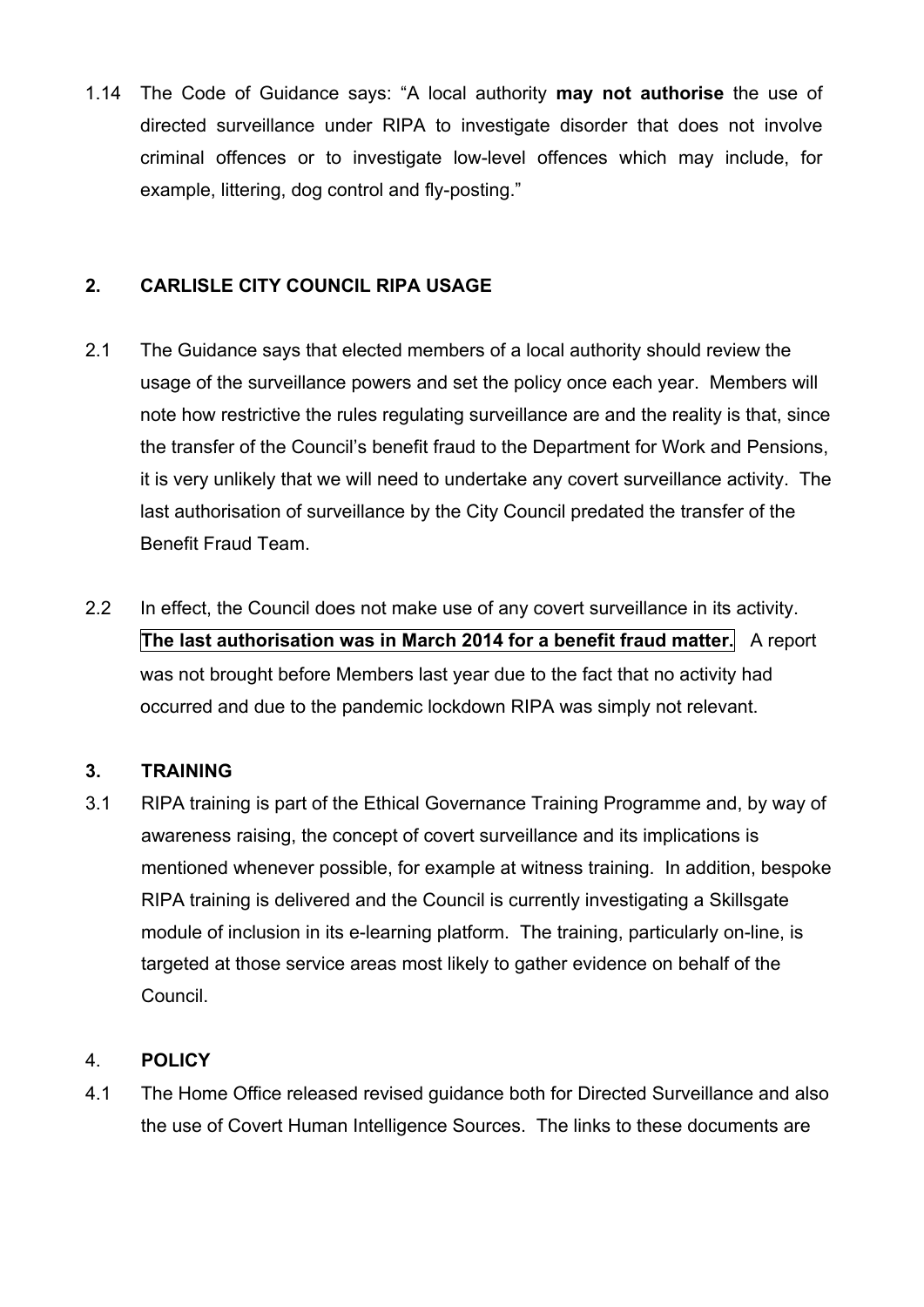as follows or Members should contact the Corporate Director of Governance and Regulatory Services if they would like a hard copy:

https://www.gov.uk/government/publications/covert-surveillance-and-covert-humanintelligence-sources-codes-of-practice

4.2 The Council's policy document reflects up to date guidance and is attached as the Appendix to this Report. The Executive is asked to approve the Policy which remains as per the one recommended by the Audit Committee.

## **5. CONSULTATION**

5.1 Not applicable.

## **6. CONCLUSION AND REASONS FOR RECOMMENDATIONS**

6.1 The content of the Report should reassure Members that the City Council takes its responsibilities under the RIPA legislation seriously and also that it continues to strive to be one of the better performing local authorities.

## **7. CONTRIBUTION TO THE CARLISLE PLAN PRIORITIES**

7.1 Compliance with RIPA assists the Council in acting lawfully and promoting its enforcement activities in the District.

**Contact Officer:** Mark Lambert **Ext:** 7019

In compliance with Section 100d of the Local Government (Access to Information) 1985 the report has been prepared in part from the following papers: **The Home Office Guidance documents referred to in the Report.** 

**Appendices attached to report:** Revised Council RIPA Policy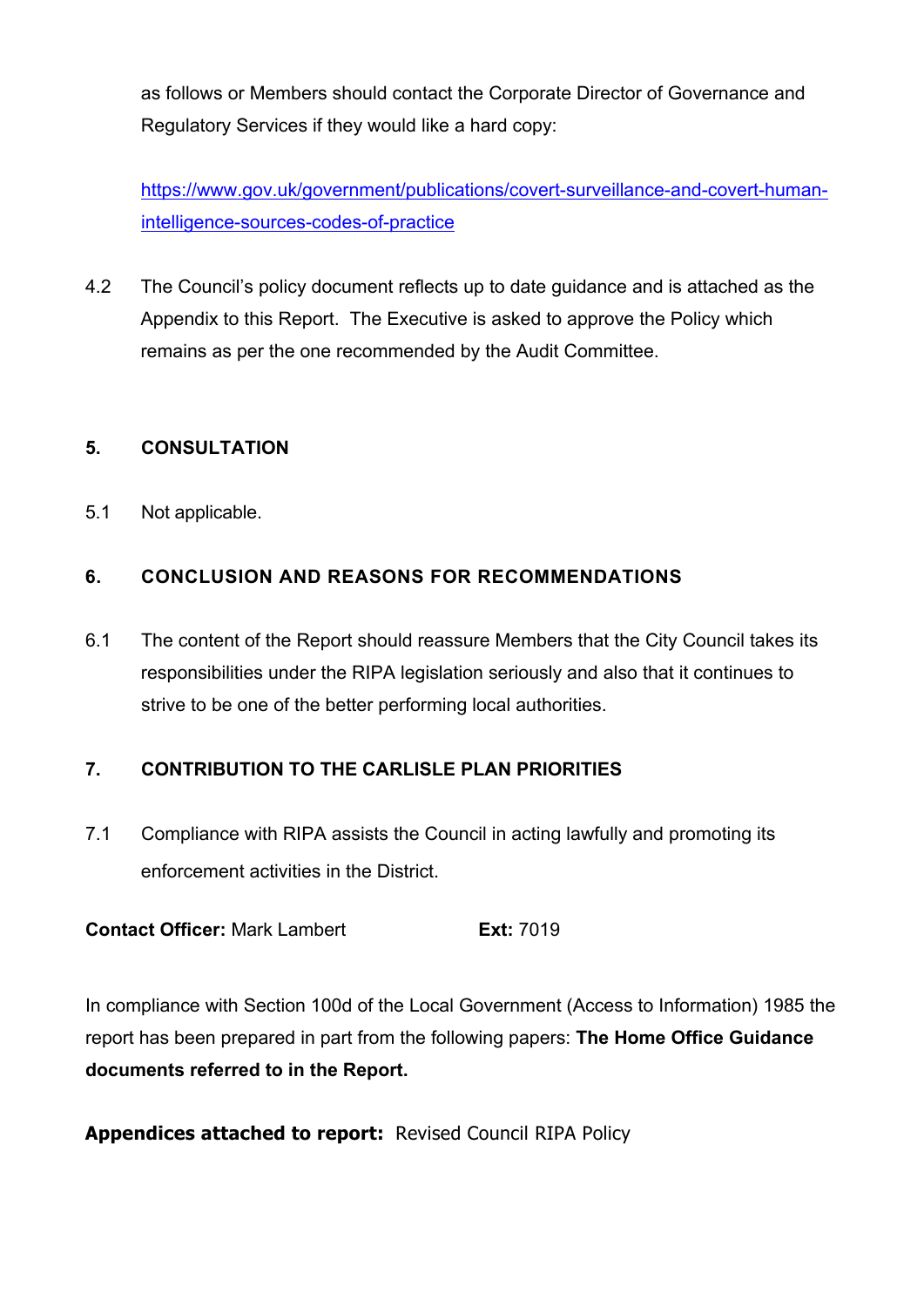## **CORPORATE IMPLICATIONS:**

**LEGAL –** The report deals with relevant legal implications.

**PROPERTY –** None.

**FINANCE –** None

**EQUALITY –** All persons are treated equally under this legislation.

**INFORMATION GOVERNANCE –** The codes of practice are clear on how information is to be stored, accessed, disseminated, retained and destroyed.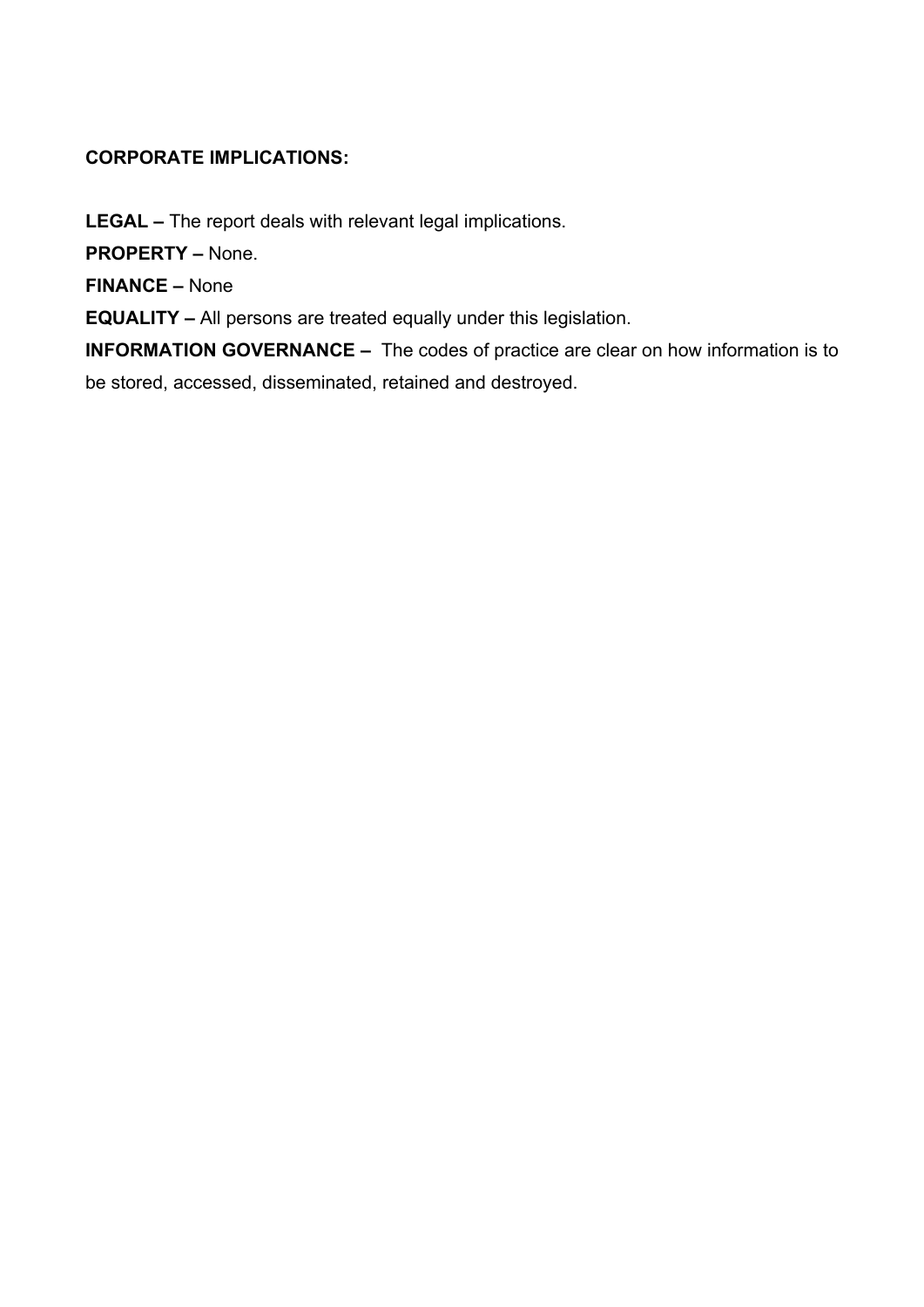**CARLISLE CITY COUNCIL**

**REGULATION OF INVESTIGATORY** 

**POWERS ACT 2000**

## **PROTOCOL AND GUIDANCE NOTES**

## **FOR STAFF**

## **RELATING TO SURVEILLANCE**

## **AND USE OF**

## **COVERT HUMAN**

## **INTELLIGENCE SOURCES**

IMPORTANT NOTICE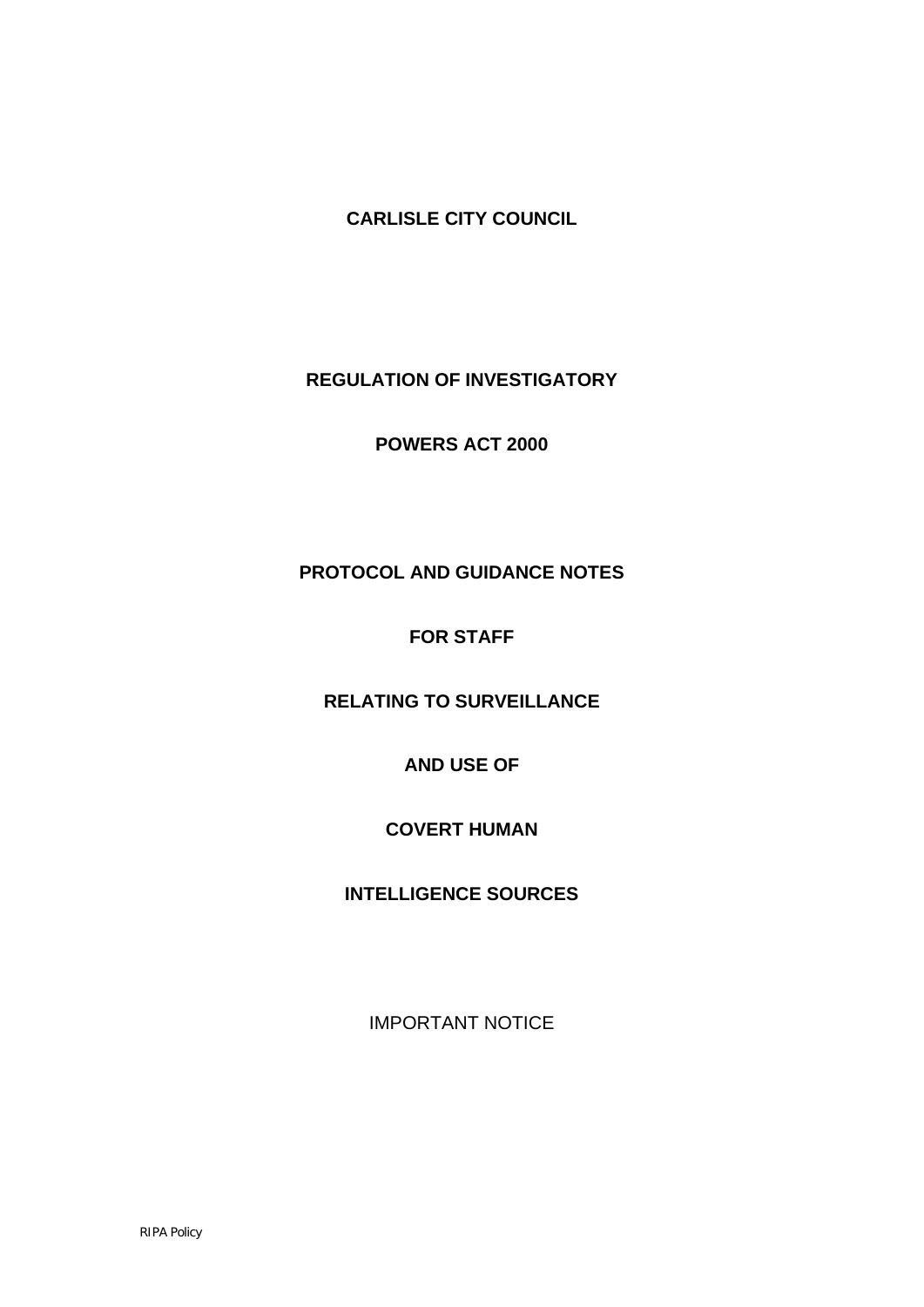The RIPA Regime is subject to oversight by the Investigatory Powers Commission Office. Advice, guidance and Codes of Practice may be found at:

[https://www.ipco.org.uk](https://linkprotect.cudasvc.com/url?a=https%3a%2f%2fwww.ipco.org.uk%2f&c=E,1,xnz8kl40CwDI2q_-GsOK-GD5U4StC-j3AsCQ397ZbwFax7ez35Grbw5YHH2kXhIeVYSmZU_gxiGfyN0uVLUMRFWcMj09bqYT6lLGxDyI&typo=1)

RIPA Codes of Practice and Guidance may be found at:

<https://www.gov.uk/government/collections/ripa-codes>

The Council's RIPA Policy is subordinate to the Codes of Practice. Internal points of Contact are:

Mark Lambert **RIPA Monitoring Officer** Clare Liddle **Clare Liddle** Deputy RIPA Monitoring Officer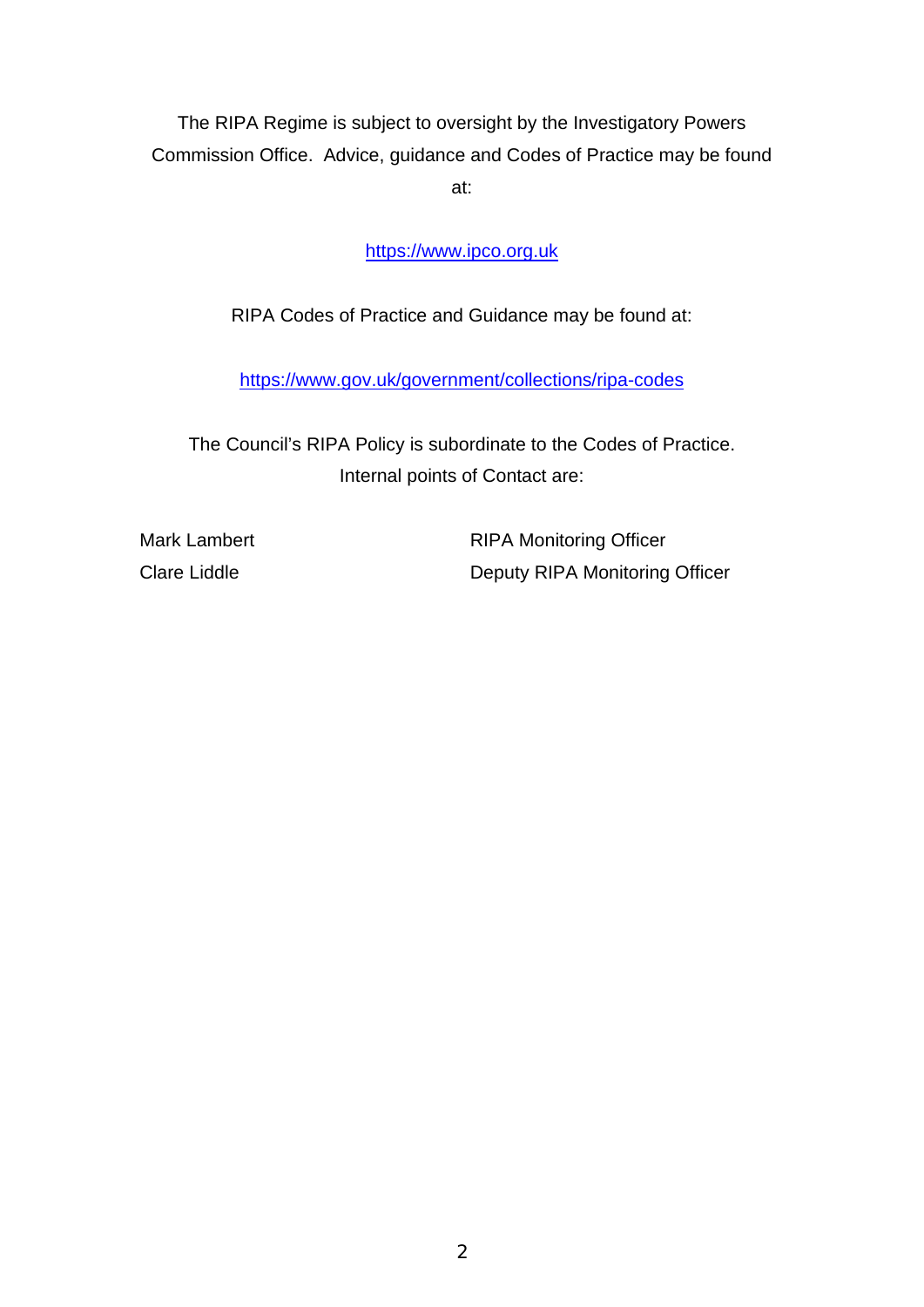## **CONTENTS**

Page

| <b>SECTION 1</b> | Introduction                                                          | 3  |
|------------------|-----------------------------------------------------------------------|----|
|                  | SECTION 2 What is Authorised under RIPA                               | 9  |
| <b>SECTION 3</b> | Directed Surveillance & Covert Use of<br>Human Intelligence Source    | 11 |
| <b>SECTION 4</b> | Authorisations, Renewals & Duration etc                               | 22 |
| <b>SECTION 5</b> | Central Register of Authorisations &<br><b>Retention Requirements</b> | 47 |
| <b>SECTION 6</b> | <b>Codes of Practice</b>                                              | 51 |
| <b>SECTION 7</b> | Benefits of obtaining Authorisation under the 52<br>2000 Act          |    |
| <b>SECTION 8</b> | <b>Scrutiny and Tribunal</b>                                          | 53 |
|                  | APPENDIX 1 Definitions from the 2000 Act                              | 55 |
|                  | APPENDIX 2 Covert Surveillance – Code of Practice                     | 58 |
|                  |                                                                       |    |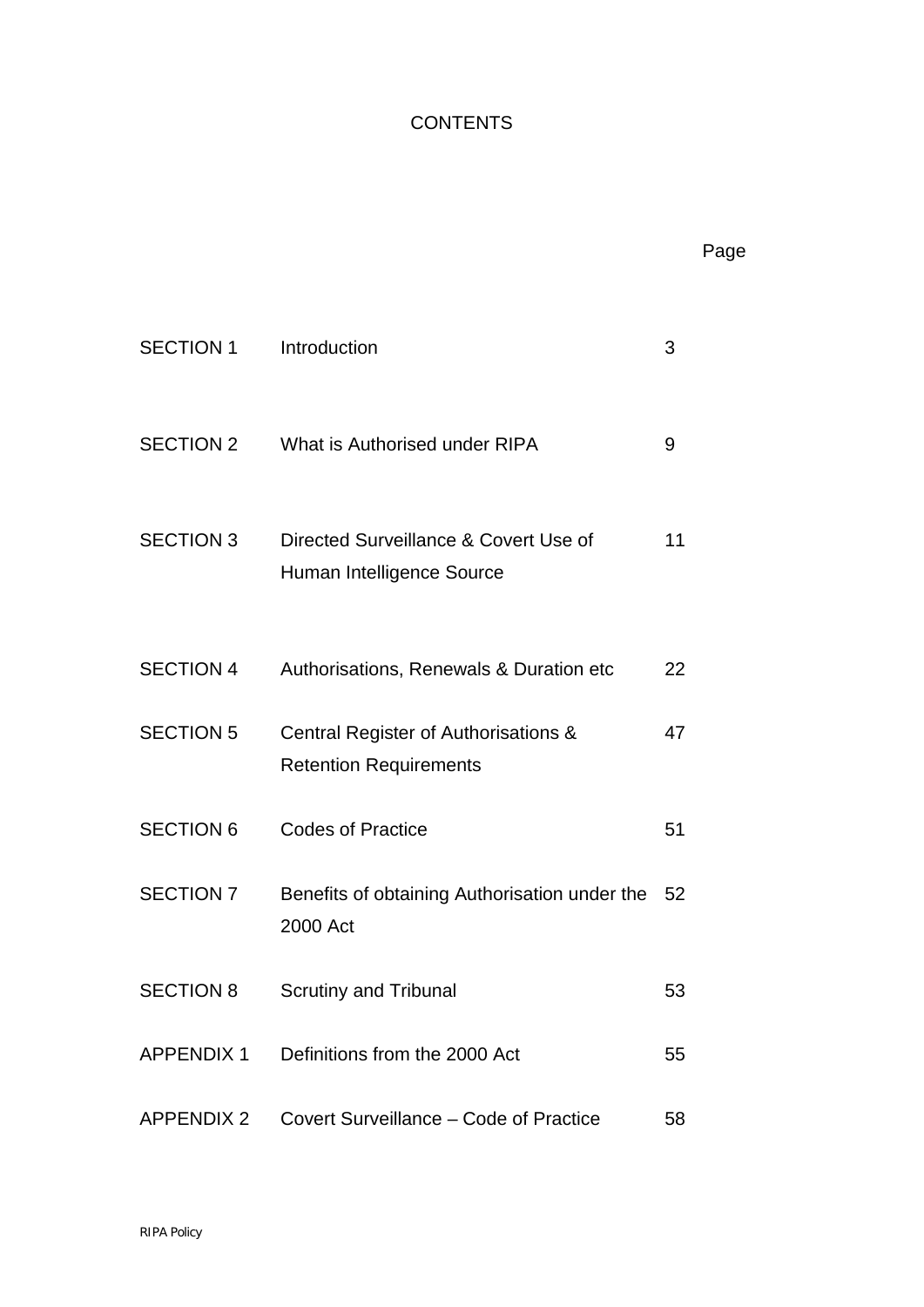| APPENDIX 3 | Covert Human Intelligence Sources - Code |    |
|------------|------------------------------------------|----|
|            | of Practice                              |    |
|            |                                          |    |
|            | APPENDIX 4 List of Authorising Officers  | 60 |
|            |                                          |    |
| APPENDIX 5 | <b>Authorisation Forms</b>               | 61 |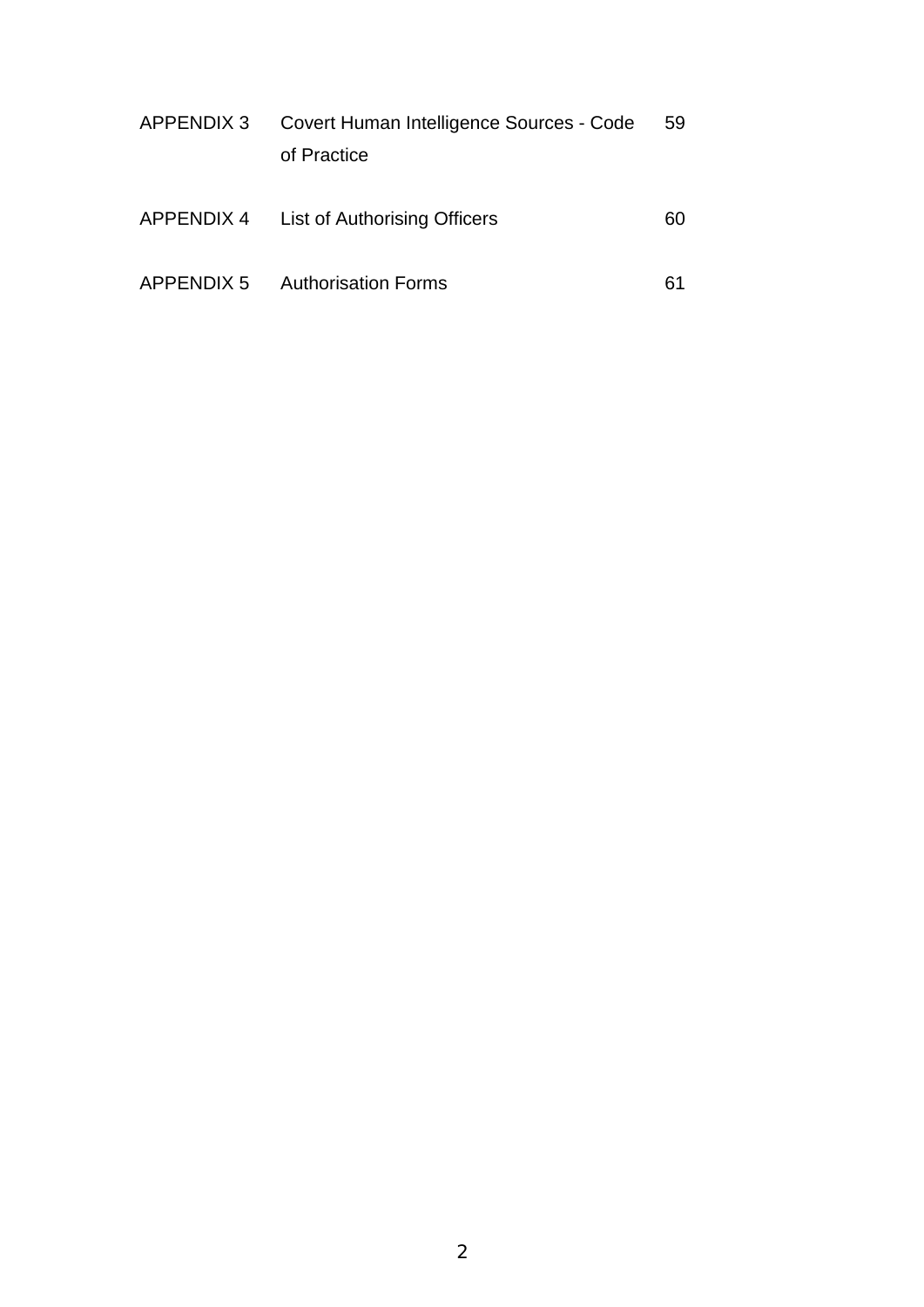#### **INTRODUCTION**

- 1.1 The Regulation of Investigatory Powers Act (RIPA) 2000 provides for public authorities to give authorisation to carry out **covert surveillance** activities. Public Authorities include local authorities therefore the Council may itself give authorisation (subject to judicial approval) to its officers to carry out covert surveillance.
- 1.2 The basic premise of RIPA is to ensure that covert surveillance is carried out in the appropriate manner. It requires that the public body wishing to carry out such surveillance does so after carrying out a balancing exercise in which the need for covert surveillance is balanced against the rights of the individual. Article 8 of the Human Rights Act 1998 provides that there shall be no interference with an individual's right to respect for his private and family life other than is necessary in the interests of, inter alia, public safety, the prevention of crime and disorder, the protection of health or morals, or for the protection of the rights and freedoms of others. For covert surveillance to be justified it must be both **necessary** (para 4.2.3) and **proportionate** (para 4.2.5). If it is possible to obtain evidence overtly then this is the method in which it should be gathered.
- 1.3 Surveillance is covert if, and only if, it is carried out in a manner that is calculated to ensure that persons who are subject to surveillance are unaware that it is taking place. The definition of surveillance is very wide and includes such activities as:
	- Monitoring, observing or listening to persons, their movements their conversations or their other activities or communication;
	- Recording anything monitored, observed or listened to in the course of surveillance; and
	- Surveillance by or with the assistance of a surveillance device.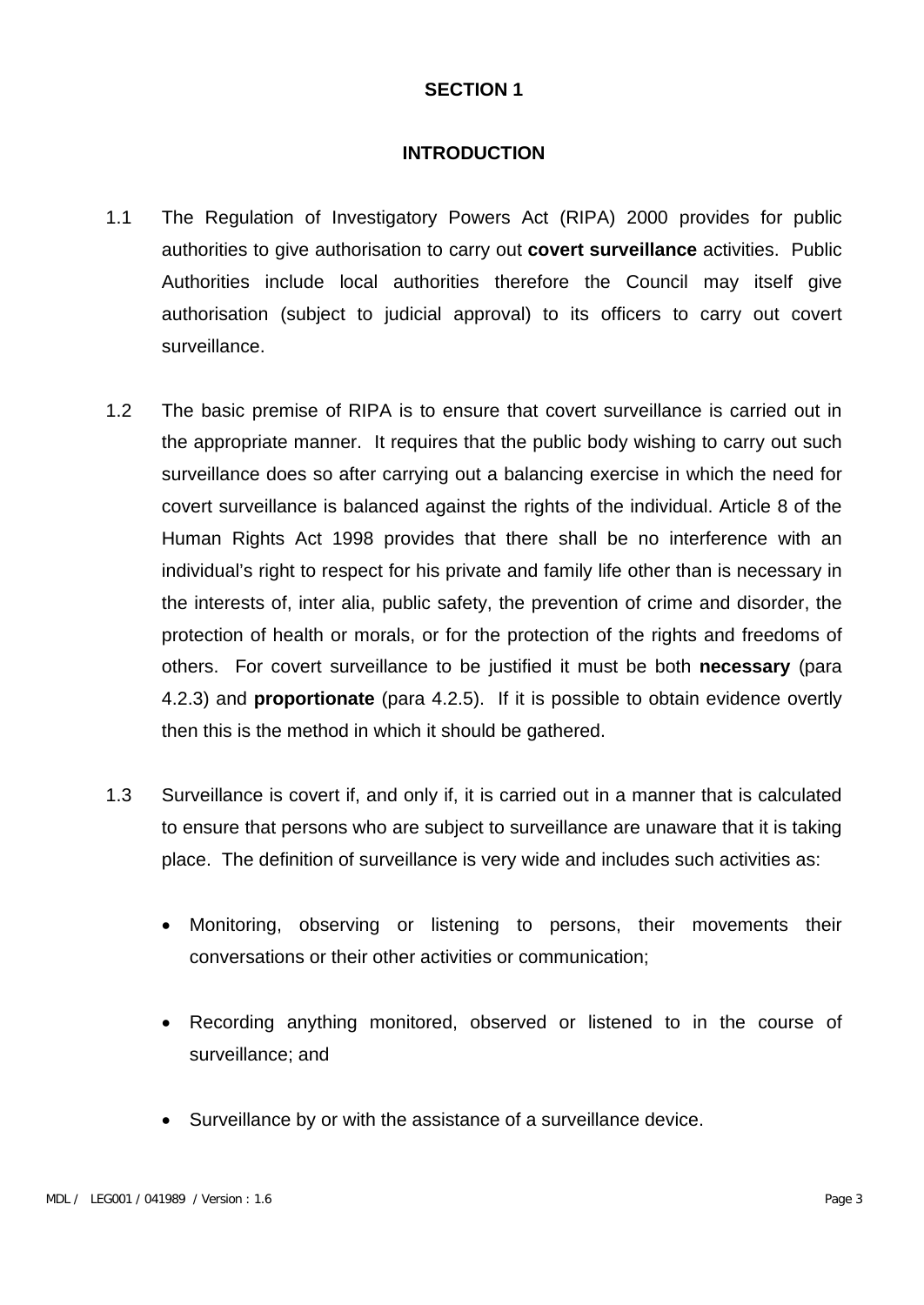Although the term surveillance covers a wide range of activities, it is important to note that RIPA applies only to covert surveillance. If the person who is subject to the covert surveillance is aware that it is taking place it will not be necessary to obtain authorisations under RIPA.

- 1.4 The purpose of RIPA is to place covert surveillance activities on a lawful footing. The impetus for this has arisen from the coming into force of the Human Rights Act 1998 ("HRA").
- 1.5 If a public authority fails to comply with the HRA it is in breach of statutory duty and two possible consequences may follow:
	- any person who has suffered loss due to such breach may claim compensation from the public authority; and/or
	- any enforcement proceedings brought by a public authority against a person who has suffered such breach may be subject to "collateral challenge" by way of defence of non-compliance by the public authority with the HRA.
- 1.6 The HRA brings into English Law Article 8 of the European Convention on Human Rights ("Article 8"). This provides that any person is entitled to respect for his private and family life, his home and his correspondence. A public authority should not act in a way which is incompatible with this right; if it does the consequences set out above may flow.
- 1.7 However, Article 8 goes on to provide that there shall be no interference by a public authority with the exercise of the Article 8 right except such as is in accordance with the law and is necessary in a democratic society in the interests of national security, public safety or the economic wellbeing of the country, for the prevention of disorder or crime, for the protection of health or morals or for the protection of the rights and freedom of others.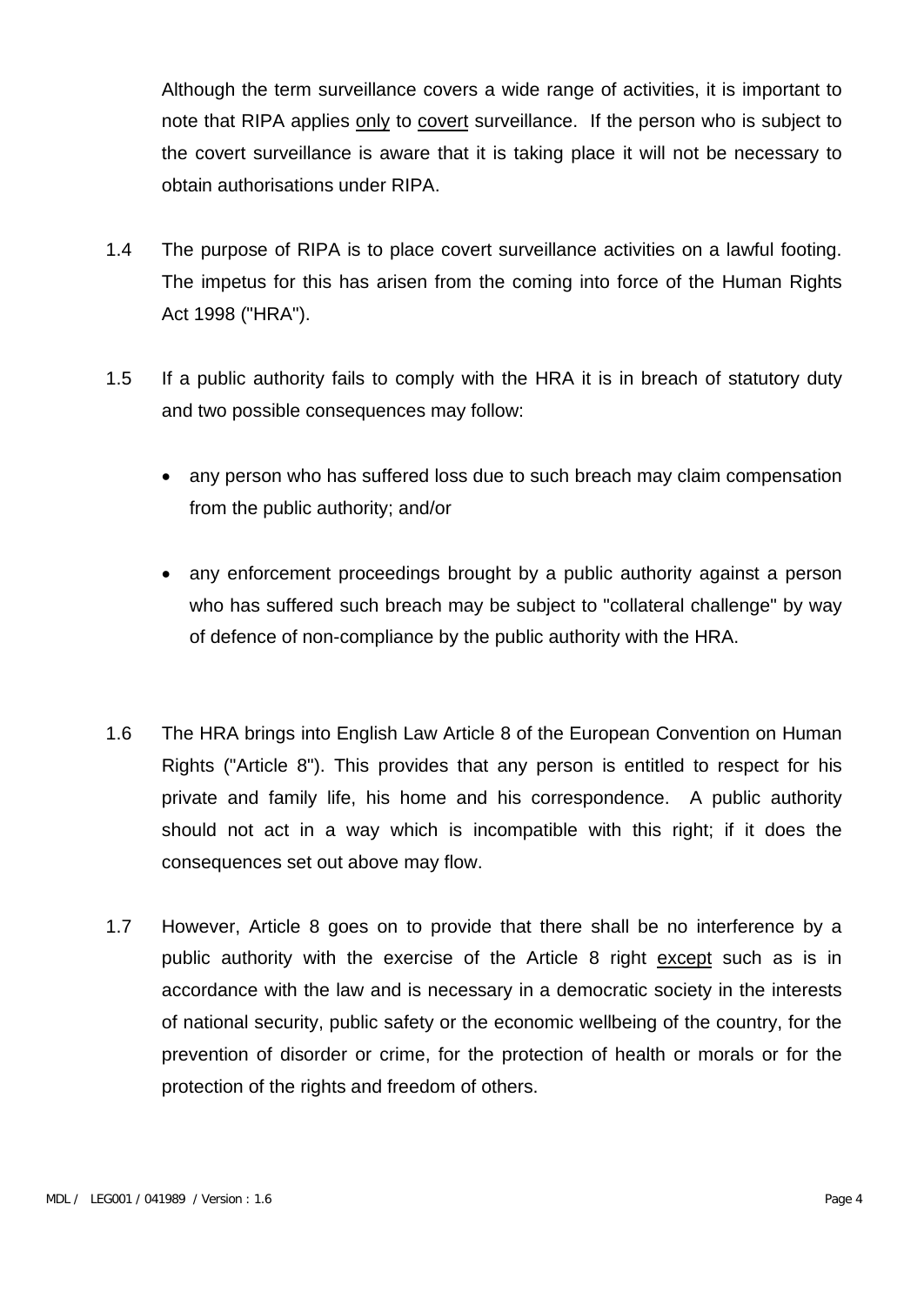It is therefore recognised by the Convention that interference with Article 8 rights may sometimes be necessary in order to prevent crime/disorder, protect health etc., such interference must however be on a lawful basis.

- 1.8 In anticipation of the coming into force of the HRA it was recognised that covert surveillance activities were in danger of falling foul of Article 8, even if necessary for the reasons set out in Article 8, if it was not demonstrably carried out on a lawful basis.
- 1.9 RIPA was therefore enacted in order to provide a clear, lawful basis for covert surveillance to be carried out by public authorities including:
	- **Security Services**
	- **Police**
	- Armed Forces
	- **Customs & Excise**
	- **Local Authorities**
- 1.10 RIPA makes it clear that the Council can only authorise use of directed surveillance to prevent or detect criminal offences that are either punishable, whether on summary conviction or indictment, by a maximum term of at least six months' imprisonment **or** are related to the underage sale of alcohol and tobacco or nicotine inhaling products (note that these alcohol/tobacco/nicotine issues are not ones which the City Council deals with).
- 1.11 RIPA assists by:
	- Clarifying what types of covert surveillance may be undertaken by local authorities;
	- Providing a scheme for the giving/obtaining of authorisation.
- 1.12 If a Local Authority fails to obtain an authorisation for surveillance in accordance with the scheme set out in the RIPA it has not thereby committed a criminal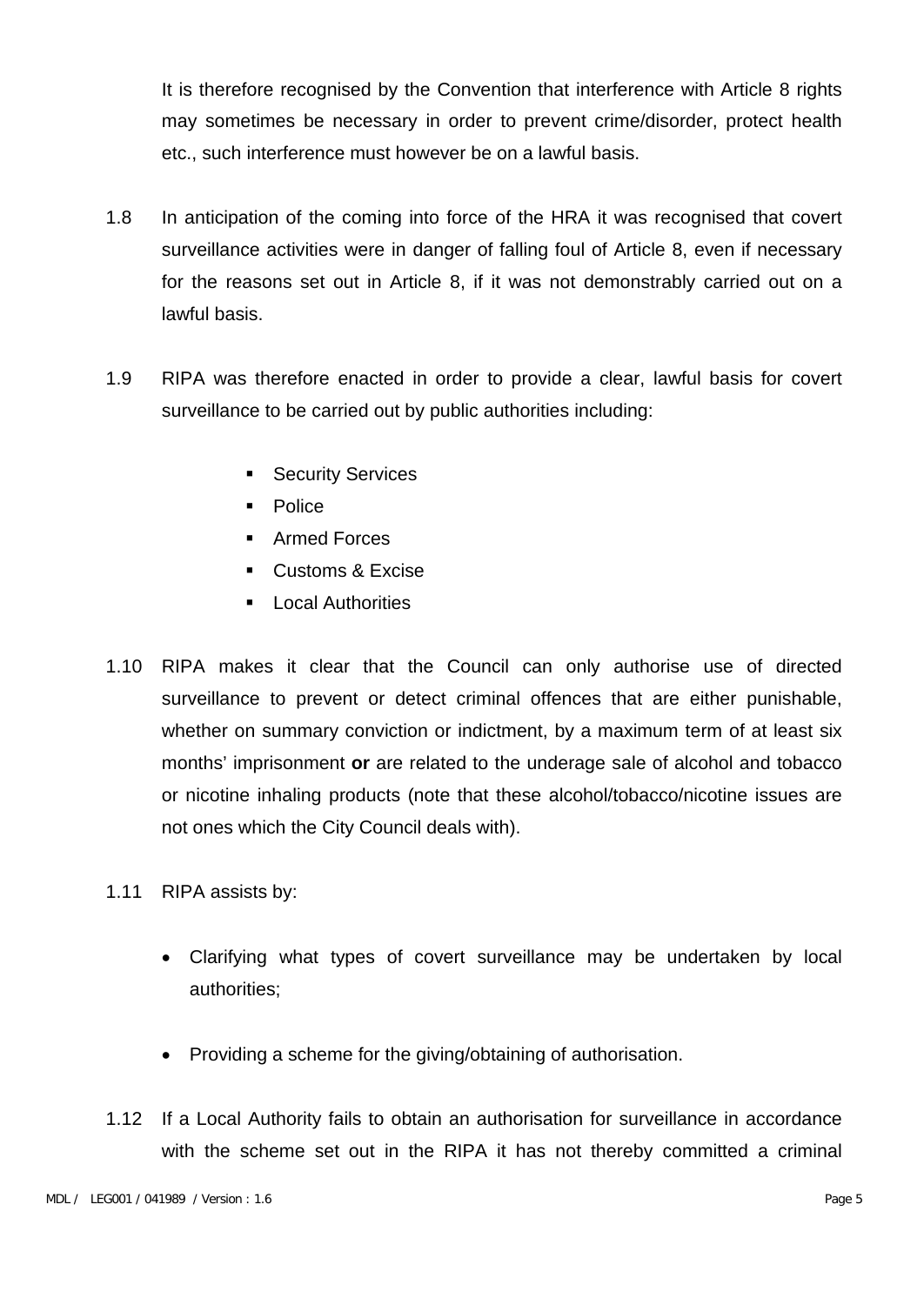offence nor is it automatically subject to any sanction or penalty imposed under civil law. However, in the absence of authorisation there is a risk that the Authority will not be able to demonstrate that any covert surveillance has been carried out on a lawful basis. There then arises the further risk that any proceedings which the Authority is then undertaking against the person concerned (e.g. statutory enforcement proceedings or a prosecution) may be subject to a successful challenge and/or the Authority may be subject to a legal claim for compensation by the person concerned.

- 1.13 The City Council has decided that it **does not** carry out any non-RIPA compliant surveillance, however, the Surveillance Commissioner has requested that this reference to such surveillance be included in this Policy. If such surveillance was conducted it would not have the protection of RIPA as explained in 1.12. To minimise this risk an internal authorisation procedure should be used utilising the forms, rules and guidance applicable to a normal RIPA compliant authorisation process. The fact that the Commissioner has requested that this information be included in the Policy is not to be taken as any indication that the decision stated in the first sentence of this paragraph has been weakened or diluted. **We do not carry out such surveillance.**
- 1.14 In order to provide public authorities with guidance the Home Office has issued various Codes of Guidance. Those which apply to local authorities and therefore to Carlisle City Council are as follows (with cross reference to the relevant appendix to this protocol in brackets):
	- Covert Surveillance Code of Practice (Appendix 2) this contains guidance on Directed Surveillance at Chapter 3;
	- Covert Human Intelligence Sources Code of Practice (Appendix 3).
- 1.15 The Government has published a range of information (including the aforementioned codes) on the internet and the Investigatory Powers Commissioner's Office also publishes helpful information at: https://www.ipco.org.uk/ .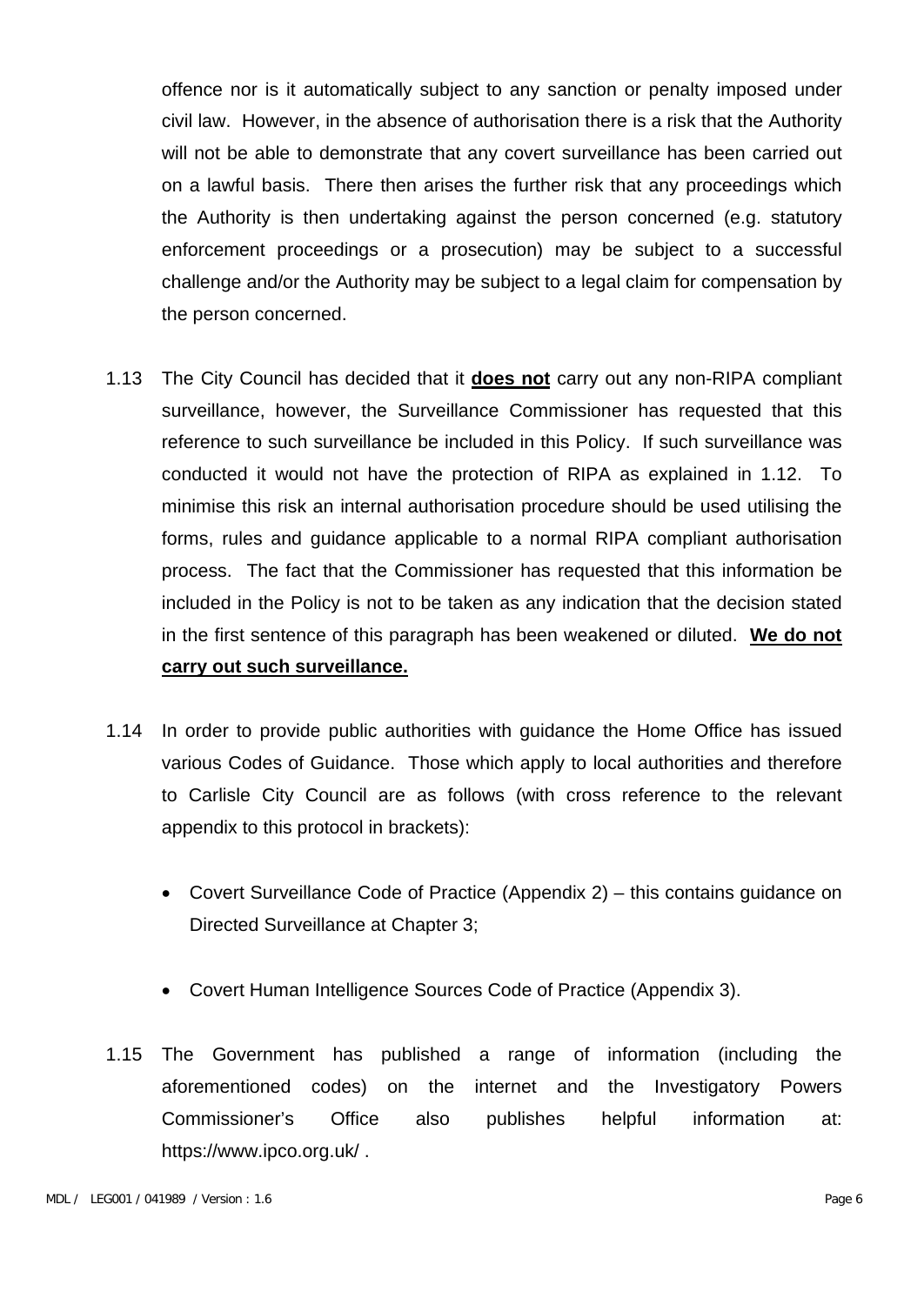- 1.16 The purposes of this protocol document is to explain what the Council's procedures are for the authorisation and carrying out of Directed Surveillance and the use of Covert Human Intelligence Sources and also to provide guidance for staff who are designated as Authorising Officers or who are authorised to carry out Directed Surveillance or to use or act as Covert Human Intelligence Sources.
- 1.17 This protocol document sets out the key concepts which are used in the Act. An understanding of such key concepts is essential for all officers who are designated as Authorising Officers or who are authorised to carry out covert surveillance or who are authorised to use or act as Covert Human Intelligence Sources. It also sets out the procedures for obtaining authorisations and the Council's requirements for record keeping.
- 1.18 This protocol does not purport to be an authoritative interpretation of the law and is in no way intended to be read in substitution for the RIPA, the Regulations and the Codes of Practice. In the event of any doubt, legal advice should be obtained from the RIPA Monitoring Officer (Corporate Director of Governance and Regulatory Services) or Deputy RIPA Monitoring Officer (Legal Services Manager).
- 1.19 Authorising Officers are responsible for ensuring that staff who report to them follow this Policy and do not undertake or carry out any form of surveillance without first obtaining the relevant authorisations in compliance with this document. Authorising Officers must also acquaint themselves with the relevant Codes of Practice issued by the Home Office regarding RIPA and ensure compliance with the same.
- 1.20 The RIPA Monitoring Officer, whose functions are the same as those defined for the 'Senior Responsible Officer' in the CHIS and CSPI Revised Codes of Practice, is responsible for maintaining a centralised record of all authorisations issued by the Council for the carrying out of Directed Surveillance and for the use of Covert Human Intelligence Sources. The records include not only the authorisations themselves but also information relating to reviews, renewals and cancellations.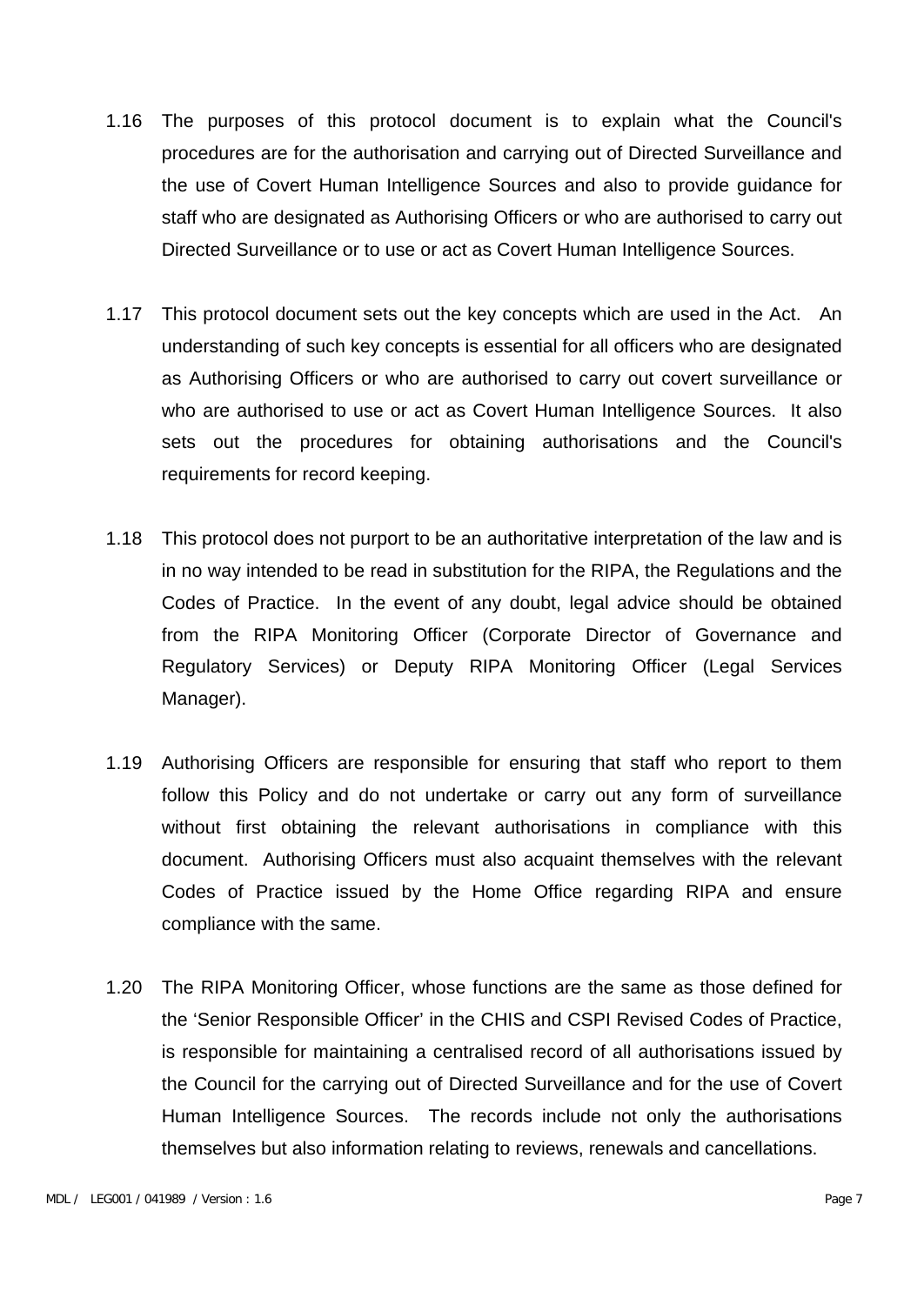- 1.21 It is the responsibility of each Directorate to retain a copy of the authorisations, renewals and cancellations in its own centralised file. A copy should be placed on the individual case file and the original sent to the RIPA Monitoring Officer marked "Confidential".
- 1.22 Authorisation, Renewal and Cancellation forms are available on request from the RIPA Monitoring Officer or in his absence the Deputy RIPA Monitoring Officer. Forms will be obtained from the Home Office website to ensure that the most up to date forms are used. A link to the relevant forms is provided in Appendix 5.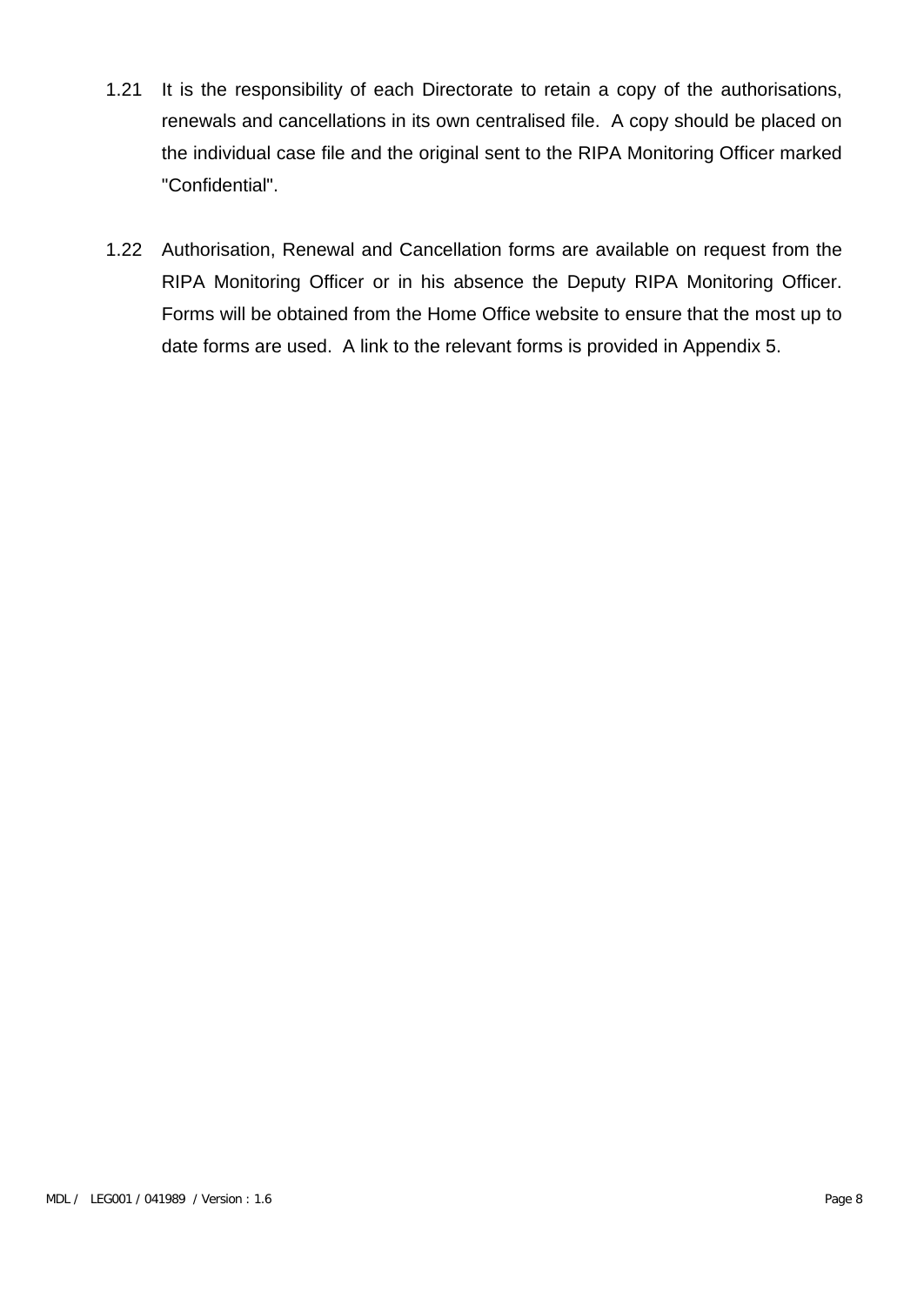## **WHAT IS AUTHORISED UNDER RIPA?**

- 2.1 This Section of the protocol sets out in very brief terms what is and what is not authorised for Local Authorities under RIPA.
- 2.2 The words and concepts which are used are defined in Section 3 of this Protocol and reference should be made to that Section in order to obtain a full understanding of the terms used.
- 2.3 The Council may undertake **"directed surveillance"** if it is properly authorised in accordance with the Act.
- 2.4 The Council **does not** have any power to authorise the carrying out of **intrusive surveillance**. This can only be authorised by high ranking Police Officers, Customs Officers, Officers of the Armed Forces or the Secretary of State. It is highly unlikely that the Council would ever have the need to undertake intrusive surveillance; only the Secretary of State could authorise the Council to do so. However, as a word of caution, the Council must take care not to carry out intrusive surveillance inadvertently.
- 2.5 The Council is also empowered under the RIPA to use "**Covert Human Intelligence Sources"**.
- 2.6 The Council is not empowered to enter on and interfere with property and wireless telegraphy (although some types of public bodies are authorised to do so under the RIPA).
- MDL / LEG001 / 041989 / Version : 1.6 Page 9 2.7 Authorisations to carry out such surveillance may be given in public authorities by "Authorising Officers". Regulations issued under RIPA provide that the only persons who are entitled to act as Authorising Officers in local authorities are officers at Director, Head of Service, Service Manager or equivalent (see the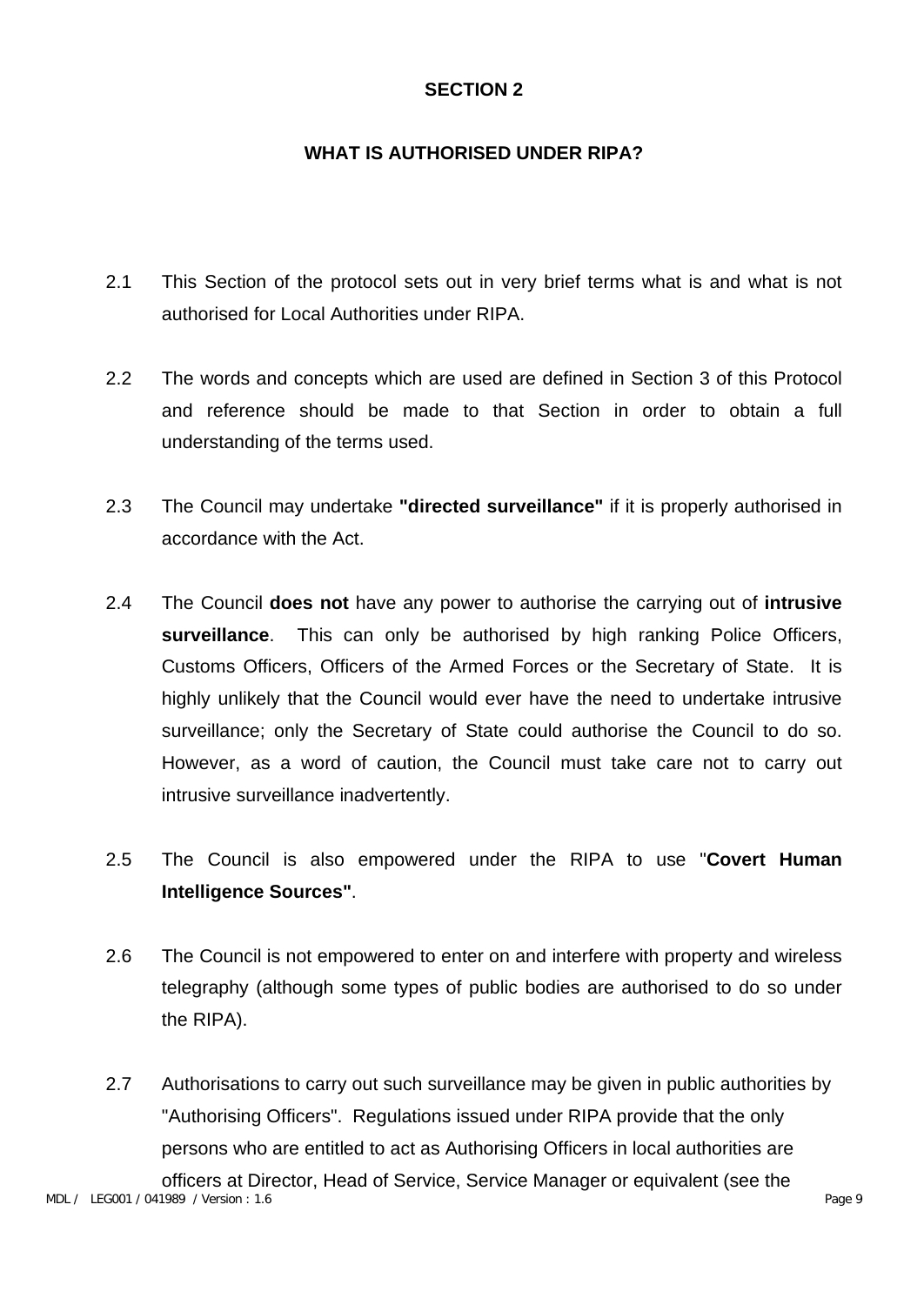**Regulation of Investigatory Powers (Directed Surveillance and Covert Human Intelligence Sources) Order 2010/521**)**.**

2.8 Appendix 4 sets out the current Authorising Officers.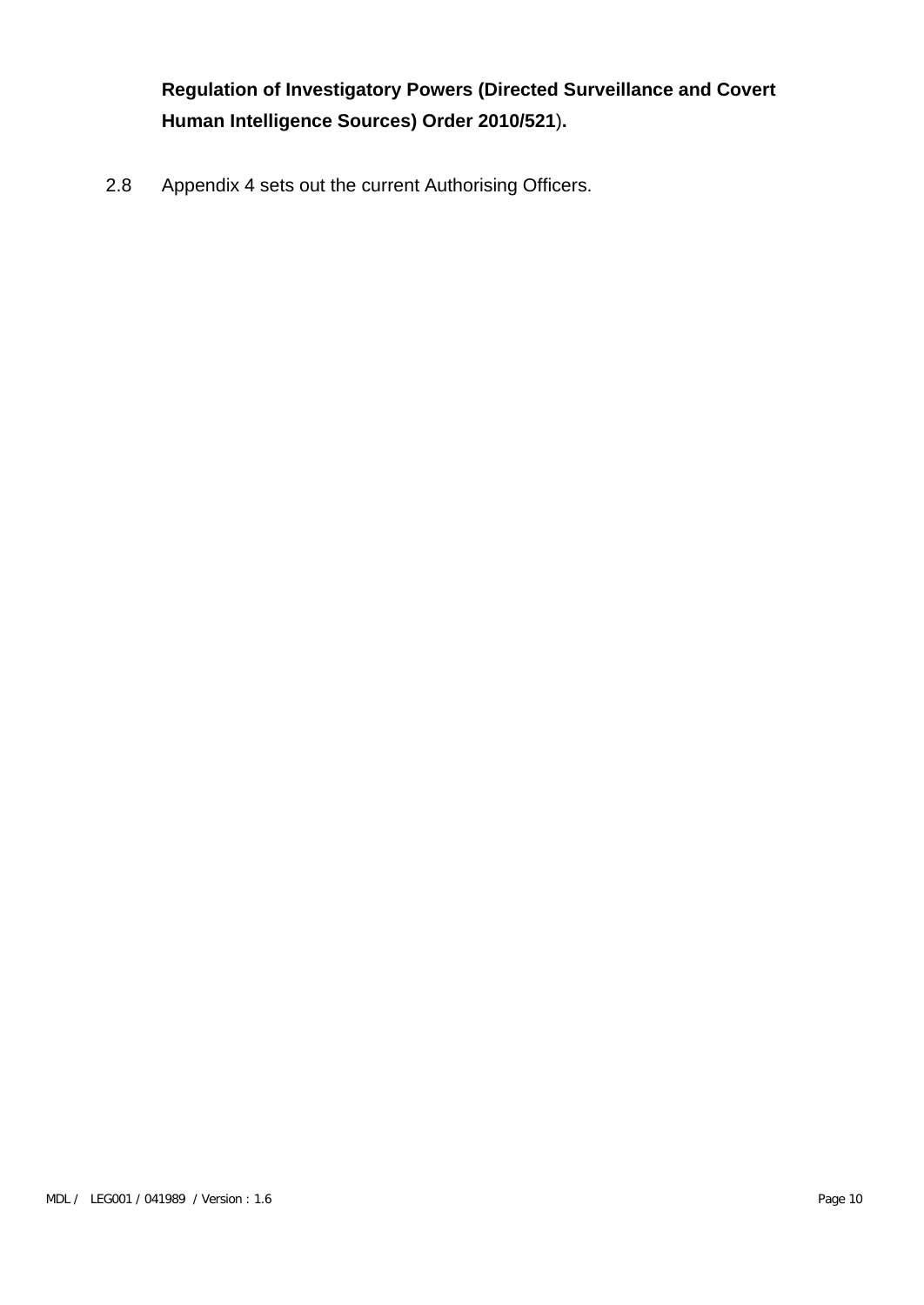# **DIRECTED SURVEILLANCE AND COVERT USE OF HUMAN INTELLIGENCE SOURCE**

- 3.1 This part of the Protocol describes the concepts of:
	- Directed Surveillance;
	- Covert Human Intelligence Source.

These terms are used in Part II of RIPA and the Codes.

#### 3.2 **What is "Directed Surveillance"?**

Surveillance is "directed surveillance" if the following are all true:

- it is covert, but not intrusive surveillance;
- it is conducted for the purposes of a specific investigation or operation;
- it is likely to result in the obtaining pf private information about a person (whether one specifically identified for the purpose of the investigation or operation);
- it is conducted otherwise than by way of an immediate response to events or circumstances the nature of which is such that it would not be reasonably practicable for an authorisation under Part II of RIPA to be sought.

#### 3.2.1 *What is "Surveillance"?*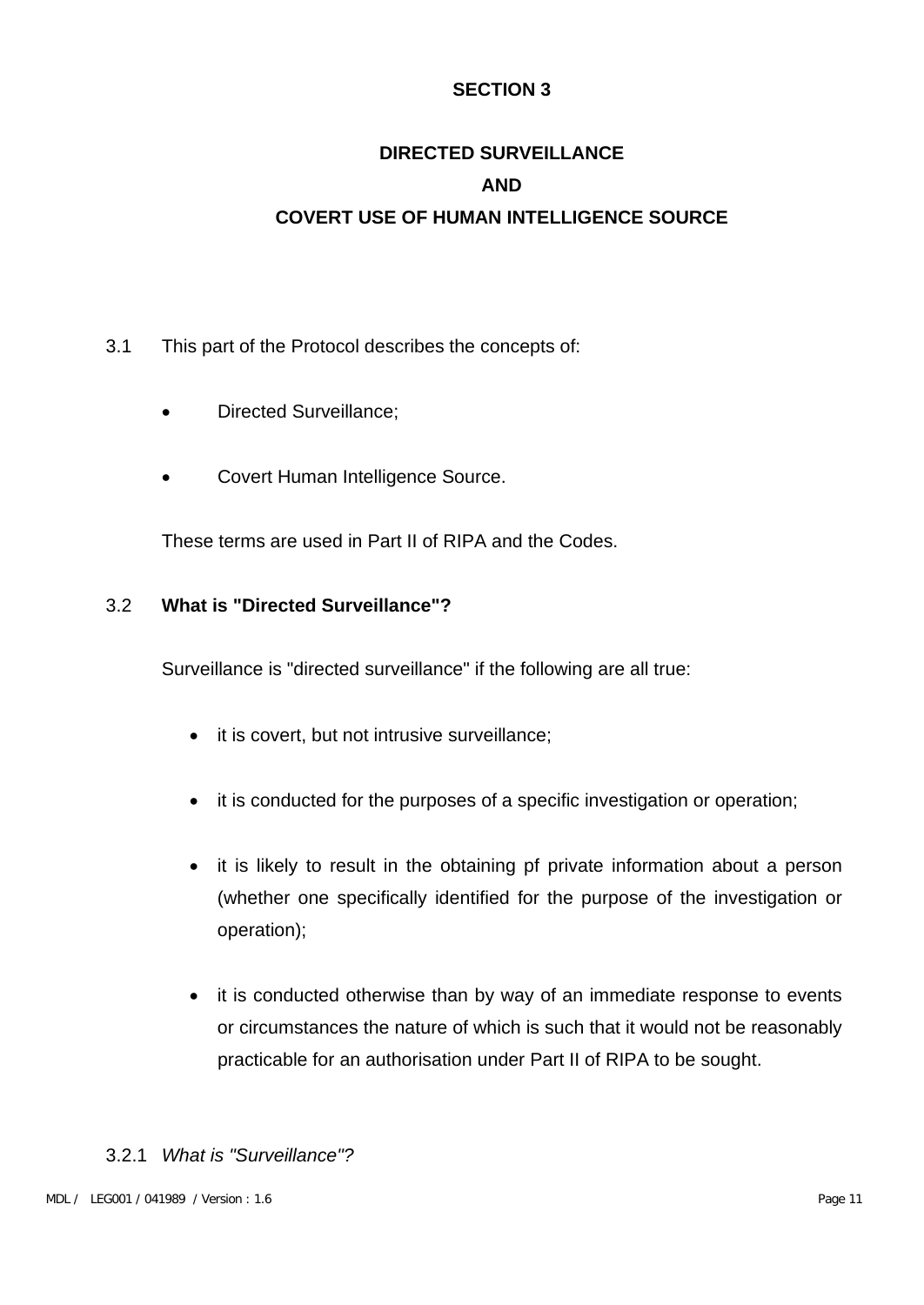Under RIPA this is defined to mean:

- "(a) monitoring, observing or listening to persons, their movements, their conversations or their other activities or communication;
- (b) recording anything monitored, observed or listened to in the course of surveillance; and
- (c) surveillance by or with the assistance of a surveillance device."

RIPA states that surveillance does not include:

- (a) any conduct of a Covert Human Intelligence Source for obtaining or recording (whether or not using a surveillance device) any information which is disclosed in the presence of the source; (For example, if you confront a neighbour with evidence obtained by a professional witness or tenant in an attempt to shame them into better behaviour);
- (b) the use of a Covert Human Intelligence Source for so obtaining or recording information, or any entry on or interference with property or wireless telegraphy as this would be unlawful unless authorised under warrants for the intelligence service legislation or powers of police and customs officers.

#### 3.2.2 *Is the surveillance covert?*

Surveillance is covert if and only if it is carried out in a manner that is calculated to ensure that persons who are subject to the surveillance are unaware that it is or may be taking place.

Whether or not the surveillance is covert is the first question which should be asked when considering the seeking of authorisation; if it is not covert, the framework of the RIPA will not apply. **Overt surveillance should be used whenever possible (paras 4.2.4 and 4.2.5).**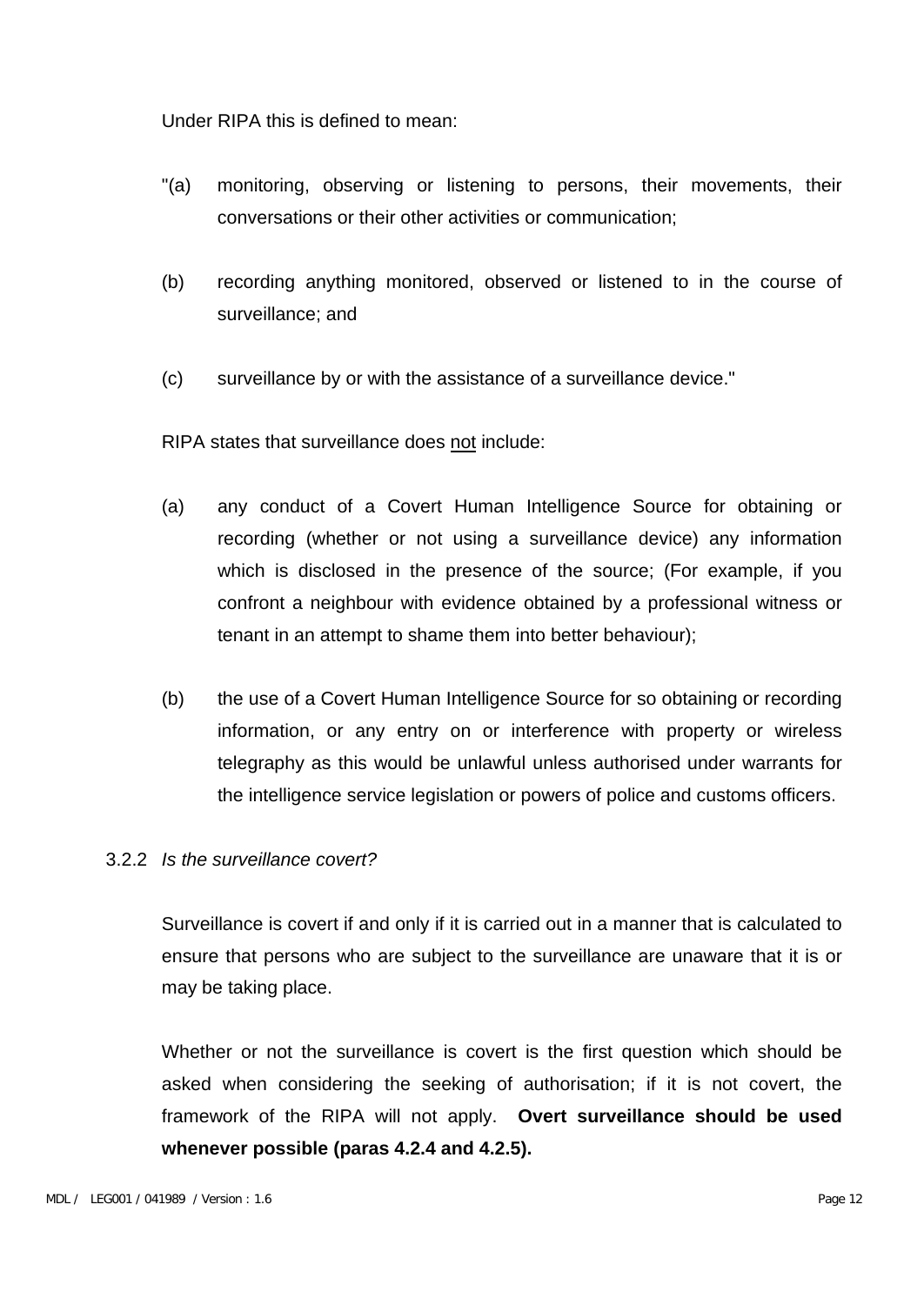#### 3.2.3 *Is it for the purposes of a specific investigation or a specific operation?*

This may include, for example, an investigation into a complaint relating to antisocial behaviour in relation to the occupants of particular premises, or a complaint relating to noise arising from specific premises or an anti-fraud operation conducted in relation to Housing/Council Tax Benefits.

## 3.2.4 *Is it in such a manner that is likely to result in the obtaining of private information about a person?*

"Private information" is any information relating to a person in relation to which that person has or may have a reasonable expectation of privacy. As a result, private information is capable of including any aspect of a person's private or personal relationship with others, such as family and professional or business relationships.

Information which is non-private may include publicly available information such as books, newspapers, journals, TV and radio broadcasts etc.

Whilst a person may have a reduced expectation of privacy when in a public place, covert surveillance of that person's activities may still result in the obtaining of private information. Surveillance of publicly accessible areas of the internet should be treated in a similar way, recognising that there may be an expectation of privacy over information which is on the internet, particularly where accessing information on social media websites.

#### 3.2.5 *Online covert activity*

The growth of the internet, and the extent of the information that is now available online, presents new opportunities for public authorities to view or gather information which may assist them in preventing or detecting crime or carrying out other statutory functions, as well as in understanding and engaging with the public they serve. It is important that public authorities are able to make full and lawful use of this information for their statutory purposes. Much of it can be accessed without the need for RIPA authorisation; use of the internet prior to an investigation should not normally engage privacy considerations. But if the study of an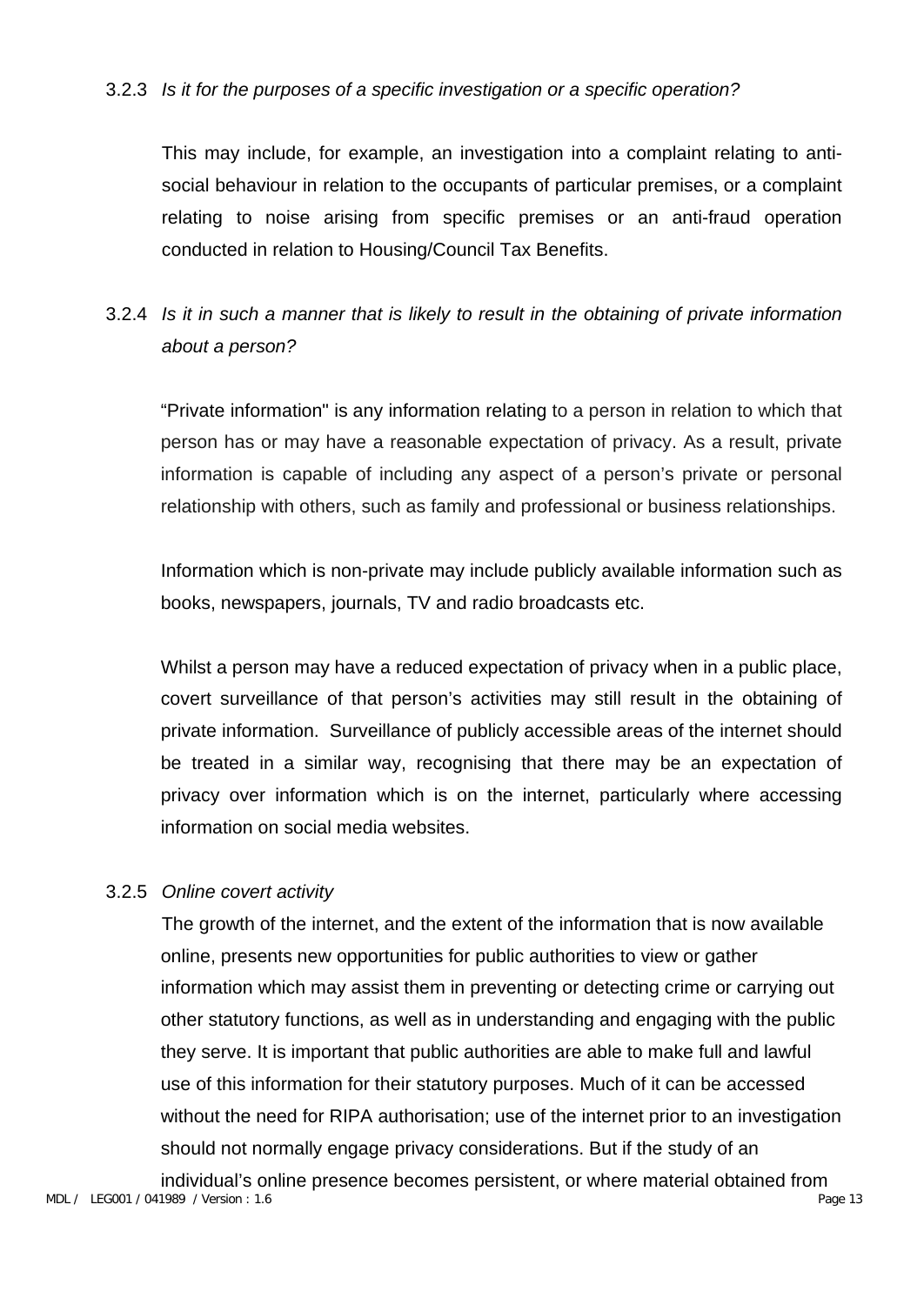any check is to be extracted and recorded and may engage privacy considerations, RIPA authorisations may need to be considered. The following guidance is intended to assist public authorities in identifying when such authorisations may be appropriate.

The internet may be used for intelligence gathering and/or as a surveillance tool. Where online monitoring or investigation is conducted covertly for the purpose of a specific investigation or operation and is likely to result in the obtaining of private information about a person or group, an authorisation for directed surveillance should be considered, as set out elsewhere in this code. Where a person acting on behalf of a public authority is intending to engage with others online without disclosing his or her identity, a CHIS authorisation may be needed (paragraphs 4.10 to 4.16 of the Covert Human Intelligence Sources code of practice provide detail on where a CHIS authorisation may be available for online activity).

In deciding whether online surveillance should be regarded as covert, consideration should be given to the likelihood of the subject(s) knowing that the surveillance is or may be taking place. Use of the internet itself may be considered as adopting a surveillance technique calculated to ensure that the subject is unaware of it, even if no further steps are taken to conceal the activity. Conversely, where a public authority has taken reasonable steps to inform the public or particular individuals that the surveillance is or may be taking place, the activity may be regarded as overt and a directed surveillance authorisation will not normally be available.

As set out in the next paragraph, depending on the nature of the online platform, there may be a reduced expectation of privacy where information relating to a person or group of people is made openly available within the public domain, however in some circumstances privacy implications still apply. This is because the intention when making such information available was not for it to be used for a covert purpose such as investigative activity. This is regardless of whether a user of a website or social media platform has sought to protect such information by restricting its access by activating privacy settings.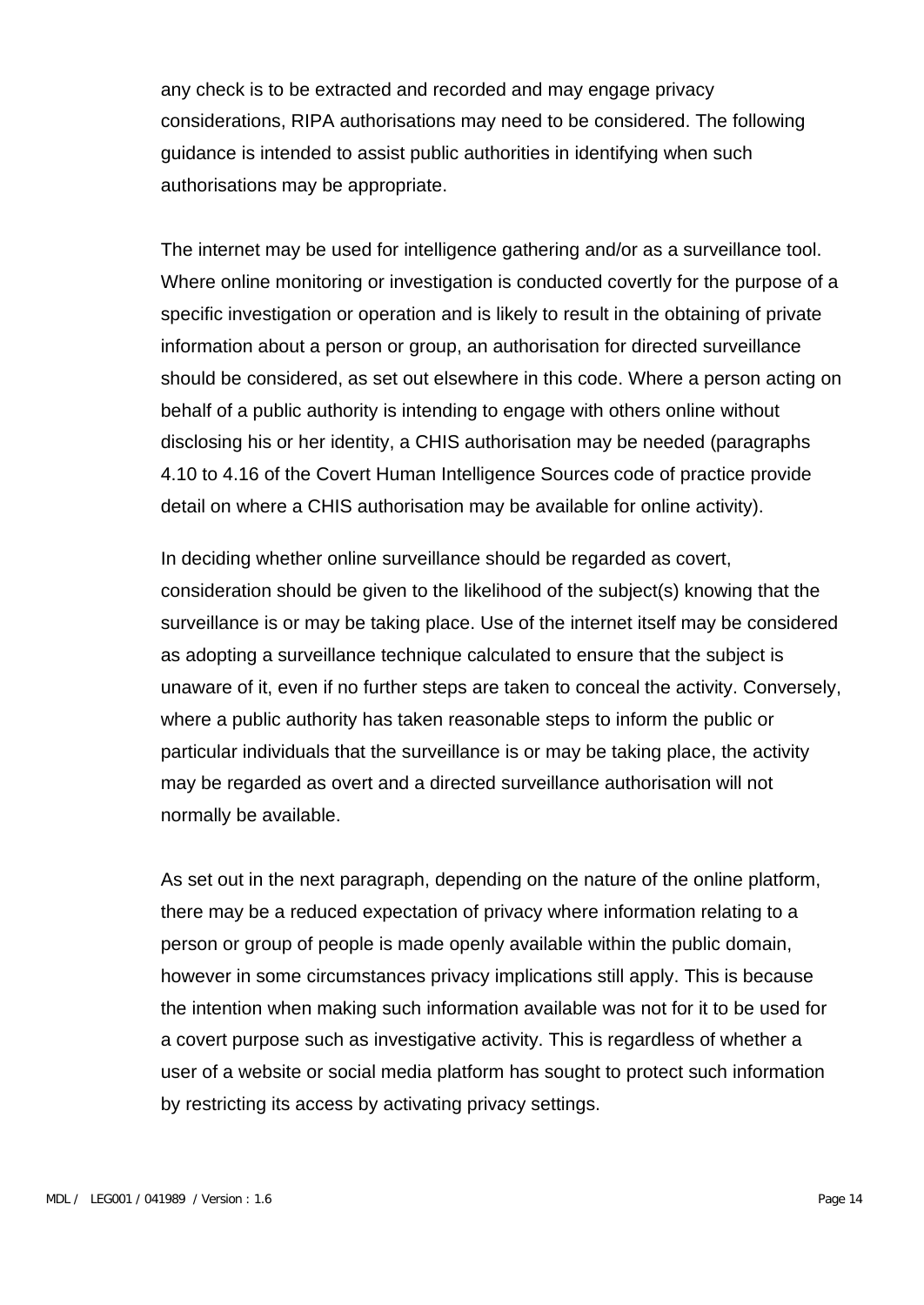Where information about an individual is placed on a publicly accessible database, for example the telephone directory or Companies House, which is commonly used and known to be accessible to all, they are unlikely to have any reasonable expectation of privacy over the monitoring by public authorities of that information. Individuals who post information on social media networks and other websites whose purpose is to communicate messages to a wide audience are also less likely to hold a reasonable expectation of privacy in relation to that information.

Whether a public authority interferes with a person's private life includes a consideration of the nature of the public authority's activity in relation to that information. Simple reconnaissance of such sites (i.e. preliminary examination with a view to establishing whether the site or its contents are of interest) is unlikely to interfere with a person's reasonably held expectation of privacy and therefore is not likely to require a directed surveillance authorisation. But where a public authority is systematically collecting and recording information about a particular person or group, a directed surveillance authorisation should be considered. These considerations apply regardless of when the information was shared online.

In order to determine whether a directed surveillance authorisation should be sought for accessing information on a website as part of a covert investigation or operation, it is necessary to look at the intended purpose and scope of the online activity it is proposed to undertake. Factors that should be considered in establishing whether a directed surveillance authorisation is required include:

- Whether the investigation or research is directed towards an individual or organisation;
- Whether it is likely to result in obtaining private information about a person or group of people (taking account of the guidance at paragraph 3.6 above);
- Whether it is likely to involve visiting internet sites to build up an intelligence picture or profile;
- Whether the information obtained will be recorded and retained;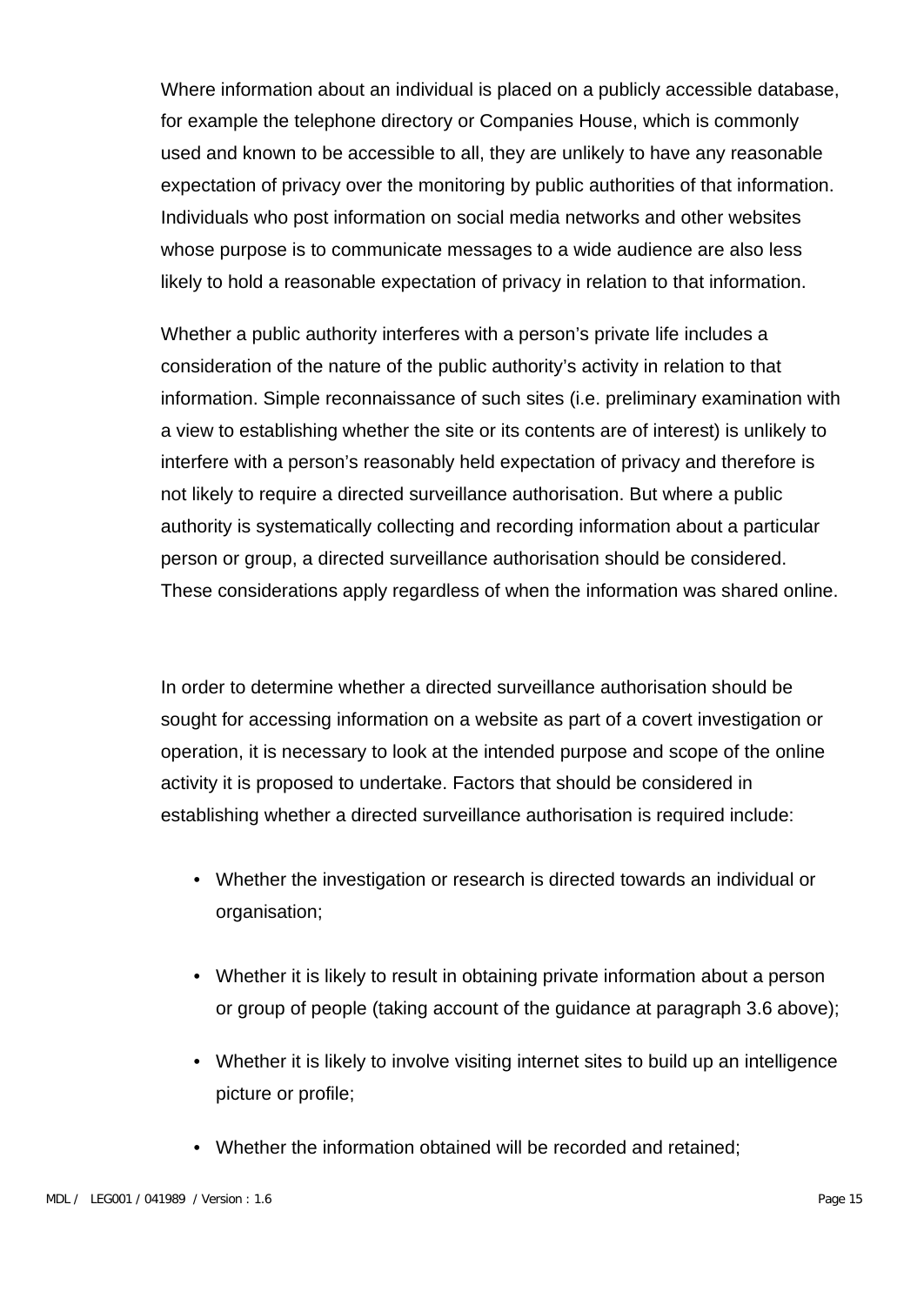- Whether the information is likely to provide an observer with a pattern of lifestyle;
- Whether the information is being combined with other sources of information or intelligence, which amounts to information relating to a person's private life;
- Whether the investigation or research is part of an ongoing piece of work involving repeated viewing of the subject(s);
- Whether it is likely to involve identifying and recording information about third parties, such as friends and family members of the subject of interest, or information posted by third parties, that may include private information and therefore constitute collateral intrusion into the privacy of these third parties.

#### 3.2.6 *Is the Surveillance Intrusive?*

Directed surveillance becomes Intrusive Surveillance if it:

- is carried out in relation to anything taking place on residential premises, or
- is in any private vehicle, and
- involves the presence of an individual on the premises or in the vehicle, or
- is carried out by means of a surveillance device.

Furthermore, surveillance is intrusive if it is carried out by means of a surveillance device in relation to anything taking place on any residential premises or in any private vehicle but is carried out without that device being present on the premises or in the vehicle, where the device is such that it consistently provides information of the same quality and detail as might be expected to be obtained from a device actually present on the premises or in the vehicle.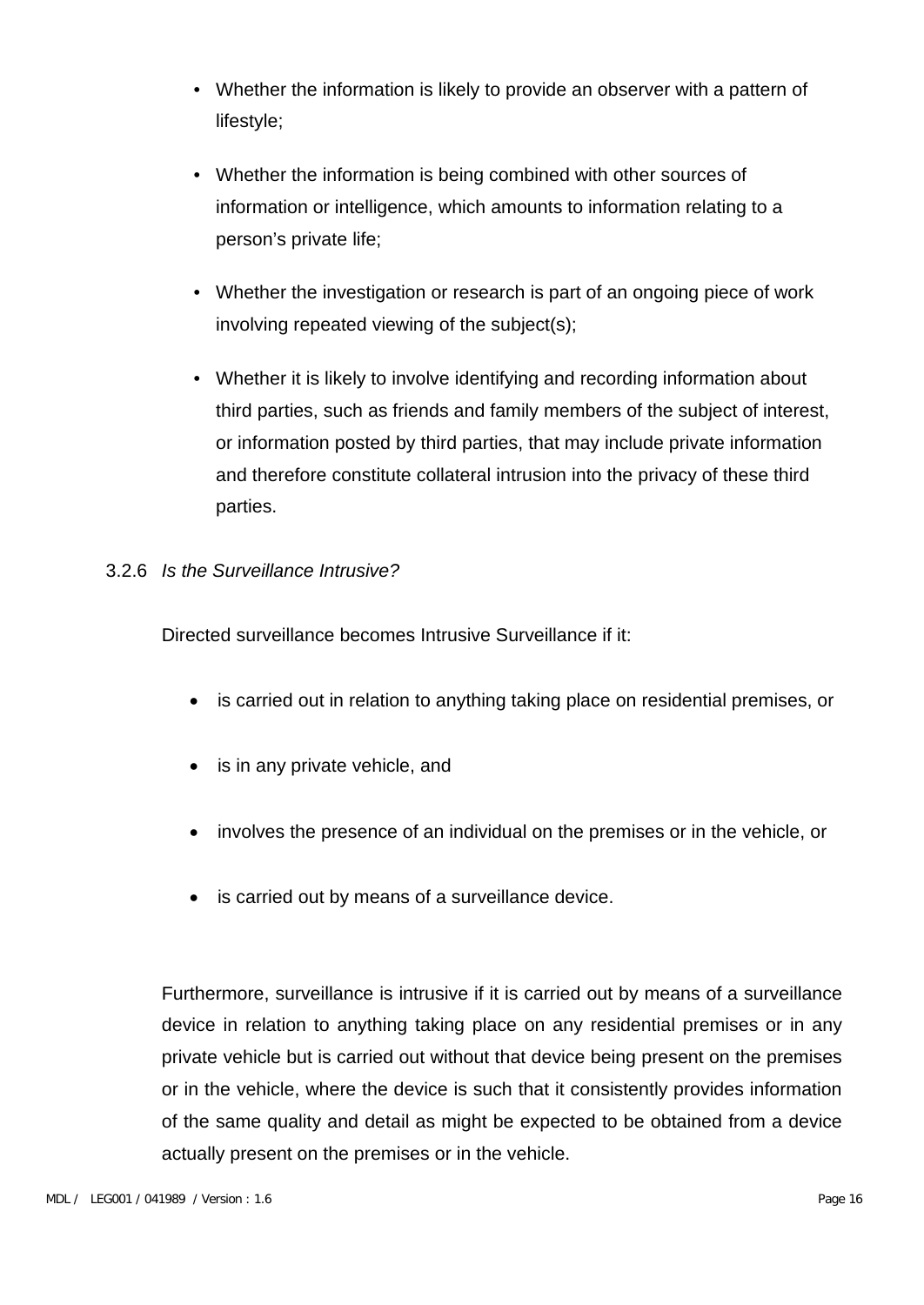If the device is not on the premises or in the vehicle, it is only Intrusive Surveillance if it consistently produces information of the same quality as if it were. This might catch sound recording equipment which is placed in premises next door to the premises which is under investigation.

Commercial premises and vehicles are therefore excluded from intrusive surveillance.

## **THE COUNCIL IS NOT AUTHORISED TO CARRY OUT INTRUSIVE SURVEILLANCE.**

#### 3.3 **Covert use of Human Intelligence Source (CHIS – also known as a "source")**

A person is a source if:

- (a) he establishes or maintains a personal or other relationship with a person for the covert purpose of facilitating the doing of anything falling within paragraph (b) or (c) below;
- (b) he covertly uses such a relationship to obtain information or provide access to any information to another person; or
- (c) he covertly discloses information obtained by the use of such a relationship or as a consequence of the existence of such a relationship.

Thus, a source may include persons such as agents, informants and officers working undercover.

#### 3.3.1 *Covert purpose*

A purpose is covert, in relation to the establishment or maintenance of a personal or other relationship, if and only if the relationship is conducted in a manner that is calculated to ensure that one of the parties to the relationship is unaware of that purpose.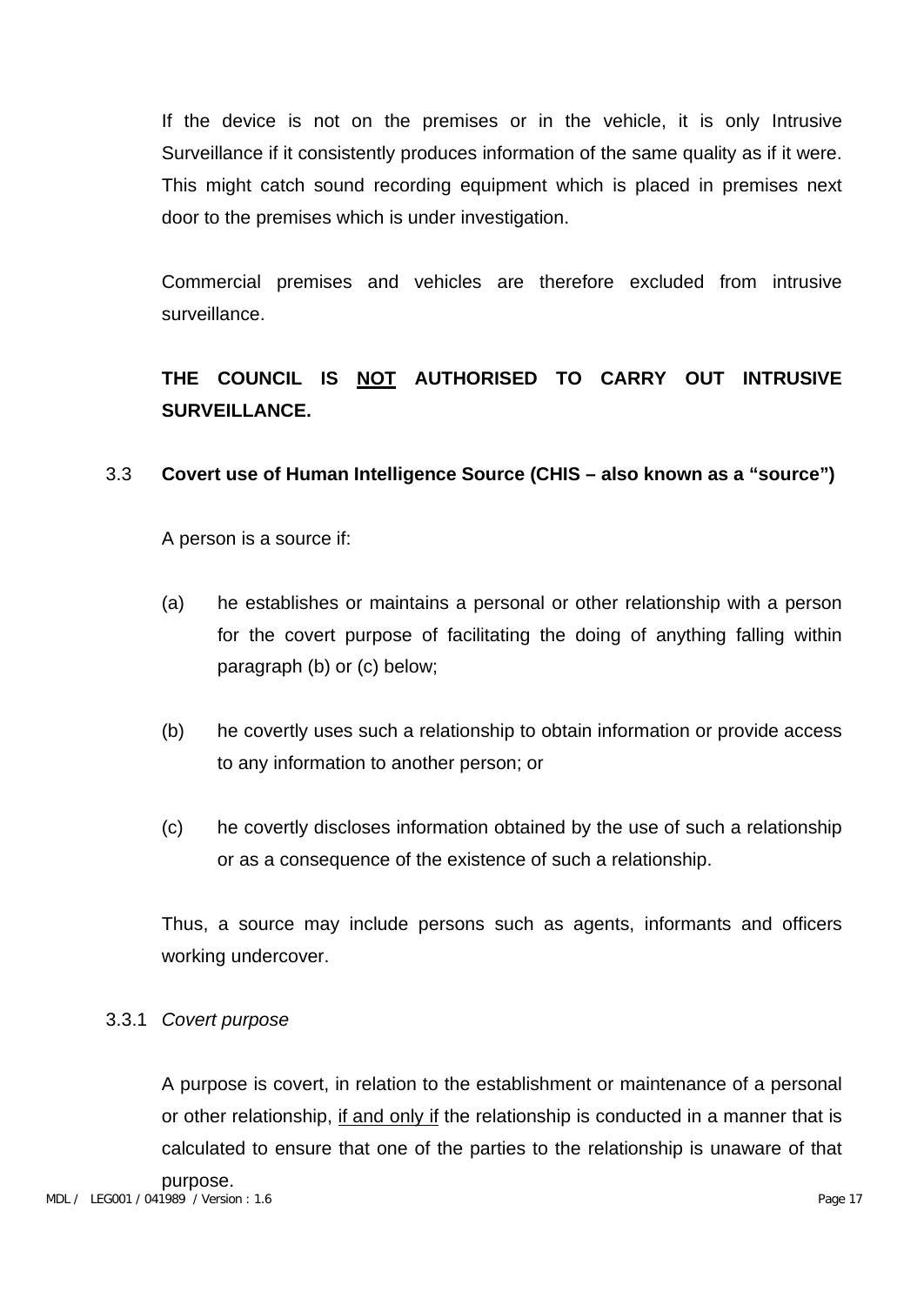#### 3.3.2 *Covertly uses such a relationship*

A relationship is used covertly, and information obtained as mentioned in 3.4.1(c) above is disclosed covertly, if and only if it is used or, as the case may be, disclosed in a manner that is calculated to ensure that one of the parties is unaware of the use or disclosure in question.

3.3.3 Note that an informant, even if not tasked by the Council to obtain information on its behalf, would nevertheless fall within the definition of a CHIS if s/he has obtained the relevant information in the course of, or as the result of the existence of, a personal or other relationship, such as that of friend, relative or acquaintance. In other words, it is 'inside information' as opposed to information obtained through outside observation. In this scenario, it is unlikely that a CHIS authorisation is required but a duty of care is owed to the informed as regards how and whether the information may be safely used. It is best to seek advice from the RIPA Monitoring Officer if there is any doubt.

#### 3.3.4 *Information*

It is not clear from the Act whether "information" means only "private information". The inference is there, but it is not expressly stated in the RIPA.

#### **3.4 Activity not falling within the definition of covert surveillance**

- 3.4.1 Some surveillance activity does not constitute intrusive or directed surveillance for the purposes of Part II of the 2000 Act and no directed or intrusive surveillance authorisation can be obtained for such activity. Such activity includes:
	- covert surveillance by way of an immediate response to events;
	- covert surveillance as part of general observation activities;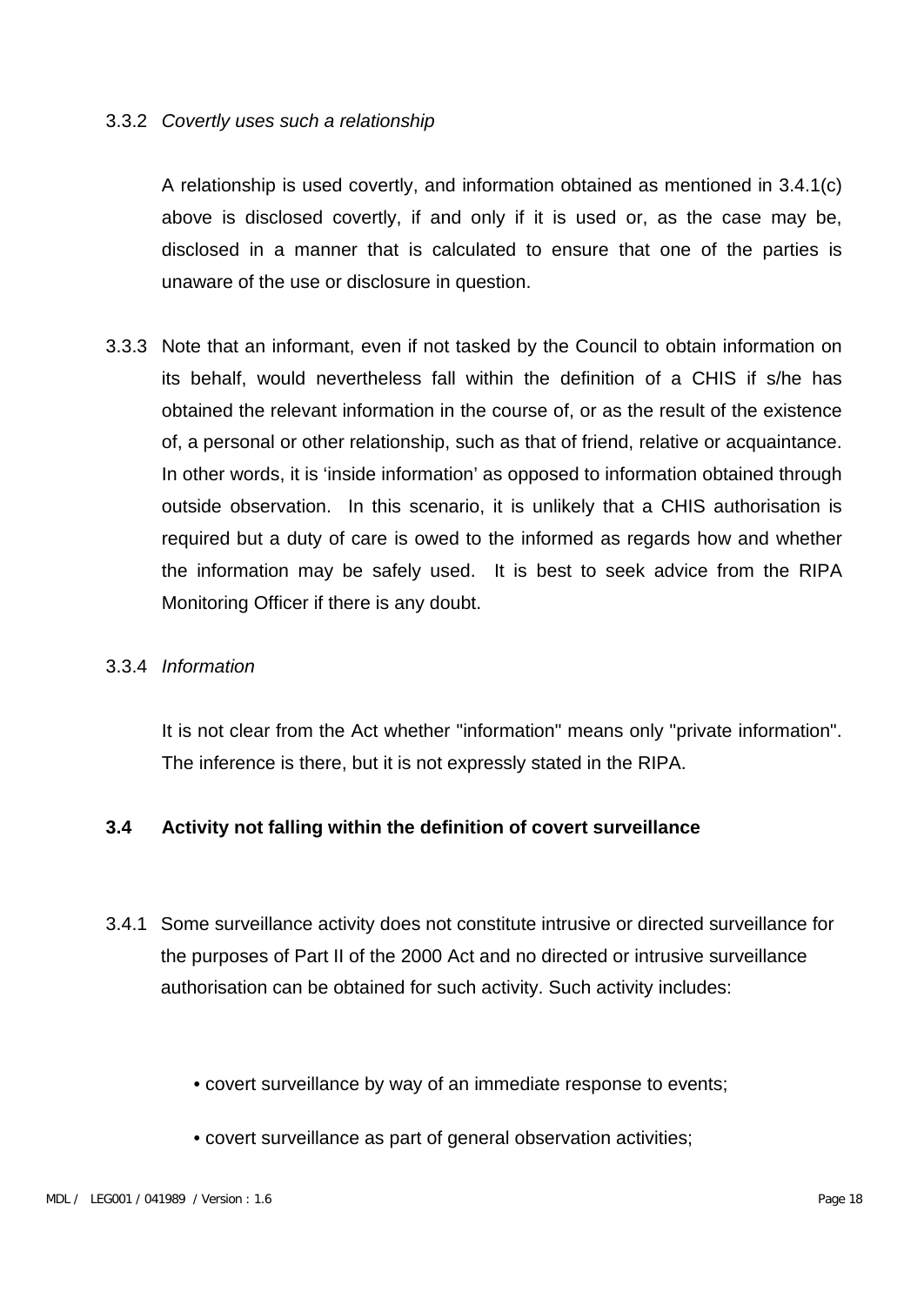- covert surveillance not relating to the statutory grounds specified in the 2000 Act;
- overt use of CCTV systems

#### **Immediate response**

3.4.2 Covert surveillance that is likely to reveal private information about a person, but is carried out by way of an immediate response to events such that it is not reasonably practicable to obtain an authorisation under the 2000 Act, would not require a directed surveillance authorisation. The 2000 Act is not intended to prevent law enforcement officers fulfilling their legislative functions. To this end, section 26(2)(c) of the 2000 Act provides that surveillance is not directed surveillance when it is carried out by way of an immediate response to events or circumstances, the nature of which is such that it is not reasonably practicable for an authorisation to be sought for the carrying out of the surveillance.

#### **General observation activities**

3.4.3The general observation duties of many law enforcement officers and other public authorities do not require authorisation under the 2000 Act, whether covert or overt. Such general observation duties frequently form part of the legislative functions of public authorities, as opposed to the pre-planned surveillance of a specific person or group of people. General observation duties may include monitoring of publicly accessible areas of the internet in circumstances where it is not part of a specific investigation or operation.

#### **Surveillance not relating to specified grounds or core functions**

3.4.4 An authorisation for directed or intrusive surveillance is only appropriate for the purposes of a specific investigation or operation, insofar as that investigation or operation is necessary on the grounds specified in the 2000 Act (specified at section 28(3) for directed surveillance and at section 32(3) for intrusive surveillance). Covert surveillance for any other general purposes should be conducted under other legislation, if relevant, and an authorisation under Part II of the 2000 Act should not be sought.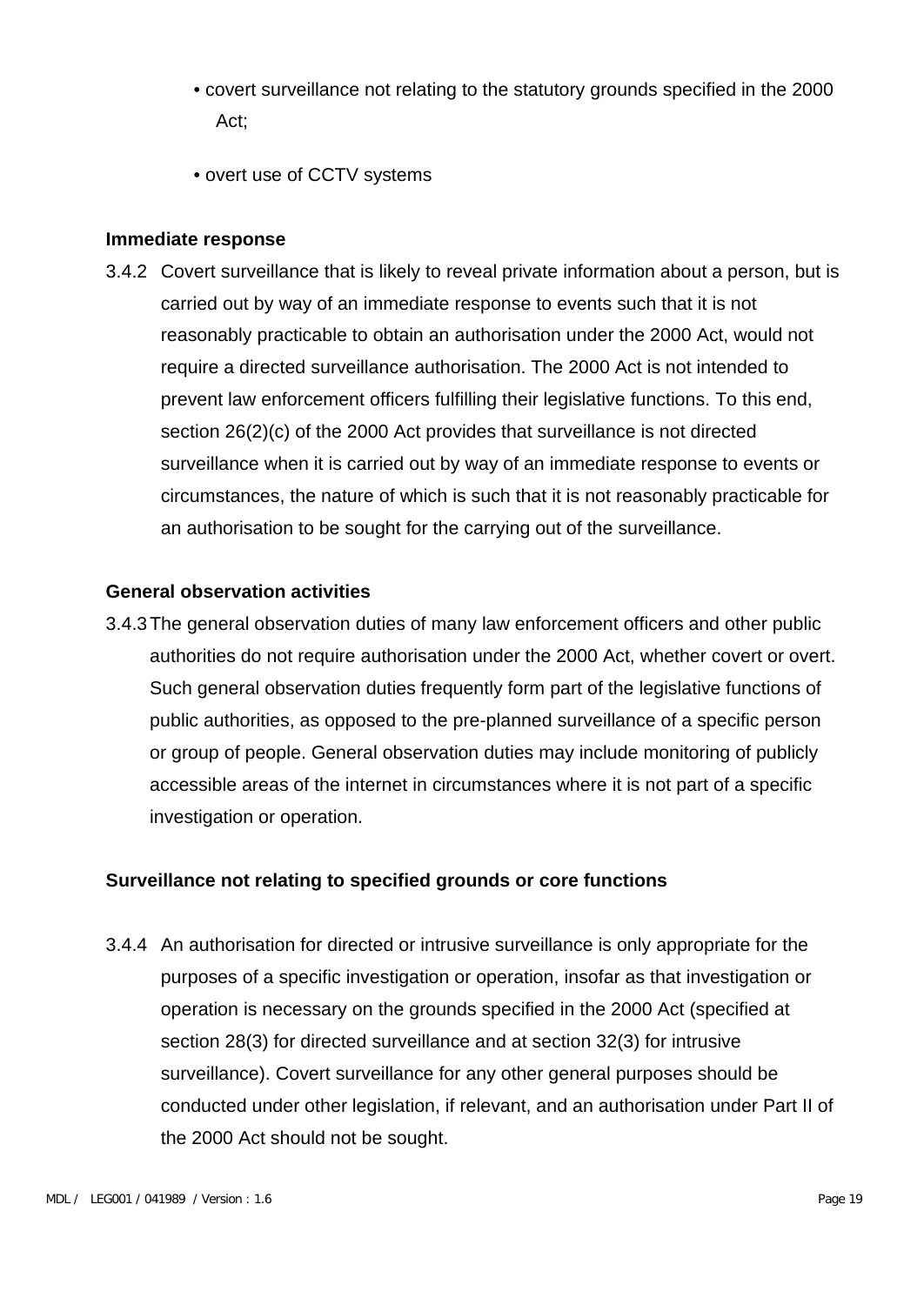3.4.5 The 'core functions' referred to by the Investigatory Powers Tribunal are the 'specific public functions', undertaken by a particular public authority, in contrast to the 'ordinary functions' which are those undertaken by all authorities (e.g. employment issues, contractual arrangements etc.). These "ordinary functions" are covered by the Data Protection Act 2018 and the Information Commissioner's Employment Practices Code. A public authority may only seek authorisations under the 2000 Act when in performance of its 'core functions'. For example, the disciplining of an employee is not a 'core function', although related criminal investigations may be. As a result, the protection afforded by an authorisation under the 2000 Act may be available in relation to associated criminal investigations, so long as the activity is deemed to be necessary and proportionate.

#### **Overt surveillance cameras**

- 3.4.6The use of overt CCTV cameras by public authorities does not normally require an authorisation under the 2000 Act. Members of the public should be made aware that such systems are in use. For example, by virtue of cameras or signage being clearly visible, through the provision of information and by undertaking consultation. Guidance on their operation is provided in the Surveillance Camera Code of Practice issued under the Protection of Freedoms Act 2012 ("the 2012 Act") and overseen by the Surveillance Camera Commissioner. Public authorities should also be aware of the relevant Information Commissioner's code ("In the Picture – A Data Protection Code of Practice for Surveillance Cameras and Personal Information").
- 3.4.7The Surveillance Camera code has relevance to overt surveillance camera systems (as defined at s29(6) of the 2012 Act) and which are operated in public places by relevant authorities (defined at s 33(5) of the 2012 Act) in England and Wales. The 2012 Act places a statutory responsibility upon those public authorities defined by the 2012 Act, to have regard to the provisions of the Surveillance Camera code, where surveillance is conducted overtly by means of a surveillance camera system in a public place in England and Wales.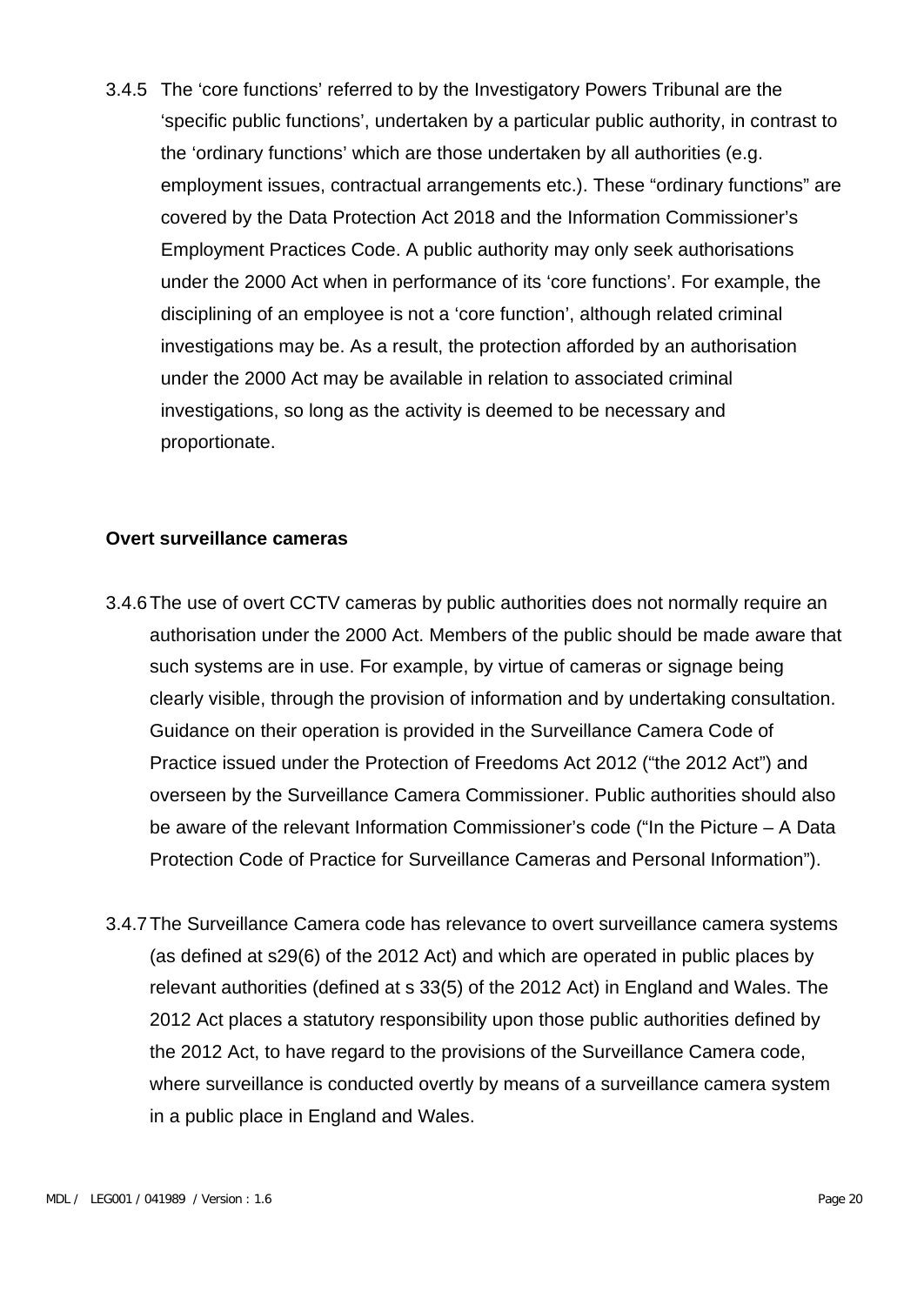- 3.4.8 The Surveillance Camera code sets out a framework of good practice that includes existing legal obligations, including the processing of personal data under the Data Protection Act 2018 and a public authority's duty to adhere to the Human Rights Act 1998. **The City Council has its own CCTV surveillance camera policy**.
- 3.4.9However, where overt CCTV or other overt surveillance cameras are used in a covert and pre-planned manner as part of a specific investigation or operation, for the surveillance of a specific person or group of people, a directed surveillance authorisation should be considered. Such covert surveillance is likely to result in the obtaining of private information about a person (namely, a record of their movements and activities) and therefore falls properly within the definition of directed surveillance. The use of the CCTV or other overt surveillance cameras in these circumstances goes beyond their intended use for the general prevention or detection of crime and protection of the public.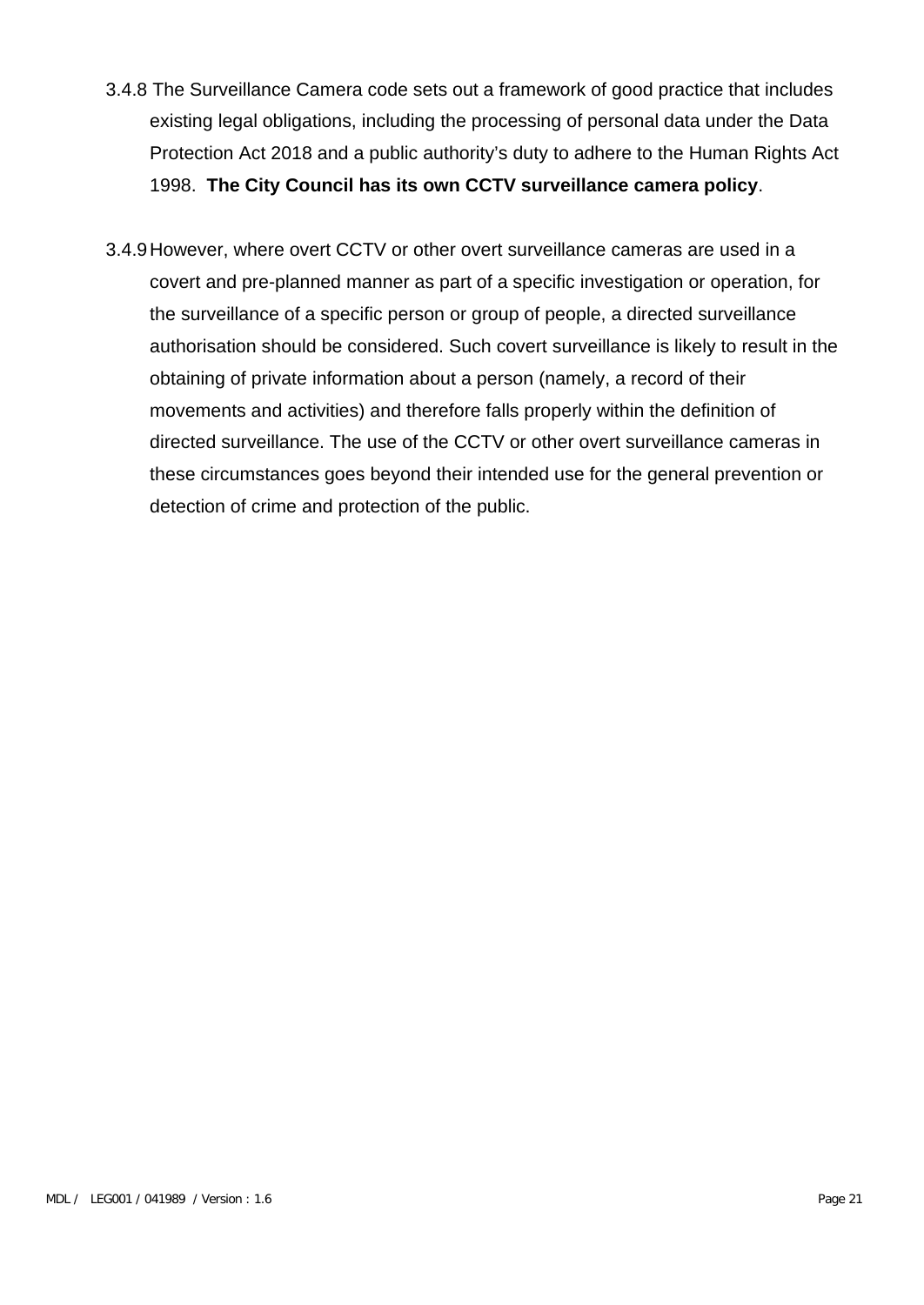### **AUTHORISATIONS, RENEWALS AND DURATION ETC**

#### 4.1 **How is authorisation obtained?**

- 4.1.1 As stated above, authorisation may be given by Authorising Officers for:
	- Directed Surveillance;
	- Covert Use of Human Intelligence Sources.
- 4.1.2 The Council is only able to authorise the use of Directed Surveillance to prevent or detect criminal offences that are punishable by a maximum term of **at least** 6 months' imprisonment or are related to the sale of underage sale of alcohol or tobacco.
- 4.1.3 The Council is no longer able to authorise directed surveillance for the purposes of preventing disorder (unless punishable by a maximum term of at least six months' imprisonment). It is possible to authorise directed surveillance for 'serious' cases as long as the usual tests of necessity and proportionality are met. Examples would be more serious criminal damage, dangerous waste dumping and serious or serial benefit fraud. The guidance from the Home Office says, "A local authority **may not authorise** the use of directed surveillance under RIPA to investigate disorder that does not involve criminal offences or to investigate low level offences which may include, for example, littering, dog control and fly-posting". To authorise directed surveillance, the Authorising Officer must demonstrate that the proposed activity is necessary for the prevention or detection of a crime which either carries a maximum sentence of at least six months' imprisonment or is an offence relating to the sale of alcohol or tobacco products to minors (see RIPA, s81(5) for the definition of "detecting crime").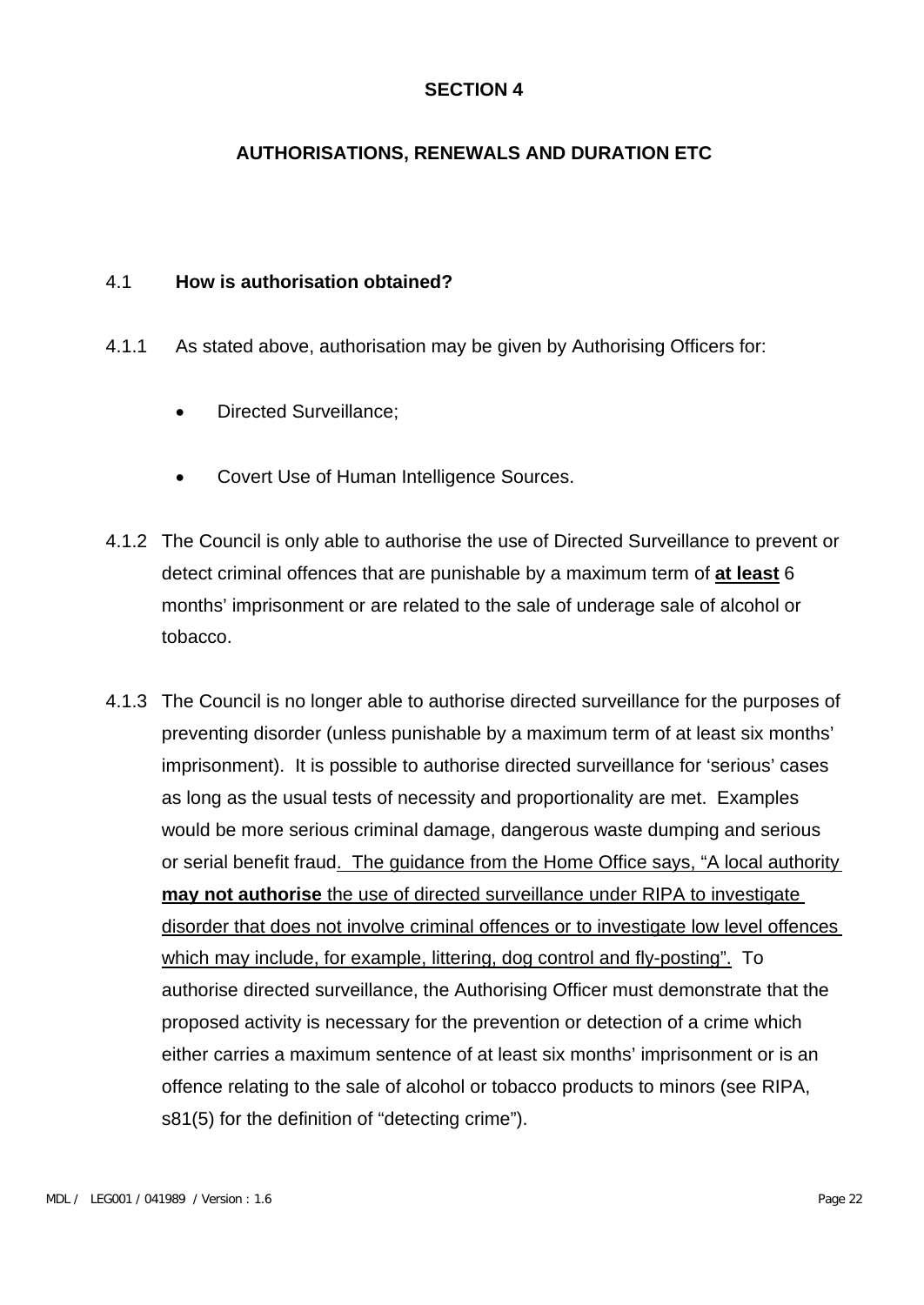- 4.1.4 At the commencement of investigations, officers will need to satisfy themselves that what they are investigating is a criminal offence etc. If, during the investigation, the likely offence is graded downwards, below the six month imprisonment threshold, then any RIPA authorisation should be cancelled.
- 4.1.5 It is important to bear in mind that for offences which no longer meet the relevant threshold that routine patrols (including those in plain clothes), observations at trouble 'hotspots', immediate response to events and overt use of CCTV are all techniques which do not require RIPA authorisation. Please see the Covert Surveillance and Property Interference Code of Practice (Aug 2018), 'General observation activities' (p25) for examples.
- 4.1.6 The person seeking an Authorisation should complete the relevant Authorisation form which should be obtained from the RIPA Monitoring Officer or his/her Deputy. A link to the relevant forms is provided in Appendix 5. Having completed the form he should then take it to the Authorising Officer. In order to provide as full information as possible to enable the Authorising Officer to make a fully informed decision, detailed information should be given in the forms regarding "necessary" and "proportionality" (see below).
- 4.1.7 The Authorising Officer must take the following steps when considering whether or not to give an Authorisation:
	- consider if Authorisation is necessary
	- Consider if what will be carried out is proportionate to what is sought to be achieved by carrying it out;
	- Is there sufficient information in the form? Has it been completed correctly? What must be recorded in the application form in respect of Directed Surveillance is explained at paragraph 4.2.7 below, and in the case of Covert Use of Human Intelligence Sources in paragraph 4.3.2 below;
	- Consider potential for collateral intrusion, the steps that may be taken to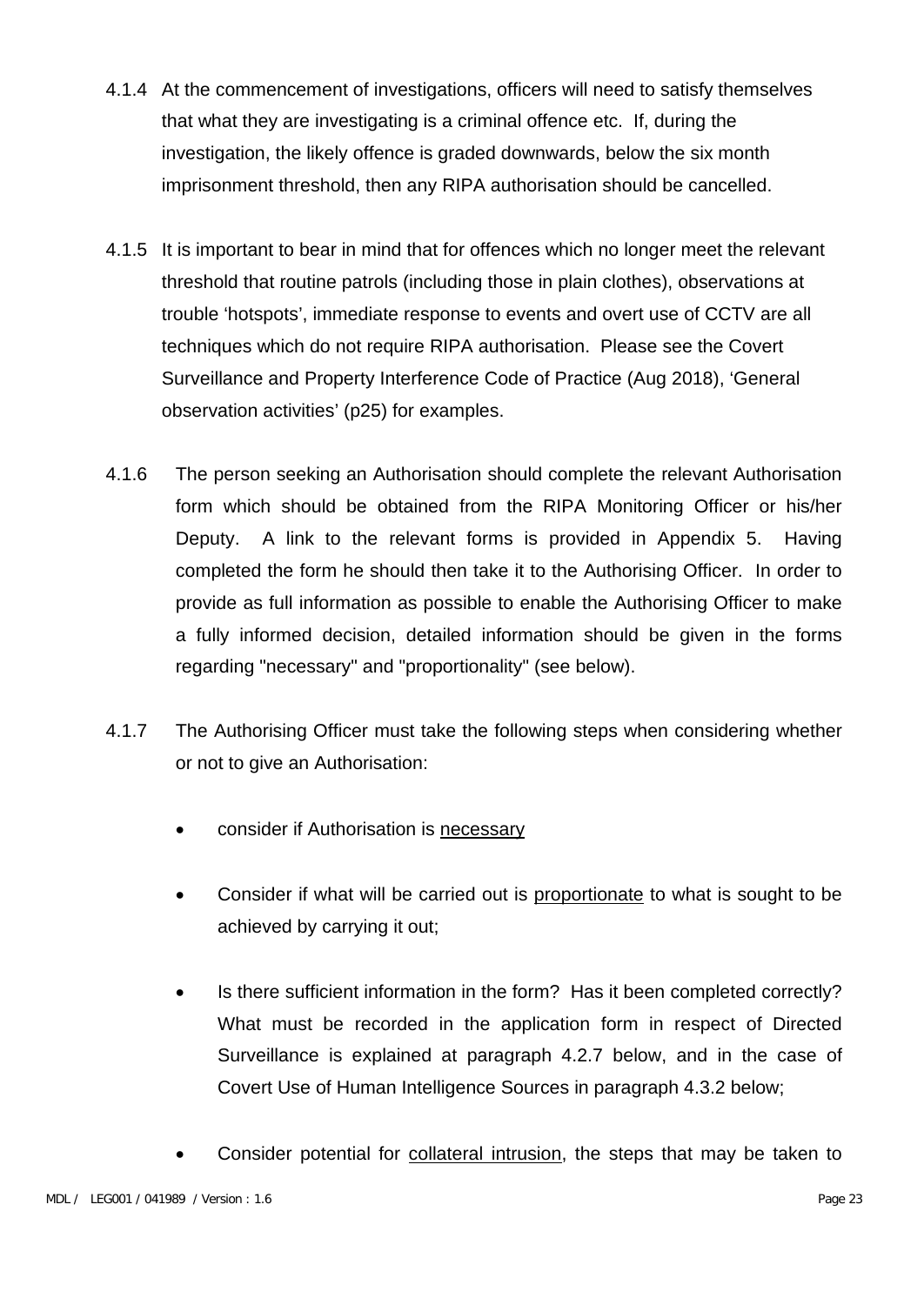minimise it and whether a separate authorisation is required. This is explained in paragraphs 4.2.6, 4.2.8 and 4.3.6 below; in the case of Use of a Covert Human Intelligence Source consider arrangements for safety and welfare of the source; before authorisation, a risk assessment should be undertaken - see paragraph 4.3.5;

- Consider any adverse impact on community confidence that might flow from the authorisation. Sensibilities in the local community should be considered where the surveillance is taking place; consider also activities being undertaken by other public authorities which could impact upon the deployment of surveillance; consider the circumstances where the subject of the surveillance might expect a high degree of privacy (eg in the home or where there are special sensitivities).
- 4.1.8 **Related authorisations:** if the action authorised refers to activity under a previous authorisation, the Unique Reference Number (URN) and details of that authorisation to enable cross reference to be done. The Authorising Officer should ensure that there is no conflict with previous or other current authorisations.
- 4.1.9 If the Authorising Officer is satisfied that Authorisation should be given, he should obtain the reference number from the RIPA Monitoring Officer. He should then sign the form, record the date and time that the Authorisation is given, and endorse the reference number on the form. He should send the original of the form to the RIPA Monitoring Officer (who is responsible for maintaining the Central Register for the whole Council) in a sealed envelope marked "Confidential", keep a copy in his own Department's central file of Authorisations and place a copy on the case file.
- 4.1.10 In addition, from 1 November 2012, the Protection of Freedoms Act 2012, sections 37 & 38 apply. The effect of this is that the Council still has to authorise Directed Surveillance (when it is available) in the usual manner but any authorisation (or application for renewal) **has to be secondly approved by a Justice of the Peace**. The Authority will have to make an appointment with the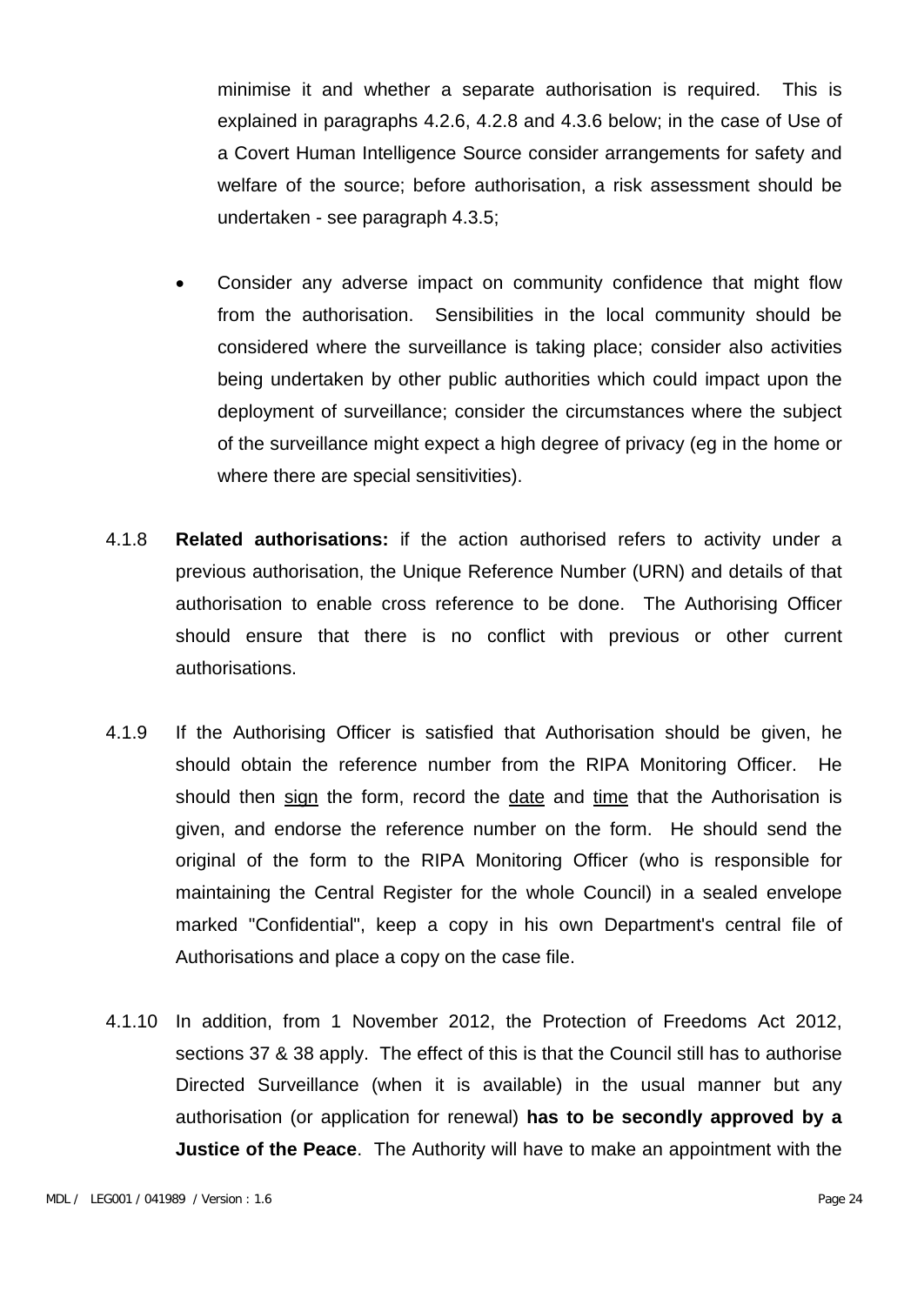Magistrates' Court office; supply the Court with a copy of the RIPA form together with a cover application form and then attend a hearing at which, hopefully, the JP will approve the authorisation. JP approval will also be necessary for any renewal of an authorisation.

4.1.11 The Guidance says that any applications before the Magistrates are deemed 'legal proceedings' and that presenting officers should be authorised under section 223 of the Local Government Act 1972 to appear on behalf of the Council. Appropriate authorisations may be obtained from the RIPA Monitoring Officer. Appointments with the Justices of the Peace are made via the Carlisle Magistrates' Court Office. Practically, officers should contact the RIPA Monitoring Officer or Deputy who will allocate a member of the legal services team to assist with making the Court appointment and application process (including the hearing). Helpful information regarding the application process may be found in the RIPA guidance issued by the Home Office to the Magistrates' Courts (section 5 refers to the application process):

[https://assets.publishing.service.gov.uk/government/uploads/system/uploads/attac](https://assets.publishing.service.gov.uk/government/uploads/system/uploads/attachment_data/file/118174/magistrates-courts-eng-wales.pdf) [hment\\_data/file/118174/magistrates-courts-eng-wales.pdf](https://assets.publishing.service.gov.uk/government/uploads/system/uploads/attachment_data/file/118174/magistrates-courts-eng-wales.pdf)

## 4.2 **The Conditions for Authorisation - Directed Surveillance**

- 4.2.1 For Directed Surveillance no officer shall grant an authorisation for the carrying out of directed surveillance unless he believes:
	- (a) that an authorisation is necessary (on the ground detailed below); and
	- (b) the authorised surveillance is proportionate to what is sought to be achieved by carrying it out.
- 4.2.2 An authorisation is **necessary** if it is for the purpose of preventing or detecting crime or of preventing disorder;

MDL / LEG001 / 041989 / Version : 1.6 Page 25 4.2.3 Significant consideration must be given to the issue of **necessity**. Everyone has the right to respect for his private and family life (Article 8, Human Rights Act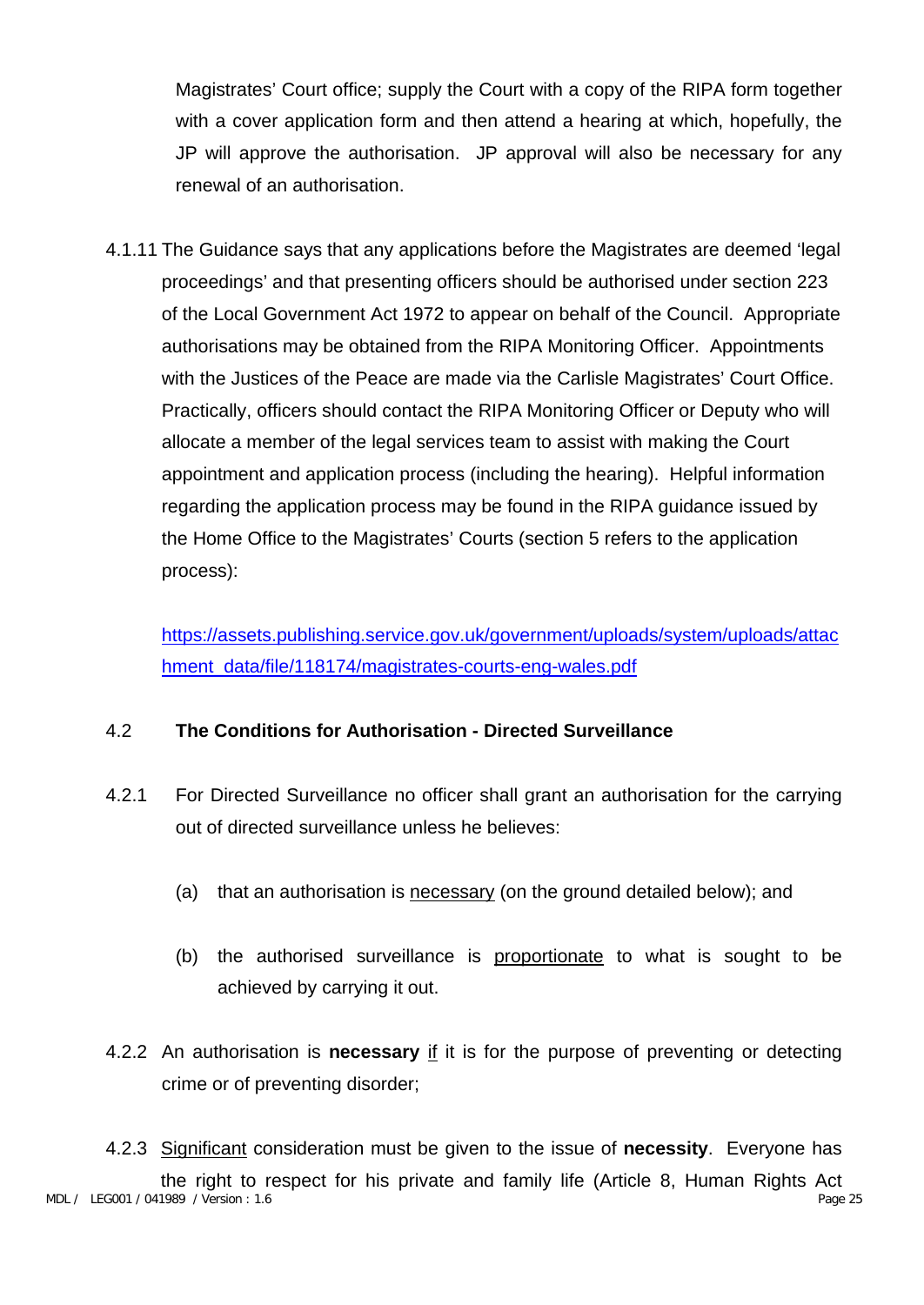1998). There shall be no interference with this right other than is necessary in the interests of, inter alia, public safety, the prevention of crime and disorder, the protection of health or morals, or for the protection of the rights and freedoms of others. "Necessity" has to be established on the facts of each individual case before an individual's rights of privacy can be legitimately infringed. Consideration must be given as to why it is necessary to use covert surveillance in the investigation.

- 4.2.4 Section 80 of RIPA provides a general saving for lawful conduct, i.e. if the conduct in question does not require authorisation under the Act and is lawful in any event then it continues to be lawful. The effect of this section is that if the Council's duty can be carried out without recourse to an authorisation then that is the preferred way to do it. In other words, if the required information can be obtained by overt means in any given circumstance, covert surveillance can never be necessary. The authorisation forms contain a section in which the applicant is required to identify why covert surveillance is necessary in any given case. **It is the task of the authorising officer to apply his mind to this, as well as proportionality, before granting an authorisation.**
- 4.2.5 In addition, the authorisation for the activity must be **proportionate**. This involves a balancing exercise of the need for the activity in operational terms against the degree of interference with the rights of the subject of the surveillance and of any other persons. It will not be proportionate if the interference is excessive in the circumstances of the case or if the information could have been obtained using less intrusive means. All activity must be carefully managed and must not be arbitrary or unfair. When assessing proportionality, consideration must be given to whether the proposed covert surveillance is proportional:
	- a) To the mischief being investigated;
	- b) To the degree of likely intrusion on the target and others; and
	- c) Whether other reasonable means of obtaining the evidence have been considered and discounted.

MDL / LEG001 / 041989 / Version : 1.6 Page 26 4.2.6 The onus is therefore on the **Authorising Officer** who is considering an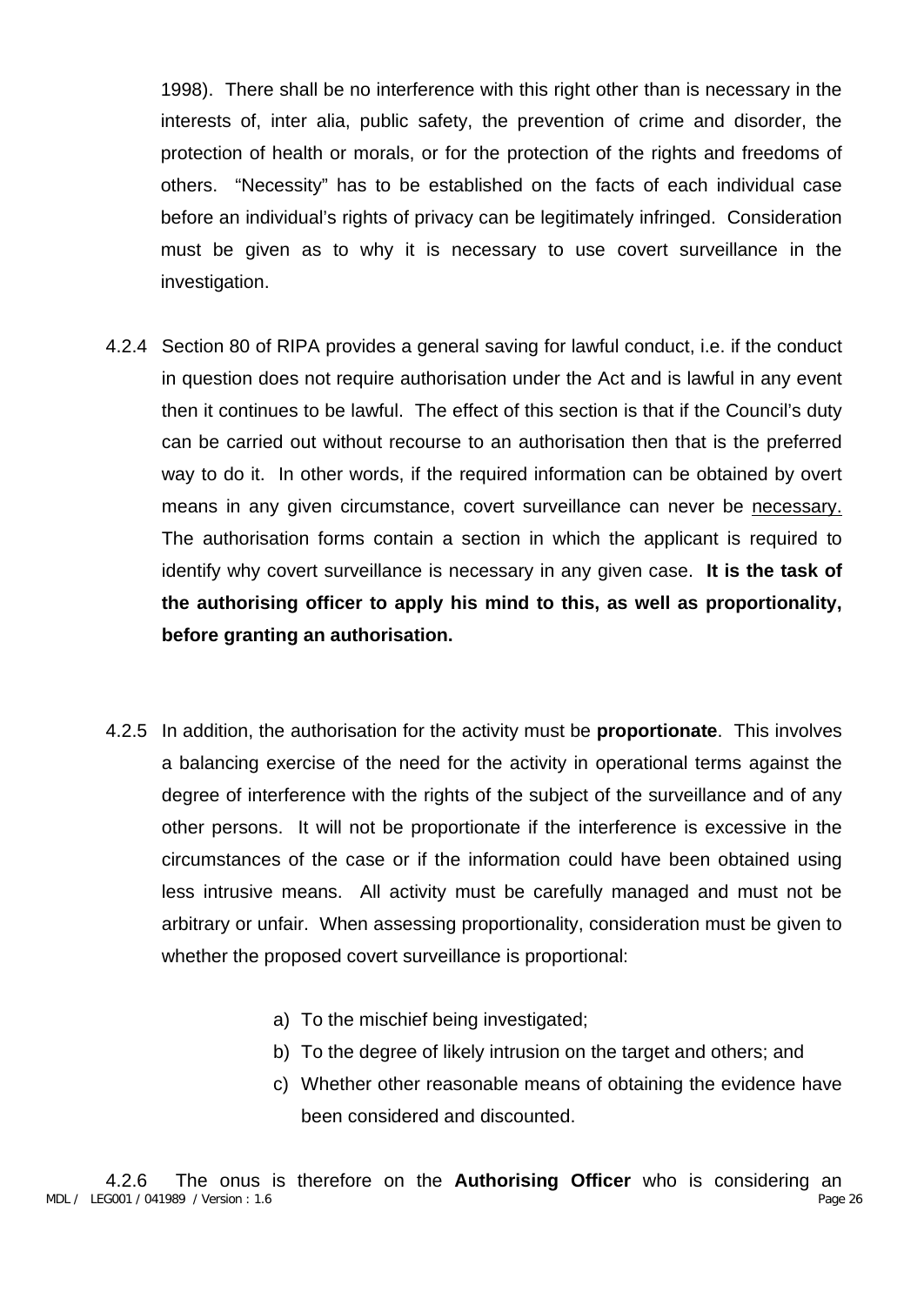application to authorise such surveillance to be satisfied that it is:

- (a) necessary for the ground stated above and;
- (b) is proportionate to its aim.
- 4.2.6 The Home Office Code of Practice (August 20[1](#page-35-0)8)<sup>1</sup> states that a potential model application would make clear that the following elements of proportionality had been fully considered:
	- a. Balancing the size and scope of the operation against the gravity and extent of the perceived mischief.
	- b. Explaining how and why the methods to be adopted will cause the least possible intrusion on the subject and others.
	- c. Considering whether the activity is an appropriate use of the legislation and a reasonable way, having considered all reasonable alternatives, of obtaining the information sought.
	- d. Evidencing, as far as reasonably practicable, what other methods had been considered and why they were not implemented, or have been implemented unsuccessfully.
- 4.2.7 The **conduct** that is authorised by an authorisation is any conduct which
	- (a) consists of the carrying out of Directed Surveillance of any such description as is specified in the authorisation; and
	- (b) is carried out in the circumstances specified in the authorisation and for the purposes of the investigation or operation specified or described in the authorisation.

<span id="page-35-0"></span>It therefore follows that if Directed Surveillance that is actually conducted is other than that specified in the authorisation and/or is carried out in circumstances other than those so specified, and/or for a purpose other than that so specified, it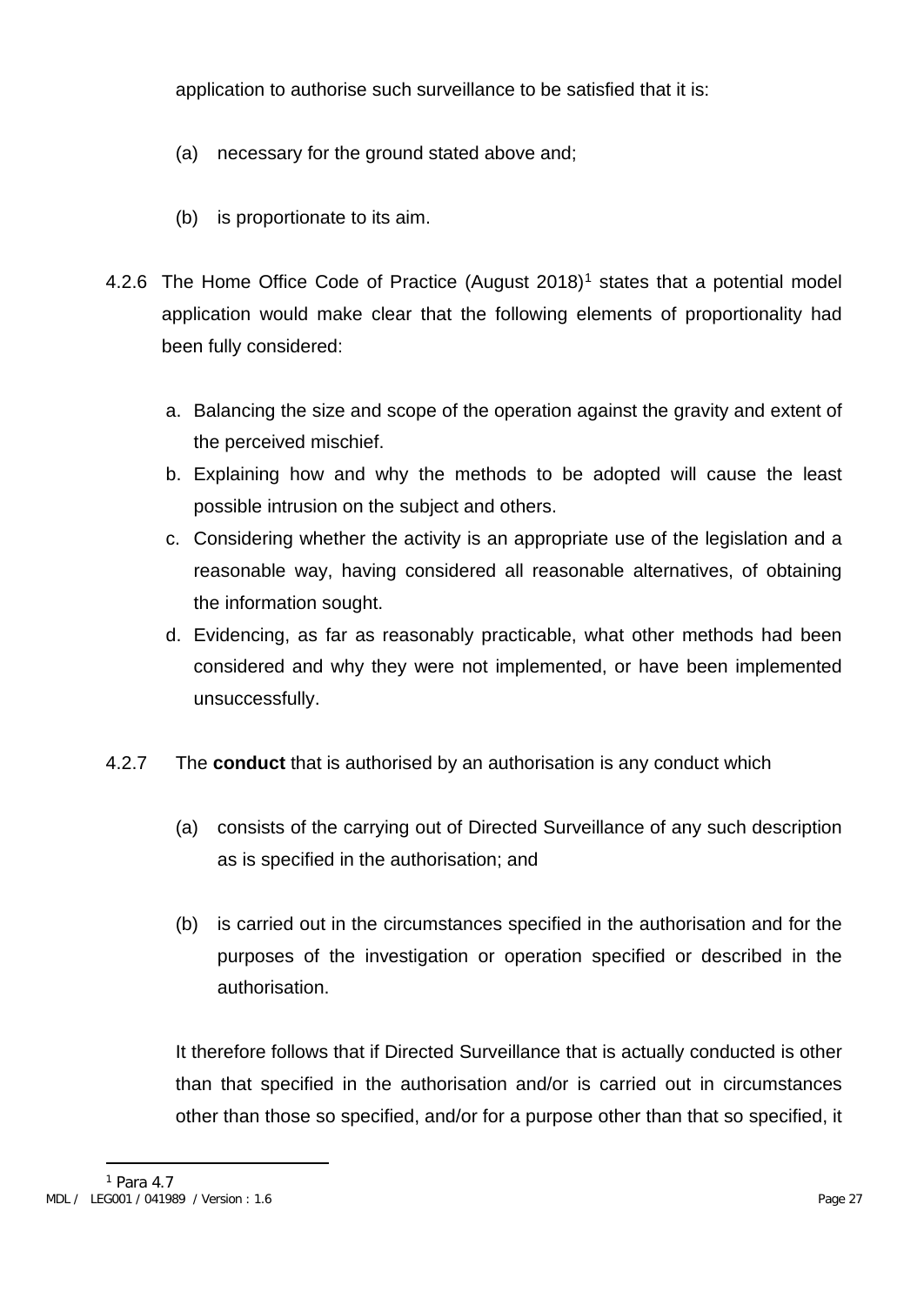will be unauthorised and unlawful. Careful thought should therefore be given when framing an application for authorisation as to the:

- scope of the directed surveillance;
- the circumstances in which it shall be conducted:
- the purpose of the investigation.

The wider the scope of this authorisation the easier it will be to demonstrate that the activities fell within it. On the other hand, it should not be drafted so widely as to be meaningless! The scope of an authorisation should not be widened on a "just in case" basis.

It is also sensible to make any authorisation sufficiently wide enough to cover all the measures required as well as being able to prove effective monitoring of what is done against what is authorised.

4.2.8 Consideration should be given as to whether there is any possibility that **collateral intrusion** may occur. Collateral intrusion is when the privacy of persons who are other than the subject/s of the investigation/operation is impinged upon. Wherever possible steps should be taken to minimise interference in the lives of persons who are not subject(s) of the investigation. An application for authorisation should therefore include an assessment of the risk of collateral intrusion. If anticipated, the potential for intrusion of this type should be minimised. The ongoing possibility for collateral intrusion should be monitored by the Authorising Officer, such monitoring should form part of the continuing review process to which authorisations are subject. The potential for collateral intrusion may be significant enough to warrant refusal of the application for authorisation. If, during the course of an investigation/operation, the privacy of persons other than the subjects of the investigation/operation are unexpectedly interfered with, this should be reported to the Authorising Officer and he should consider whether the original authorisation should be amended or whether a separate authorisation is required.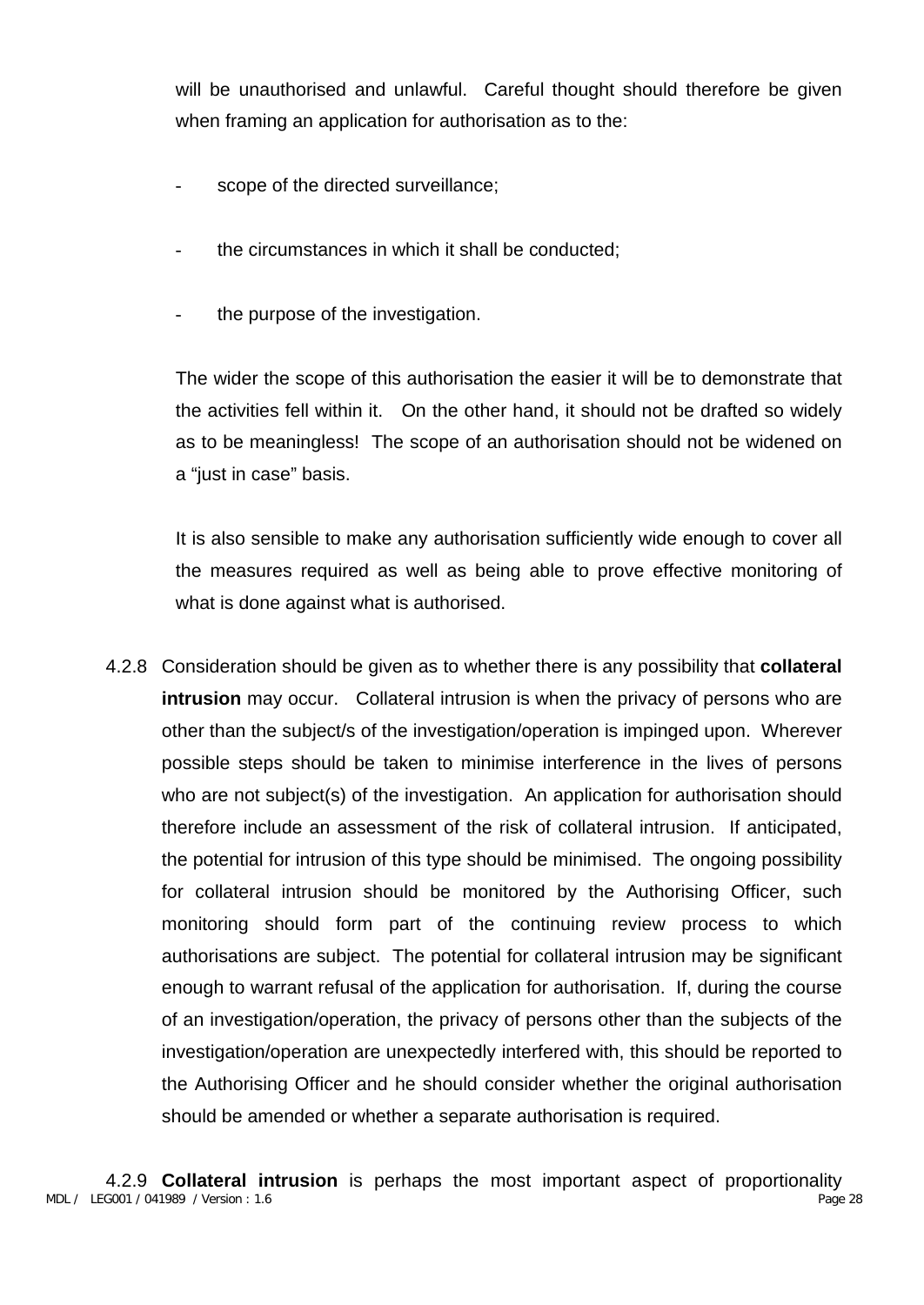because it constitutes an invasion of the privacy of persons who are not the target of the surveillance who may not be connected in any way to the ongoing investigation and are probably entirely innocent.

- 4.2.10 Authorisations shall be given in **writing** by the Authorising Officer. Authorising Officers should not generally be responsible for authorising their own activities but exceptionally this might be unavoidable.
- 4.2.11 Written application for a directed surveillance authorisation should describe any conduct to be authorised and the purpose of the investigation or operation. The application should also include:
	- the reasons why the authorisation is necessary in the particular case and on which statutory ground(s) (e.g. for the purpose of preventing or detecting crime) listed in Section 28(3) of the 2000 Act;
	- the nature of the surveillance;
	- the identities, where known, of those to be the subject of the surveillance;
	- a summary of the intelligence case and appropriate unique intelligence references where applicable;
	- an explanation of the information which it is desired to obtain as a result of the surveillance;
	- the details of any potential collateral intrusion and why the intrusion is justified;
	- the details of any confidential or privileged information that is likely to be obtained as a consequence of the surveillance;
	- where the purpose, or one of the purposes, of the authorisation is to obtain information subject to legal privilege43, an assessment of why there are exceptional and compelling circumstances that make this necessary;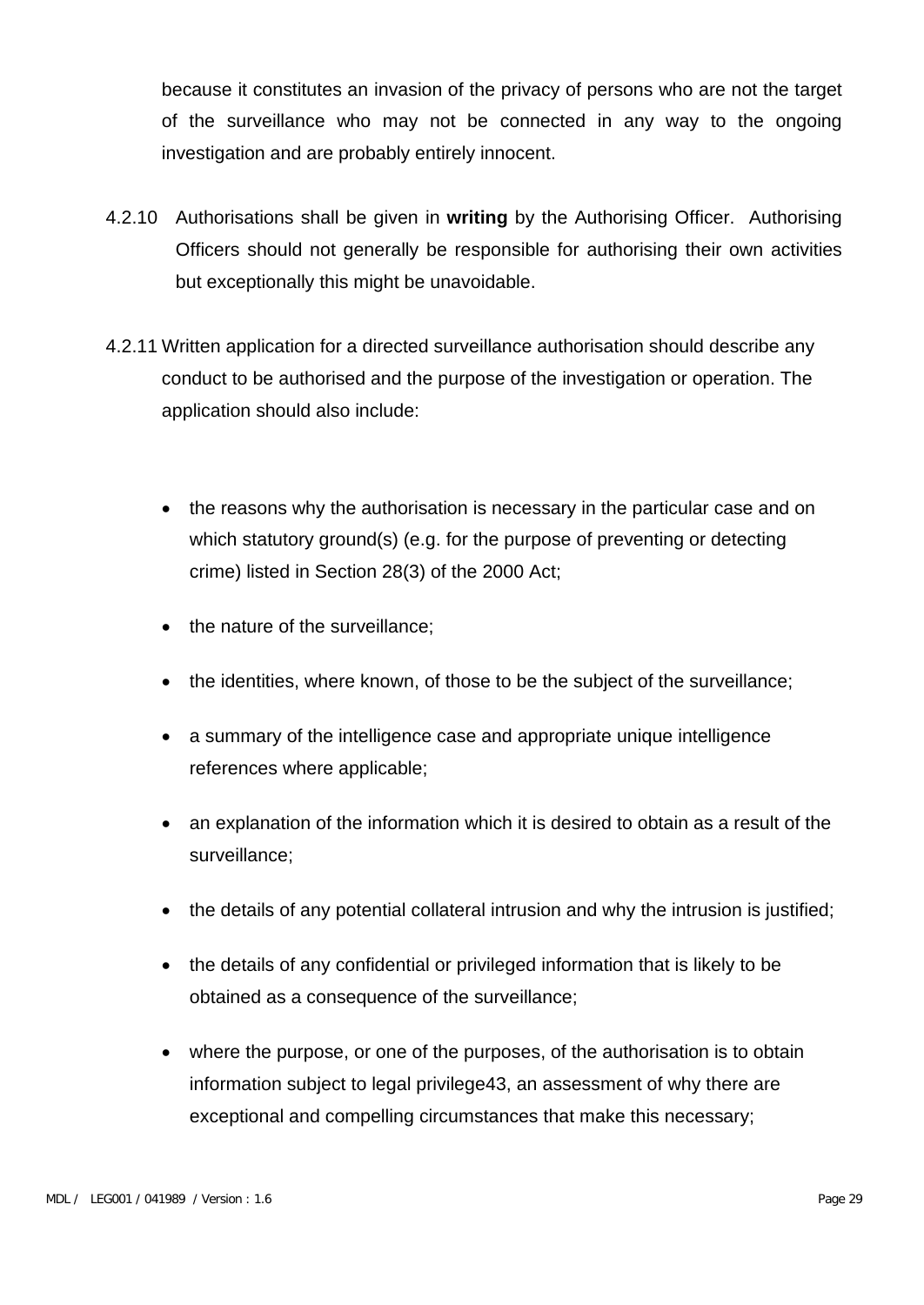- the reasons why the surveillance is considered proportionate to what it seeks to achieve; and
- the level of authorisation required (or recommended where that is different) for the surveillance.
- applications should avoid any repetition of information;
- information contained in applications should be limited to that required by the relevant legislation and the requirements of this code;
- the case for the warrant or authorisation should be presented in the application in a fair and balanced way. In particular, all reasonable efforts should be made to take account of information which support or weakens the case for the warrant or authorisation;
- an application should not require the sanction of any person in a public authority other than the authorising officer;
- where it is foreseen that other agencies will be involved in carrying out the surveillance, these agencies should be detailed in the application;
- authorisations or warrants should not generally be sought for activities already authorised following an application by the same or a different public authority.
- and subsequently record whether authority was given or refused, by whom and the time and date.

#### 4.2.12 Code of Practice Guidance for the Council

The Protection of Freedoms Act 2012 amended the 2000 Act to make local authority authorisations subject to judicial approval. The change means that local authorities need to obtain an order approving the grant or renewal of an authorisation from a judicial authority, before it can take effect. In England and Wales an application for such an order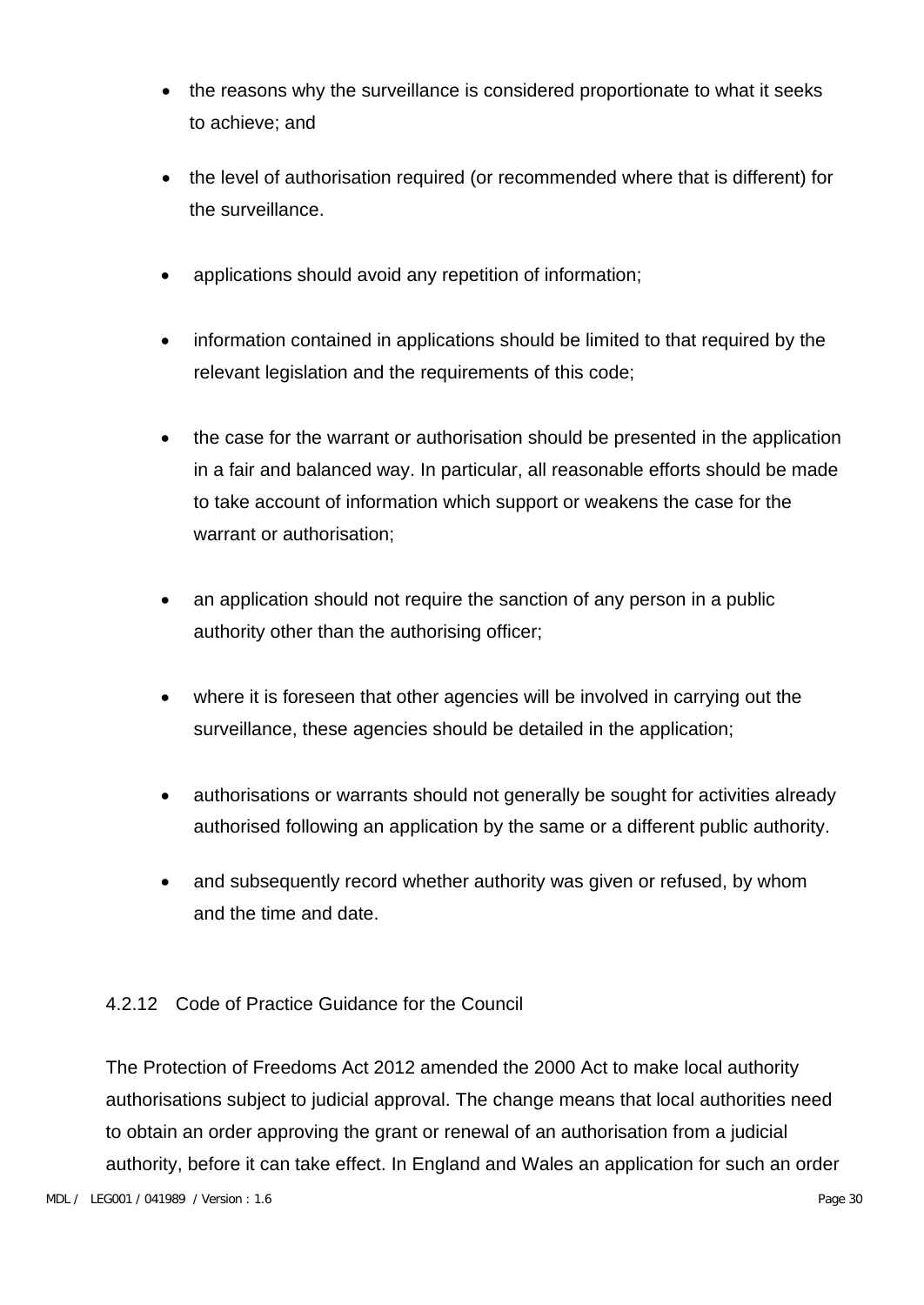must be made to a Justice of the Peace (JP). If the JP is satisfied that the statutory tests have been met and that the use of the technique is necessary and proportionate, he or she will issue an order approving the grant or renewal for the use of the technique as described in the application. The amendment means that local authorities are no longer able to orally authorise the use of RIPA techniques. All authorisations must be made in writing and require JP approval. The authorisation cannot commence until this has been obtained.

The Regulation of Investigatory Powers (Directed Surveillance and Covert Human Intelligence Sources) (Amendment) Order 2012 has the following effect.

- The Council can only authorise use of directed surveillance under RIPA to prevent or detect criminal offences that are either punishable, whether on summary conviction or indictment, by a maximum term of at least 6 months' imprisonment **or**  are related to the underage sale of alcohol and tobacco or nicotine inhaling products. The offences relating to the latter are in article 7A of the 2010 RIPA Order.
- The Council **cannot** authorise directed surveillance for the purpose of preventing disorder unless this involves a criminal offence(s) punishable (whether on summary conviction or indictment) by a maximum term of at least 6 months' imprisonment.
- The Council may therefore continue to authorise use of directed surveillance in more serious cases as long as the other tests are met – i.e. that it is necessary and proportionate and where prior approval from a JP has been granted. Examples of cases where the offence being investigated attracts a maximum custodial sentence of six months or more are ones involving more serious criminal damage or dangerous waste dumping.
- The Council may also continue to authorise the use of directed surveillance for the purpose of preventing or detecting specified criminal offences relating to the underage sale of alcohol and tobacco where the necessity and proportionality test is met and prior approval from a JP has been granted. In Carlisle, this type of offence is dealt with by the County Council.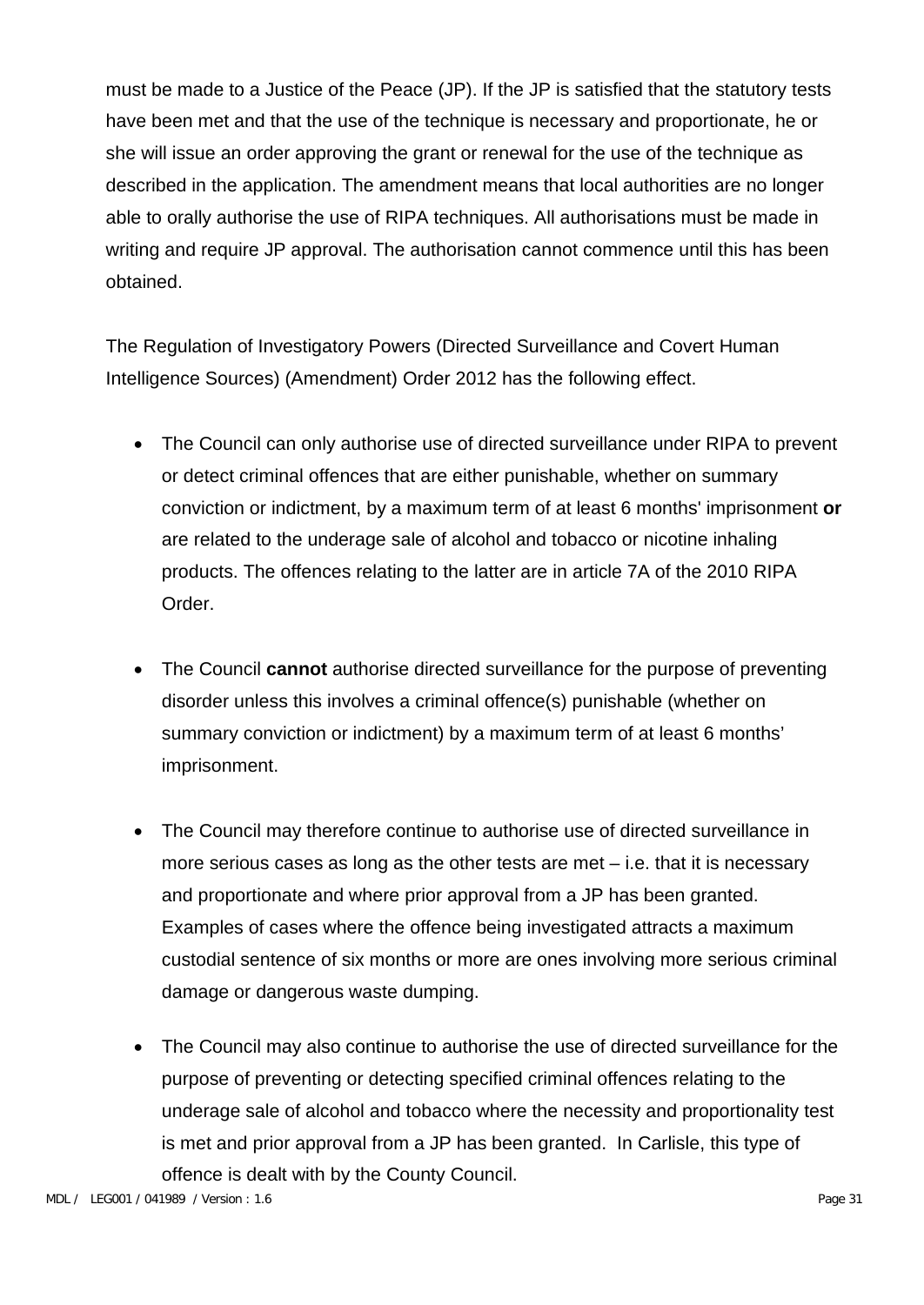- The Council **may not authorise** the use of directed surveillance under RIPA to investigate disorder that does not involve criminal offences or to investigate lowlevel offences which may include, for example, littering, dog control and flyposting.
- Within the Council, the senior responsible officer should be a member of the corporate leadership team and should be responsible for ensuring that all authorising officers are of an appropriate standard in light of any recommendations in the inspection reports prepared by the Investigatory Powers Commissioner. Where an inspection report highlights concerns about the standards of authorising officers, this individual will be responsible for ensuring the concerns are addressed. Carlisle City Council's senior responsible officer is the Corporate Director of Governance and Regulatory Services.
- Elected members of the Council should review the authority's use of the 1997 Act and the 2000 Act and set the policy at least once a year. They should also consider internal reports on use of the 1997 Act and the 2000 Act on a regular basis to ensure that it is being used consistently with the local authority's policy and that the policy remains fit for purpose.

## **YOU ARE RECOMMENDED TO SEEK ADVICE FROM THE LEGAL SERVICES UNIT WHEN CONSIDERING ANY APPLICATION FOR A CHIS AUTHORISATION OR ANY MATTER RELATED THERETO**

#### 4.3 **Conditions for Authorisation - Covert Use of Human Intelligence Sources**

4.3.1 The Authorising Officer must be satisfied that the use of a Covert Human Intelligence Source is necessary and proportionate. In these respects the principles set out in paragraph 4.2 should be applied. Authorisations should be given in writing and Authorising Officers should not be responsible for authorising their own activities eg acting as source or tasking a source save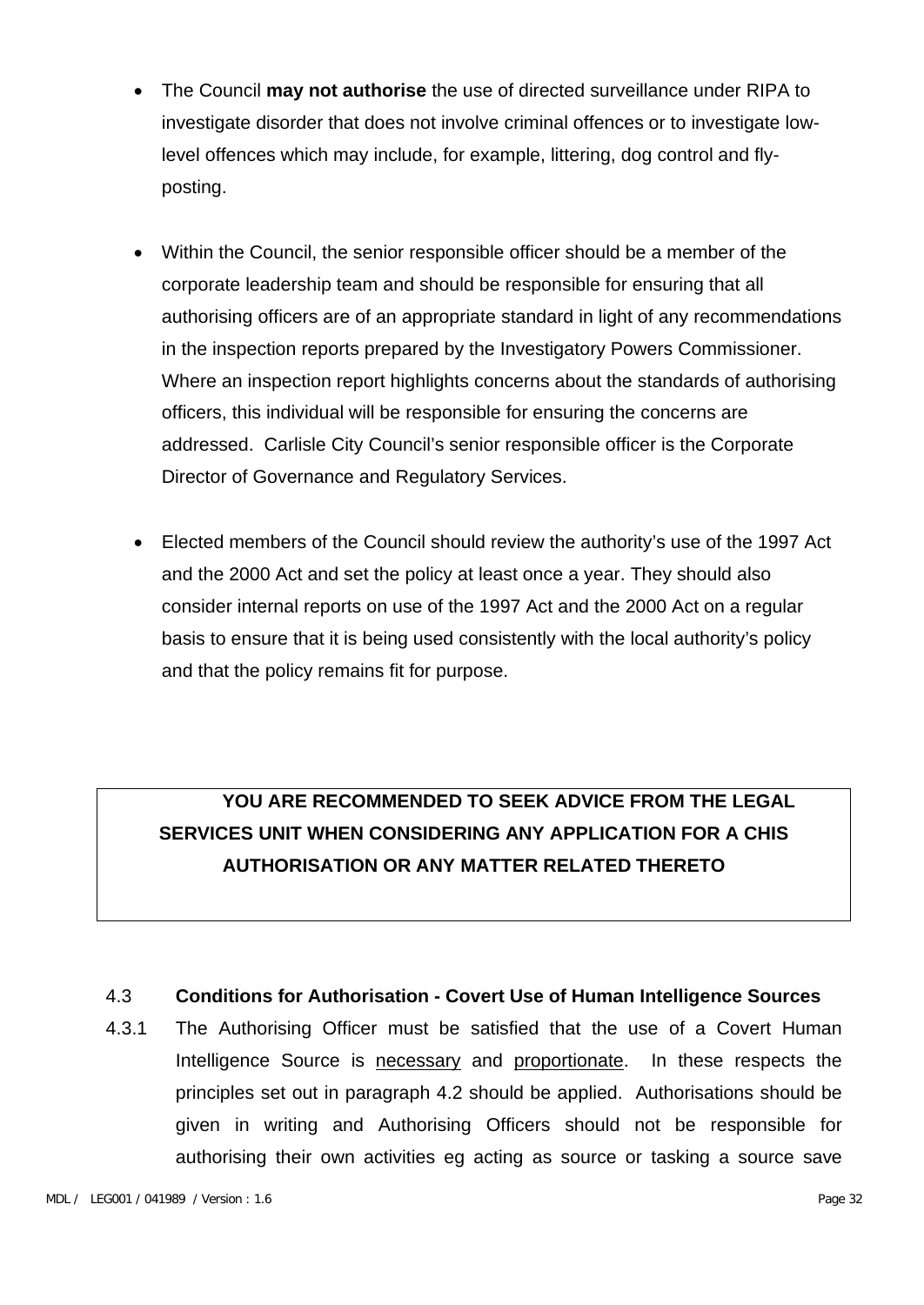exceptionally where this would otherwise be unavoidable. **Note that the same secondary authorisation process by a Justice of the Peace, both for initial authorisations and their renewal, apply to CHIS** (see 4.1.10 and 4.1.11).

- 4.3.2 An application for the use or conduct of a source should record:
	- details of the purpose for which the source will be tasked or deployed (e.g. in relation to anti-social behaviour);
	- the grounds on which authorisation is sought (eg for the purpose of preventing or detecting crime or preventing disorder);
	- where a specific investigation or operation is involved, details of that investigation or operation;
	- details of what the source will be tasked to do;
	- details of the level of authority required (or recommended, where that is different);
	- details of potential collateral intrusion;
	- details of any confidential material that might be obtained as a consequence of the authorisation.
- 4.3.3 The conduct so authorised is any conduct that:
	- (a) is comprised in any such activities involving conduct of a Covert Human Intelligence Source, or the use of a Covert Human Intelligence Source, as are specified or described in the authorisation;
	- (b) consists in conduct by or in relation to the person who is so specified or described as the person to whose actions as a Covert Human Intelligence Source the authorisation relates; and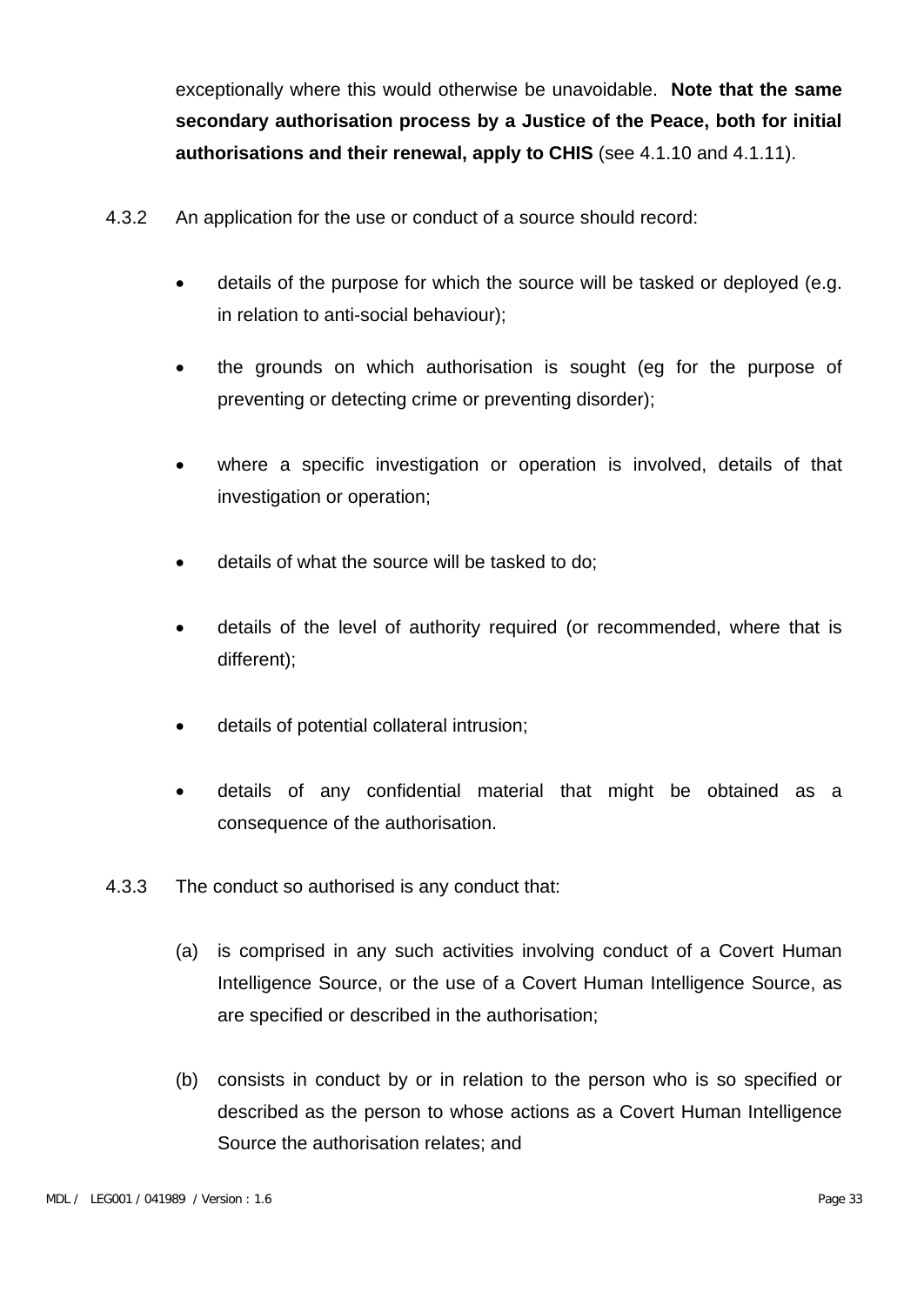- (c) is carried out for the purposes of, or in connection with, the investigation or operation so specified or described.
- 4.3.4 Nothing in the 2000 Act prevents material obtained from the use or conduct of the source being used in evidence in Court proceedings. Existing Court discretion and procedures can protect, where appropriate, the disclosure of the source's identity.
- 4.3.5 The Authorising Officer must consider the safety and welfare of that source, and the foreseeable consequences to others of the tasks they are asked to carry out. A **risk assessment** should be carried out before authorisation is given. Consideration for the safety and welfare of the source, even after cancellation of the authorisation, should also be considered.
- 4.3.6 Before authorising the use or conduct of a source, the Authorising officer should believe that the conduct/use including the likely degree of **intrusion** into the privacy of those potentially affected is proportionate to what the use or conduct of the source seeks to achieve. He should also take into account the risk of intrusion into the privacy of persons other than those who are directly the subjects of the operation or investigation ("collateral intrusion": for an explanation as to the meaning of this reference should be made to paragraph 4.2.8 above). Measures should be taken, wherever practicable, to avoid unnecessary intrusion into the lives of those not directly connected with the operation.

#### 4.4 **Record Keeping in relation to Sources**

- 4.4.1 Accurate and proper recording keeping should be kept about the source and tasks undertaken although the confidentiality of the source must be maintained. Records of all authorisations should be maintained on the Central Register of Authorisations referred to in Section 5 of this Protocol which should contain the following information:
	- the authorisation together with any supplementary documentation and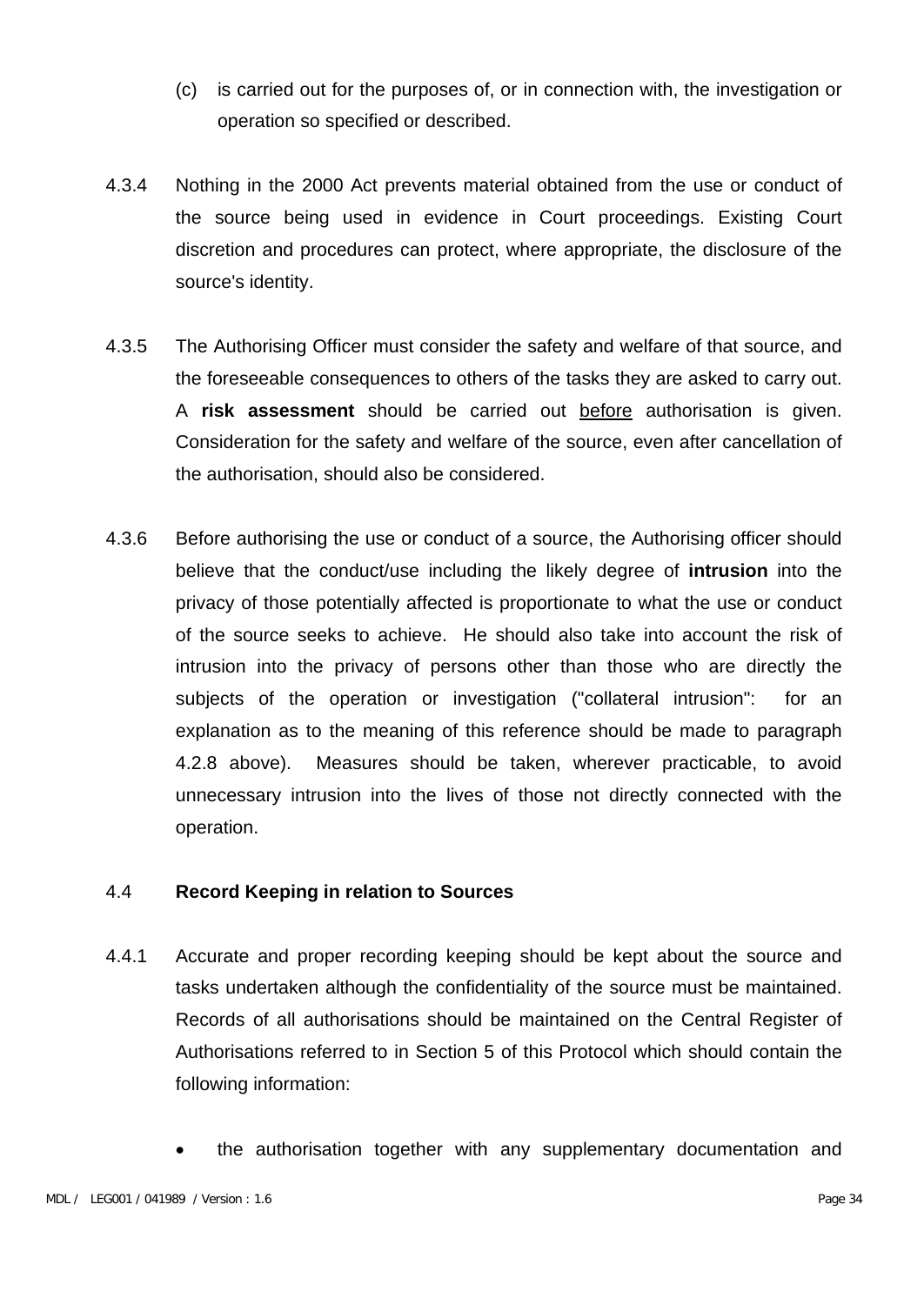notification of the approval given by the Authorising Officer;

- any renewal of an authorisation, together with the supporting documentation submitted when the renewal was requested;
- the reason why the person renewing an authorisation considered it necessary to do so;
- any risk assessment made in relation to the source;
- the circumstances in which tasks were given to the source;
- the value of the source to the investigating authority;
- a record of the results of any reviews of the authorisation;
- the reasons, if any, for not renewing an authorisation;
- the reasons for cancelling an authorisation;
- the date and time when any instruction was given by the Authorising Officer to cease using a source.

These records shall be retained and then deleted 3 years from the ending of the authorisation.

RIPA provides that an Authorising Officer must not grant an authorisation for the conduct or use of a source unless he believes that there are arrangements in place for ensuring that there is at all times a person with the responsibility for maintaining a record of the use made of the source.

4.4.2 Records should be kept not only of the Authorisation but of the use of the source as well. The records should contain particulars of: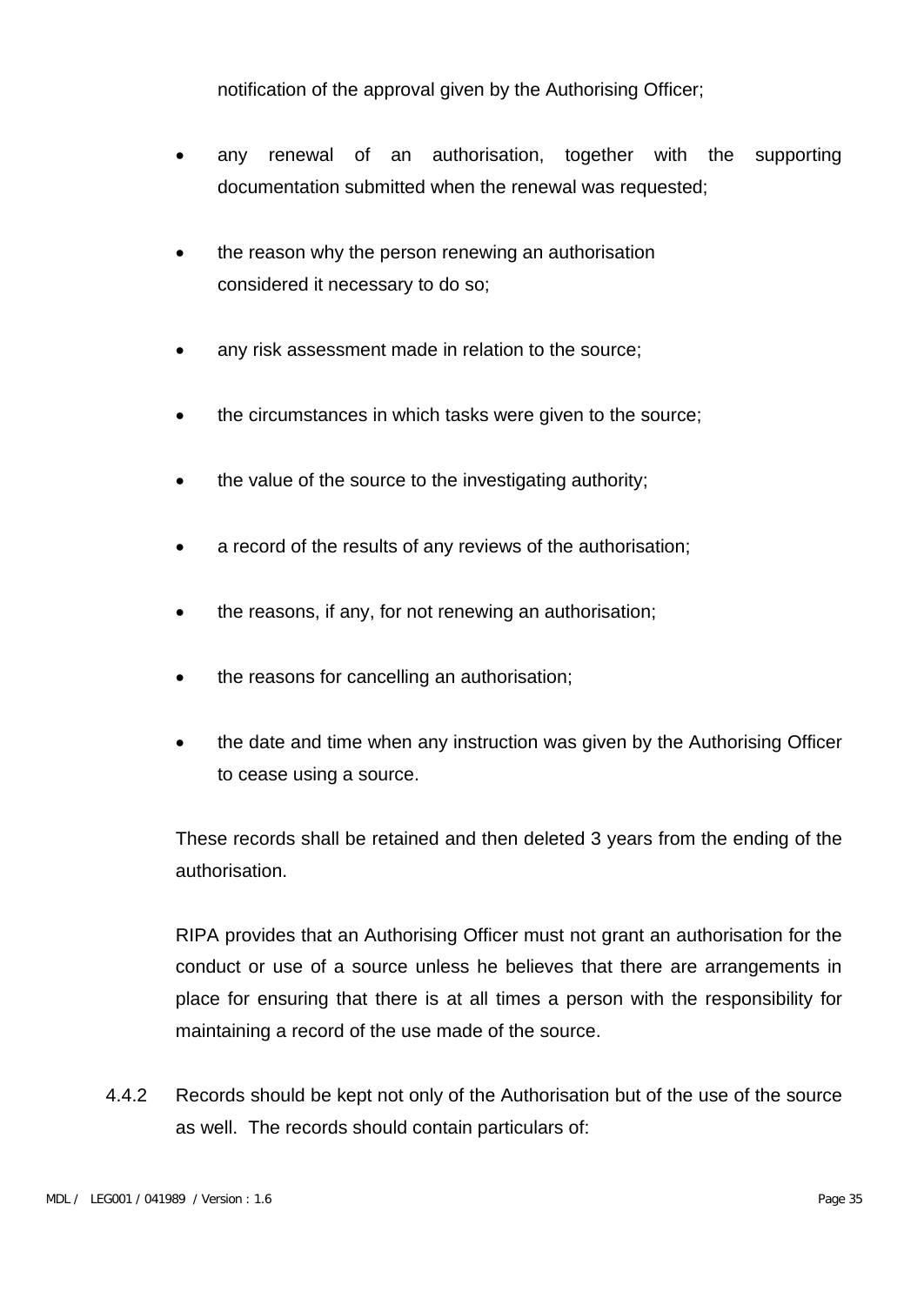- (a) the identity of the source;
- (b) the identity or identities used by the source, where known;
- (c) the means used within the Council of referring to the source;
- (d) any other significant information connected with the security and welfare of the source;
- (e) any confirmation made by a person granting or renewing an authorisation for the conduct or use of a source that the information in (d) has been considered and that any identified risks to the security and welfare of the source have been properly explained to and understood by the source;
- (f) the date when and circumstances in which the source was recruited;
- (g) where applicable, the relevant investigating authority in relation to the source (other than the authority that is maintaining the records);
- (h) the identities of the persons in the relevant investigating authority who, in relation to the source, are discharging or have discharged the responsibilities mentioned in paragraph 4.5.2 of this Protocol where relevant;
- (i) the period for which those responsibilities have been discharged by those persons;
- (j) the tasks that are given to the source and the demands made of him in relation to his activities as a source;
- (k) all contacts or communications between the source and a person acting on behalf of the Council;
- (l) the information obtained by the Council by the conduct or use of the source;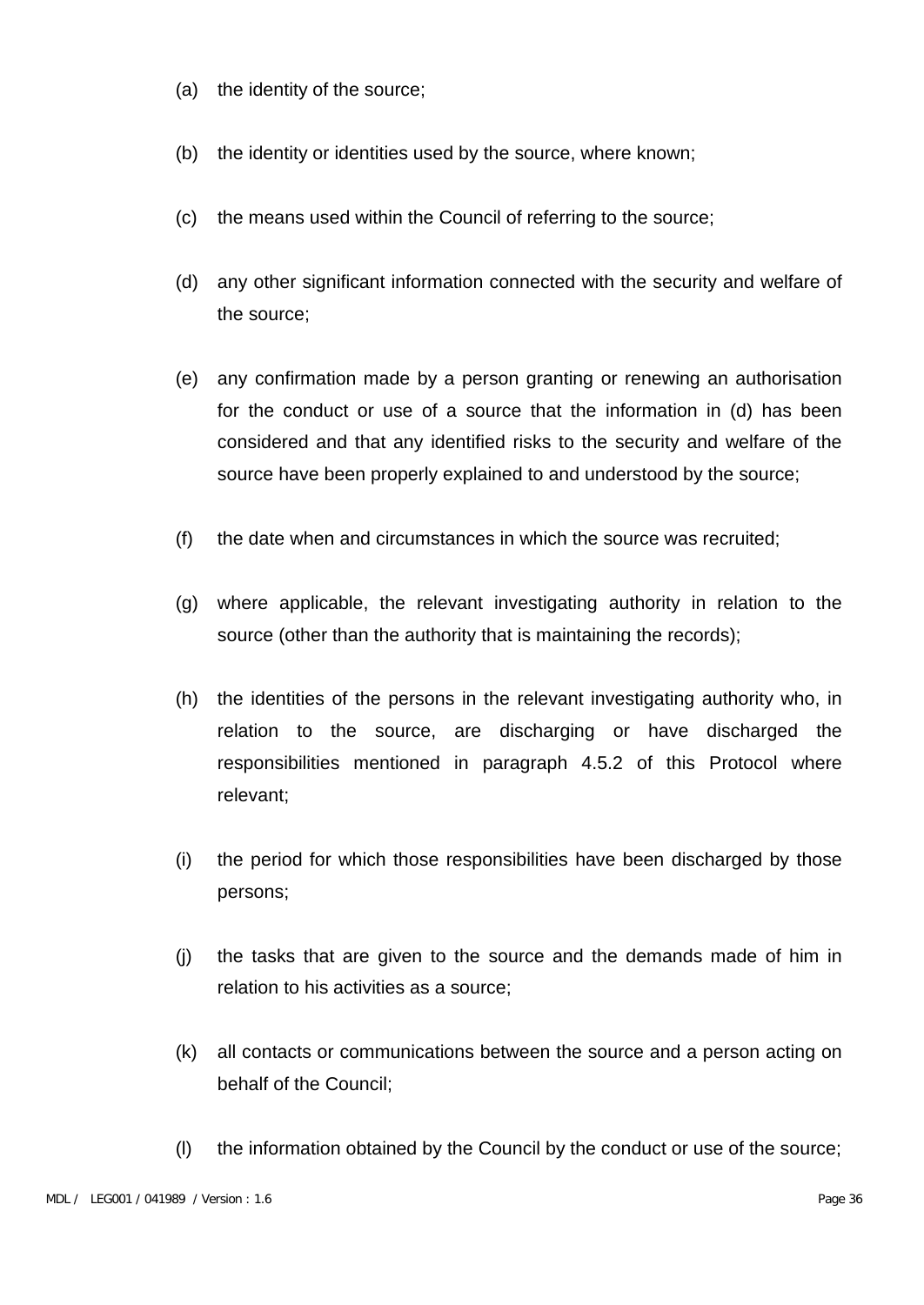- (m) the information so obtained which is disseminated by the Council;
- (n) in the case of a source who is not an undercover operative, every payment, benefit or reward or every offer of a payment, benefit or reward that is made or provided by or on behalf of the Council in respect of the source's activities for the benefit of the Council.
- 4.4.3 The records must be maintained in such a way so as to preserve the anonymity of the source and the information provided by the source. The RIPA Monitoring Officer shall be responsible for maintaining the Central Register of Authorisations which will include the information referred to in paragraph 4.4.1 relating to Authorisations and the Authorising Officer shall maintain the information referred to in paragraph 4.4.2 above relating to the use of the source.

#### 4.5 **Management and Tasking of Sources**

- 4.5.1 The Authorising Officer must ensure that satisfactory arrangements exist for the management of the source and for bringing to his attention any concerns about the personal circumstances of the source in so far as they might affect:
	- the validity of the risk assessment;
	- the proper conduct of the source operation, and
	- the safety and welfare of the source.

Where such information is brought to the attention of the Authorising Officer, he shall determine whether or not the authorisation shall continue.

- 4.5.2 RIPA requires that the Council in common with other public authorities; ensures that arrangements are in place for the proper management and oversight of sources including:
	- an Officer of the Council will have responsibility for dealing with the source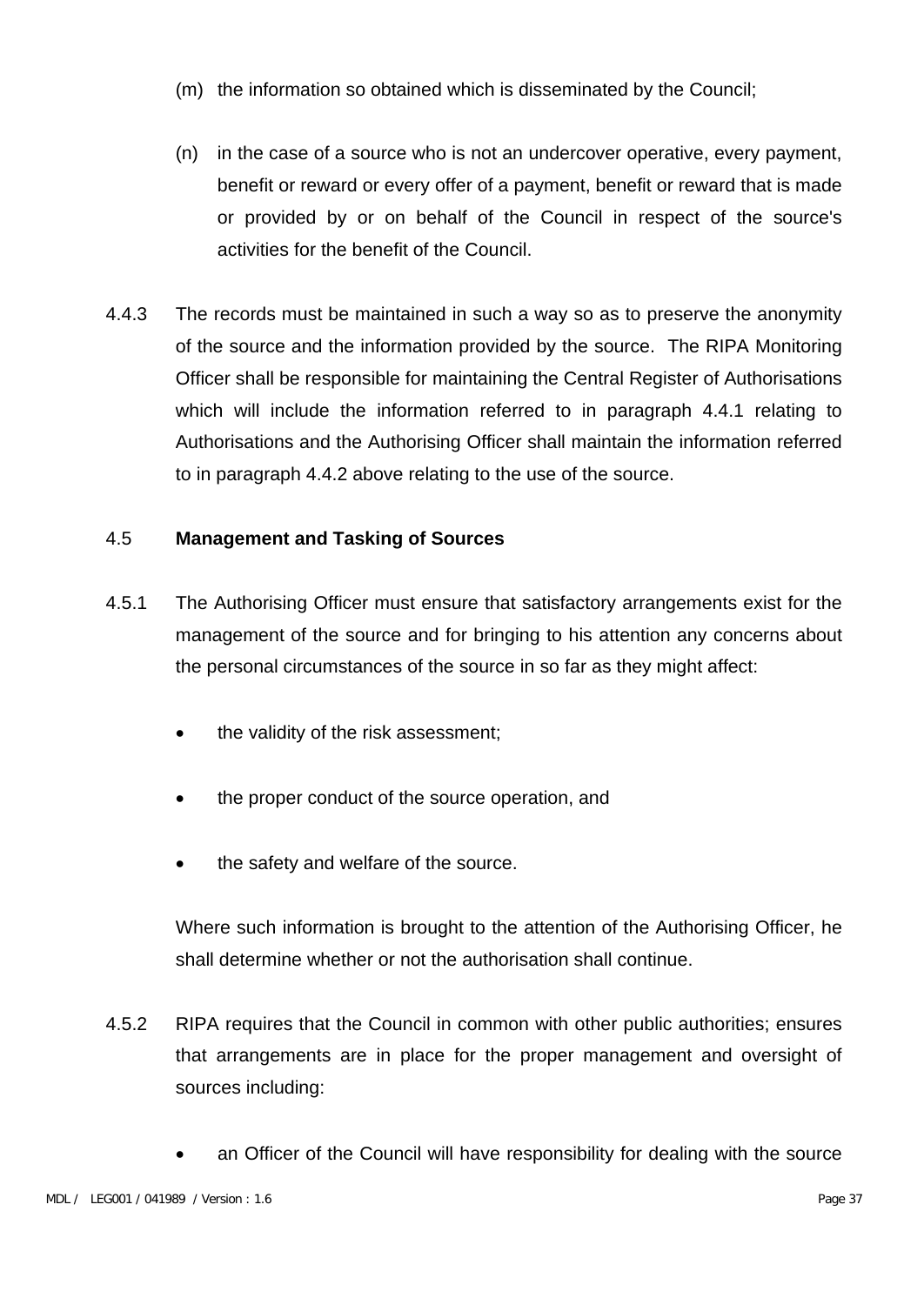on behalf of the Council ("the Dealing Officer"): this person will usually be below the grade of Authorising Officer;

- another Officer shall have general oversight of the use made of the source ("the Oversight Officer").
- 4.5.3 The Dealing Officer will have day to day responsibility for:
	- dealing with the source on behalf of the Council;
	- directing the day to day activities of the source;
	- recording the information applied by the source; and,
	- monitoring the source's security and welfare.
- 4.5.4. It will always be sensible to give careful consideration to the scope of tasking of the source. Whenever it becomes apparent to the Dealing Officer or the Oversight Officer that unforeseen action has taken place or where it is intended to task the source in a new or significantly greater way, they must refer the proposed tasking to the Authorising Officer who will consider whether a separate authorisation is required.
- 4.5.5 Whenever the Council deploys a source it should take into account the safety and welfare of the source when carrying out the action which he has been tasked to do. As stated at paragraph 4.3.5 above, before authorising the use or conduct of a source, the Authorising Officer should ensure that a risk assessment has been carried out. The Dealing Officer is responsible for bringing to the attention of the Oversight Officer any concerns about the personal circumstances of the source including the validity of the risk assessment, the conduct of the source and the safety and welfare of the source. Where appropriate these concerns should be considered by the Authorising Officer who will decide whether or not to allow the authorisation to continue.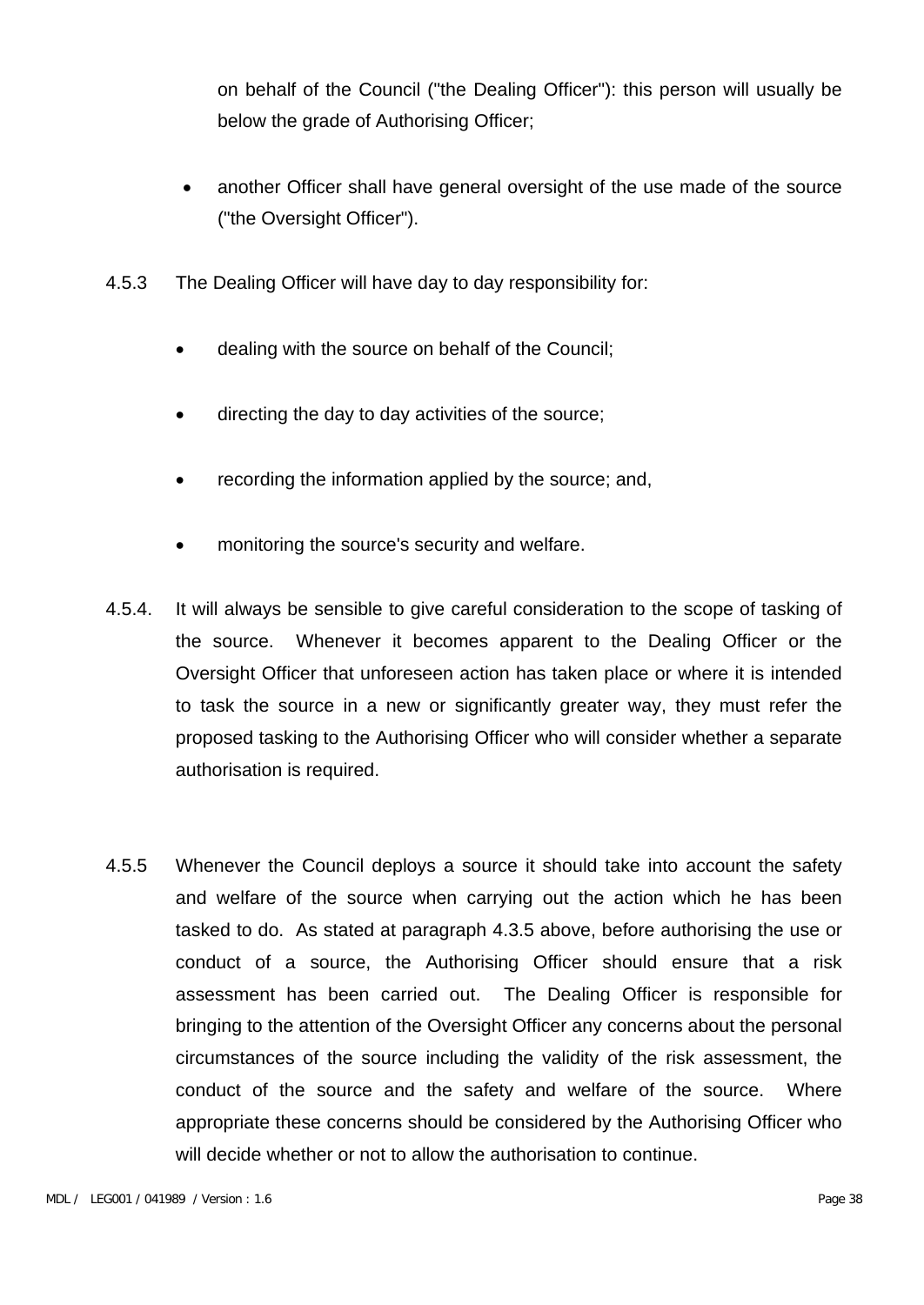#### 4.6 **Limits of Source's Authority**

A source may, in the context of an authorised operation, infiltrate existing criminal activity, or be a party to the commission of criminal offences, within the limits recognised by law. A source who acts beyond these limits will be at risk of prosecution. The need to protect the source cannot alter this principle.

#### 4.7 **Cultivation of a source**

- 4.7.1 Cultivation is the process of developing a relationship with a potential source, with the intention of:
	- Covertly making a judgement as to his/her likely value as a source of information;
	- Covertly determining whether and, if so, the best way in which to propose to the subject that he/she become a source.
- 4.7.2 It may be necessary to infringe the personal privacy of the potential source in the process of cultivation. In such cases, authorisation is needed for the cultivation process itself, as constituting the conduct (by the person undertaking the cultivation) of a source.

#### 4.8 **Use and conduct of a source**

Authorisation for the use and conduct of a source is required prior to any tasking. Tasking is an assignment given to the source, asking him or her to obtain information, to provide access to information or to otherwise act, incidentally, for the benefit of the relevant public authority. It may involve the source infiltrating existing criminal activity in order to obtain that information.

#### 4.9 **Vulnerable individuals**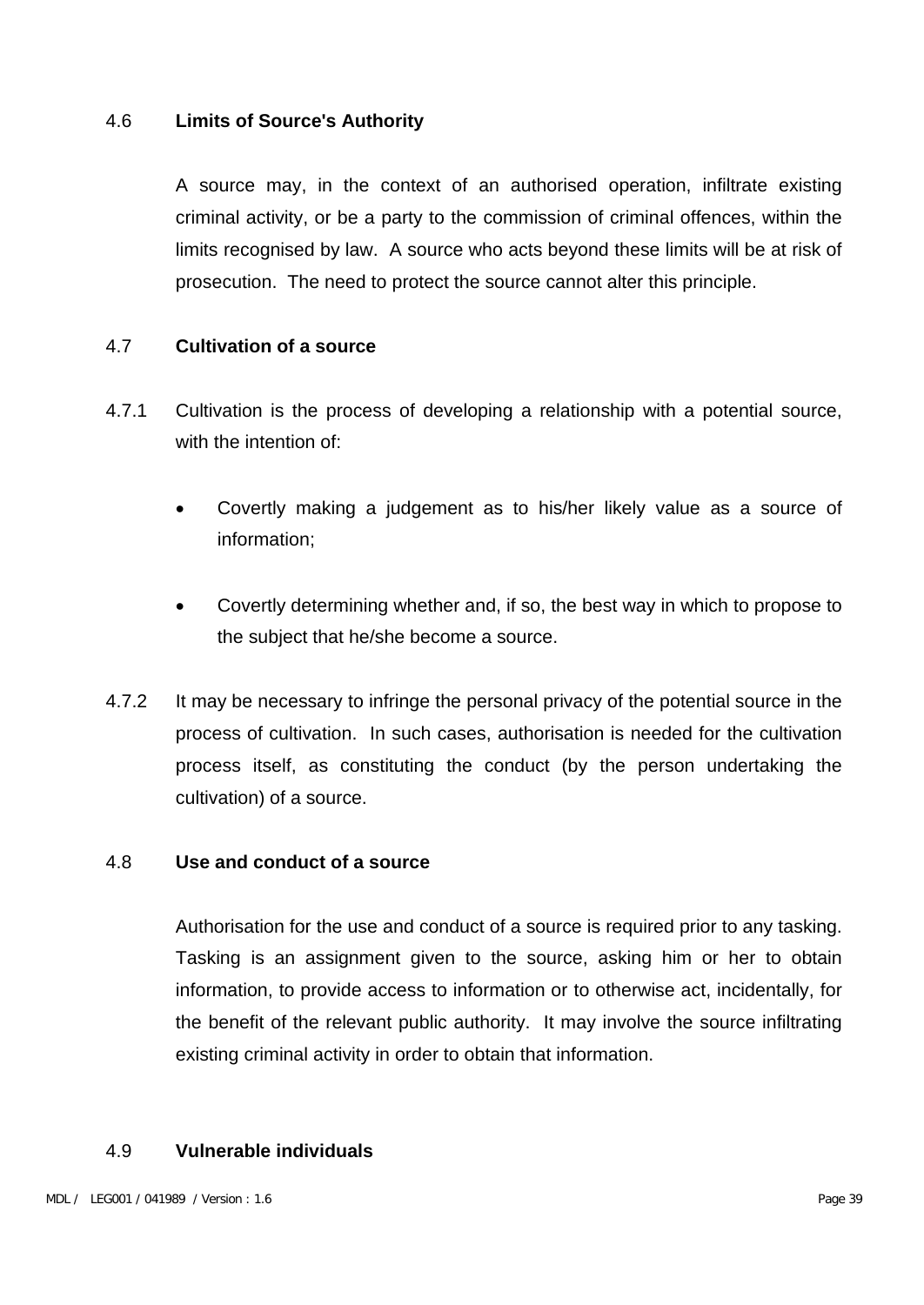Vulnerable individuals should only be authorised to act as source in the most exceptional circumstances. The meaning of the term Vulnerable Individual is a person who is or may be in need of community care services by reason of mental or other disability, age or illness and who is or may be unable to take care of himself or unable to protect himself against significant harm or exploitation. Only the Chief Executive or in his absence, a Chief Officer may grant an Authorisation for the use of a vulnerable individual.

#### 4.10 **Juvenile sources**

- 4.10.1 Special safeguards also apply to the authorisation for the use or conduct of juvenile sources; that is sources under the age of 18 years. On no occasion should the use or conduct of a source under 16 years of age be authorised to give information against his or her parents. In other cases, authorisations should not be granted unless:
	- A risk assessment has been undertaken as part of the application to deploy a juvenile source, covering the danger of physical injury and the psychological aspects (eg distress) of his or her deployment;
	- The risk assessment has been considered by the authorising officer and he has satisfied himself that any risk identified in it have been properly explained and understood, by the source; and
	- The authorising officer has given particular consideration as to whether the juvenile is to be tasked to get information from a relative, guardian or any other person who has for the time being assumed responsibility for his welfare and whether the authorisation is justified in the light of that fact.
- 4.10.2 In addition, juvenile authorisations should not be granted unless the Authorising Officer believes that arrangements exist which will ensure that there will at all times be a person who has responsibility for ensuring that an appropriate adult will be present between any meetings between the authority and a source under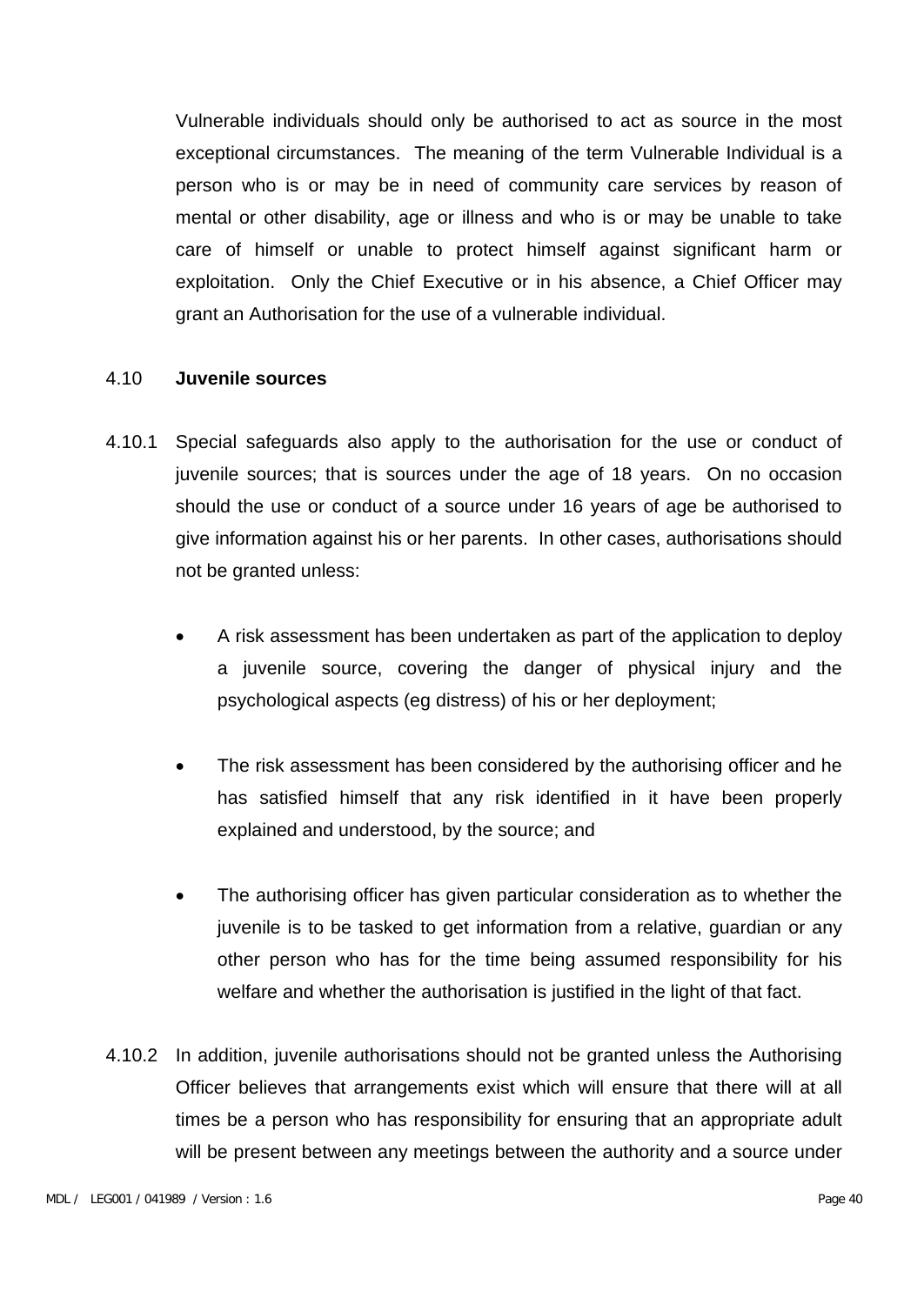16 years of age. An "Appropriate Adult" is the parent or guardian of the source; any other person who has assumed responsibility for his welfare or in the absence of any of the foregoing any responsible person aged 18 or over who is not a member of nor employed by the Council.

- 4.10.3 The duration of an Authorisation is **one month** instead of 12 months.
- 4.10.4 Only the Chief Executive or in his absence a Chief Officer may grant an Authorisation of the use of a juvenile.
- 4.11 Not used.

#### 4.12 **Confidential Material**

- 4.12.1 RIPA does not provide any special protection for 'confidential material'. Briefly "confidential material" has a special meaning under RIPA and comprise any of the following:
	- communications subject to legal privilege;
	- confidential personal information;
	- confidential journalistic material;

For a further explanation of these terms please refer to the definitions section in Appendix 1.

Nevertheless, such material is particularly sensitive, and is subject to additional safeguards under the Home Office codes. In cases where the likely consequence of the conduct of a source would be for any person to acquire knowledge of Confidential Material, the deployment of the source should be subject to special authorisation by the Head of the Paid Service (Town Clerk and Chief Executive) or (in his/her absence) a Chief Officer. Careful attention should be paid to the provisions in the Home Office codes (Chapter 3 of the Covert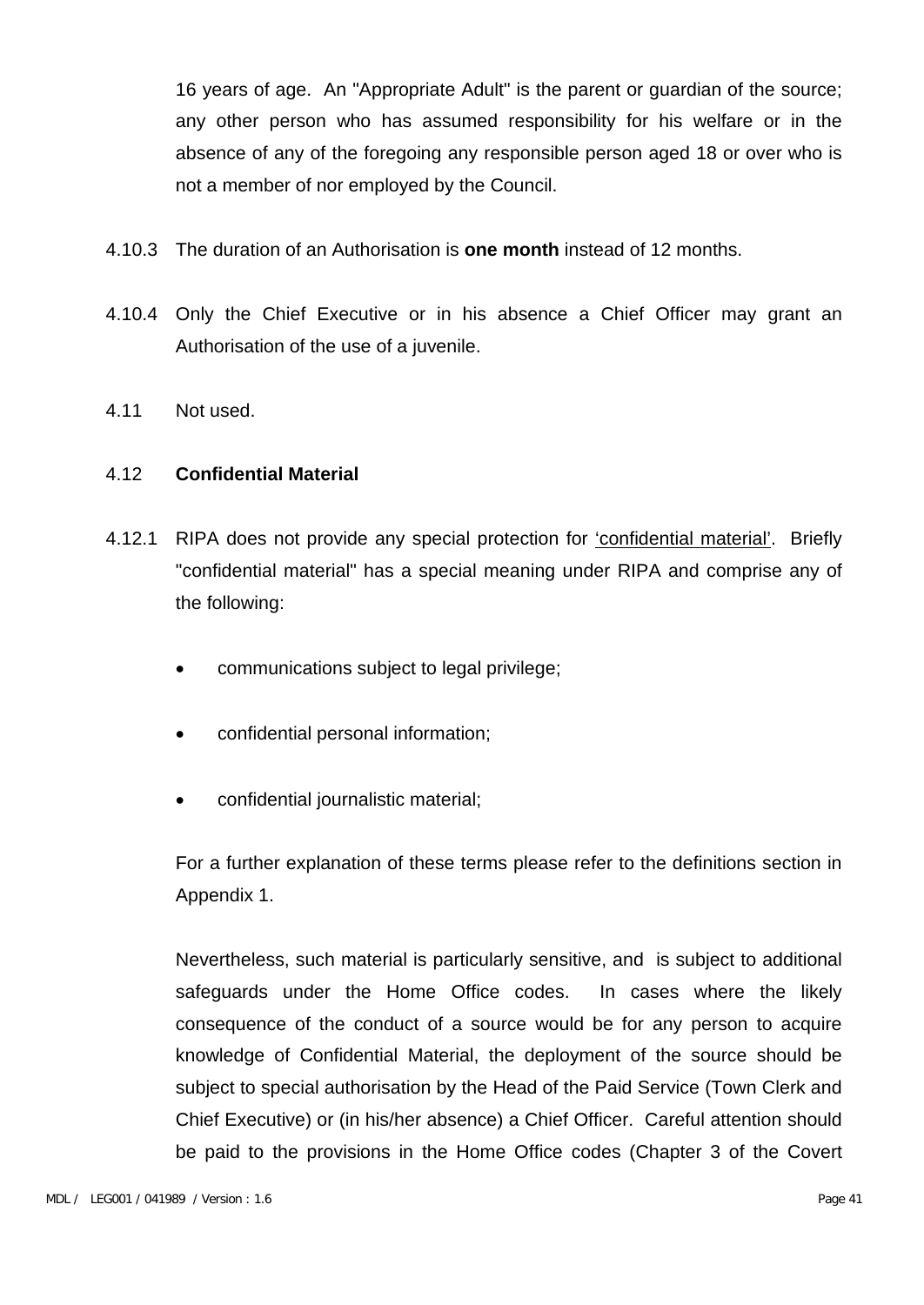Surveillance Code of Practice and Chapter 3 of the Covert Human Intelligence sources Code of Practice).

- 4.12.2 In general, any application for an authorisation which is likely to result in the acquisition of Confidential Material should include an assessment of how likely it is that Confidential Material will be acquired. Special care should be taken where the target of the investigation is likely to be involved in handling Confidential Material. Such applications should only be made in exceptional and compelling circumstances with full regard to the proportionality issues this raises.
- 4.12.3 The following general principles apply to Confidential Material acquired under Part II authorisations:
	- Those handling material from such operations should be alert to anything which may fall within the definition of Confidential Material. Where there is doubt as to whether the material is confidential, advice should be sought from the RIPA Monitoring Officer before further dissemination takes place;
	- Furthermore, careful regard should be had to the provisions in the Home Office Codes of Practice relating to confidential material referred to above.
	- Confidential Material should not be retained or copied unless it is necessary for a specified purpose;
	- Confidential Material should be disseminated only where an appropriate officer (having sought advice from a legal officer) is satisfied that it is necessary for a specific purpose;
	- The retention or dissemination of such information should be accompanied by a clear warning of its confidential nature. It should be safeguarded by taking reasonable steps to ensure that there is no possibility of it becoming available, or its content being known, to any person whose possession of it might prejudice any criminal or civil proceedings related to the information.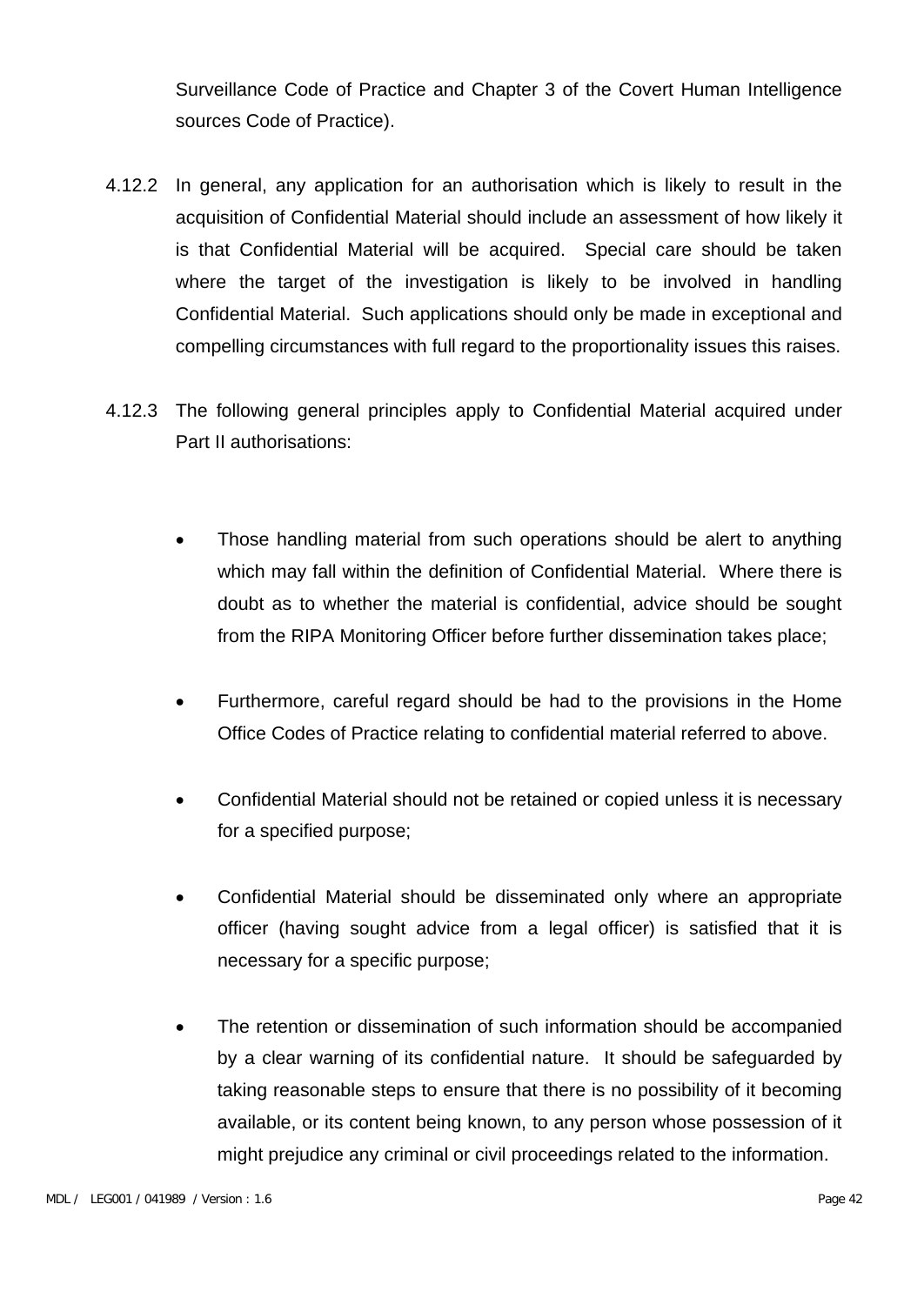• Confidential Material should be destroyed as soon as it is no longer necessary to retain it for a specified purpose.

#### 4.13 **Combined authorisations - joint working etc**

- 4.13.1 In cases of joint working i.e. with other agencies on the same operation, authority for directed surveillance by the Council's Officers must be obtained from the Council's Authorising Officers. Authority cannot be granted by the Benefit Authority's Authorising Officers for the actions of Council staff and vice versa.
- 4.13.2 The above paragraph refers to joint operations where the Council is working on the same operation as a partner agency. However, it is also possible for one organisation to act as 'principal' and one as 'agent' (i.e. the 'agent' is not necessarily carrying out the activities as part of its own operations). The 'principal' organisation will issue the authorisation and ensure that the agent is fully aware of the precise terms of the surveillance to be carried out, thus ensuring that the limits imposed by the authorisation on invasion of privacy are observed. If no collaboration agreement exists between the parties it is wise for the arrangement to be recorded in writing and the 'agent' should acknowledge that they act in the said capacity and will comply with the authorisation.
- 4.13.2 Although it is possible to combine two authorisations in one form the Council's practice is for separate forms to be completed to maintain the distinction between Directed Surveillance and the Use of a Covert Human Intelligence Source.

#### 4.14 **Duration/Renewals**

- 4.14.1 Authorisations lapse, if not renewed:
	- 12 months if in writing/non-urgent from date of last renewal if it is for the conduct or use of a Covert Human Intelligence Source (Juvenile CHIS  $authorisation = one month)$  or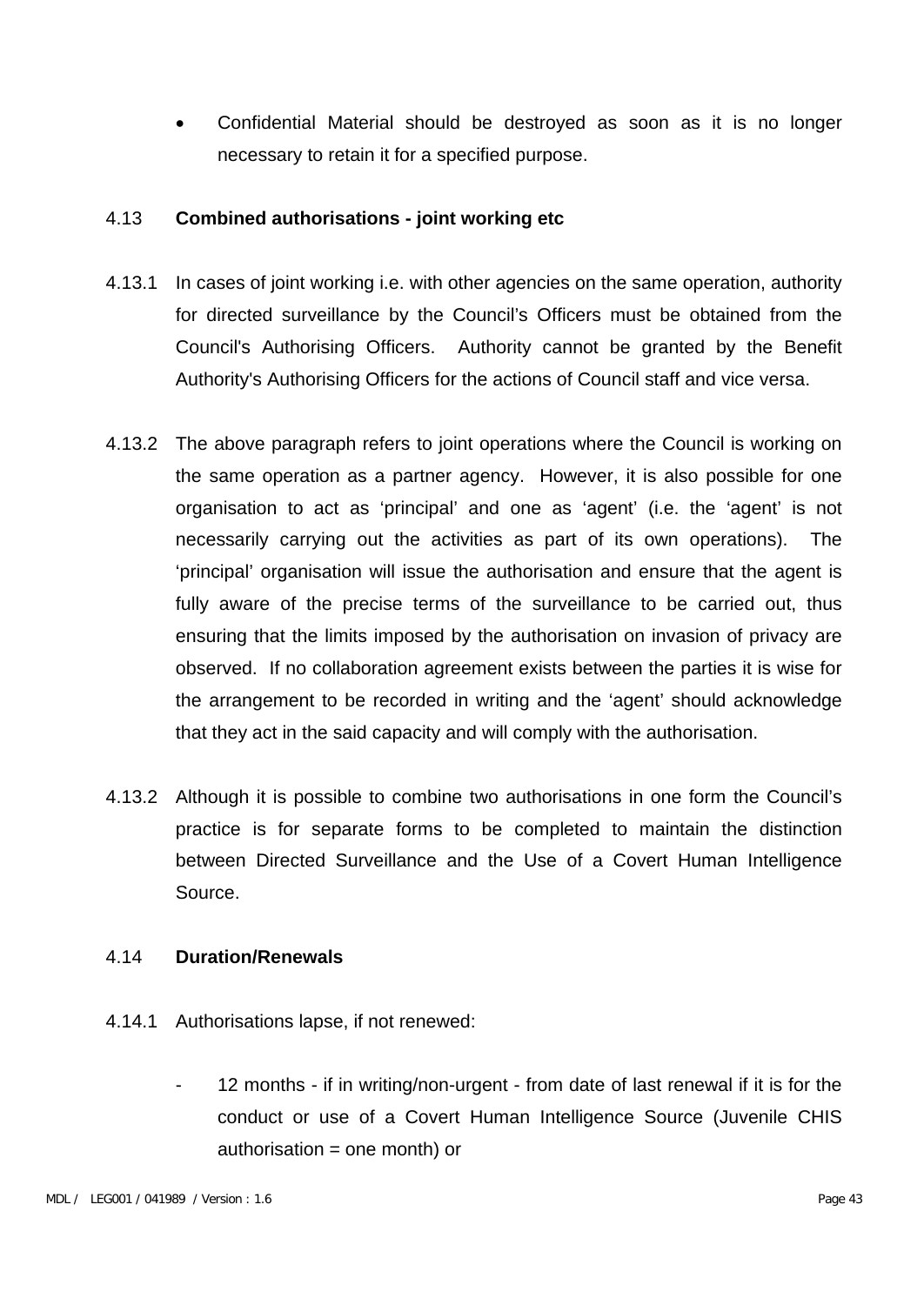- in all other cases (ie Directed Surveillance) 3 months from the date of their grant or latest renewal.
- 4.14.2 An authorisation can be renewed at any time before it ceases to have effect by any person entitled to grant a new authorisation in the same terms. (See paragraph 4.15.4 below)

However, for the conduct of a Covert Human Intelligence Source, a person should not renew unless a review has been carried out and that person has considered the results of the review when deciding to renew or not. A review must cover what use has been made of the source, the tasks given to them and information obtained.

- 4.14.3 Regular reviews should be carried out of all authorisations which have been issued: it is for the Authorising Officer to determine the frequency of reviews to be carried out. Once a review has been conducted the result should be notified in writing to the RIPA Monitoring Officer in order that it may be recorded on the Central Register. In the case of CHIS authorisations, the review should include the use made of the source, the tasks given to the source and the information obtained from the source. In particular, reviews should be carried out frequently when it is likely that confidential material may be obtained or collateral intrusion may take place.
- 4.14.4 An authorisation may be reviewed, renewed, before it is due to expire, and such renewal for up to a further 3 months (Directed Surveillance or, 12 months CHIS) if the Authorising Officer considers this to be necessary. An application for renewal, in the case of Directed Surveillance should record:
	- whether this is the first renewal or every occasion on which the authorisation has been renewed previously;
	- any significant changes to the information in paragraph 4.2.8 (Directed Surveillance) or 4.3.2 (CHIS);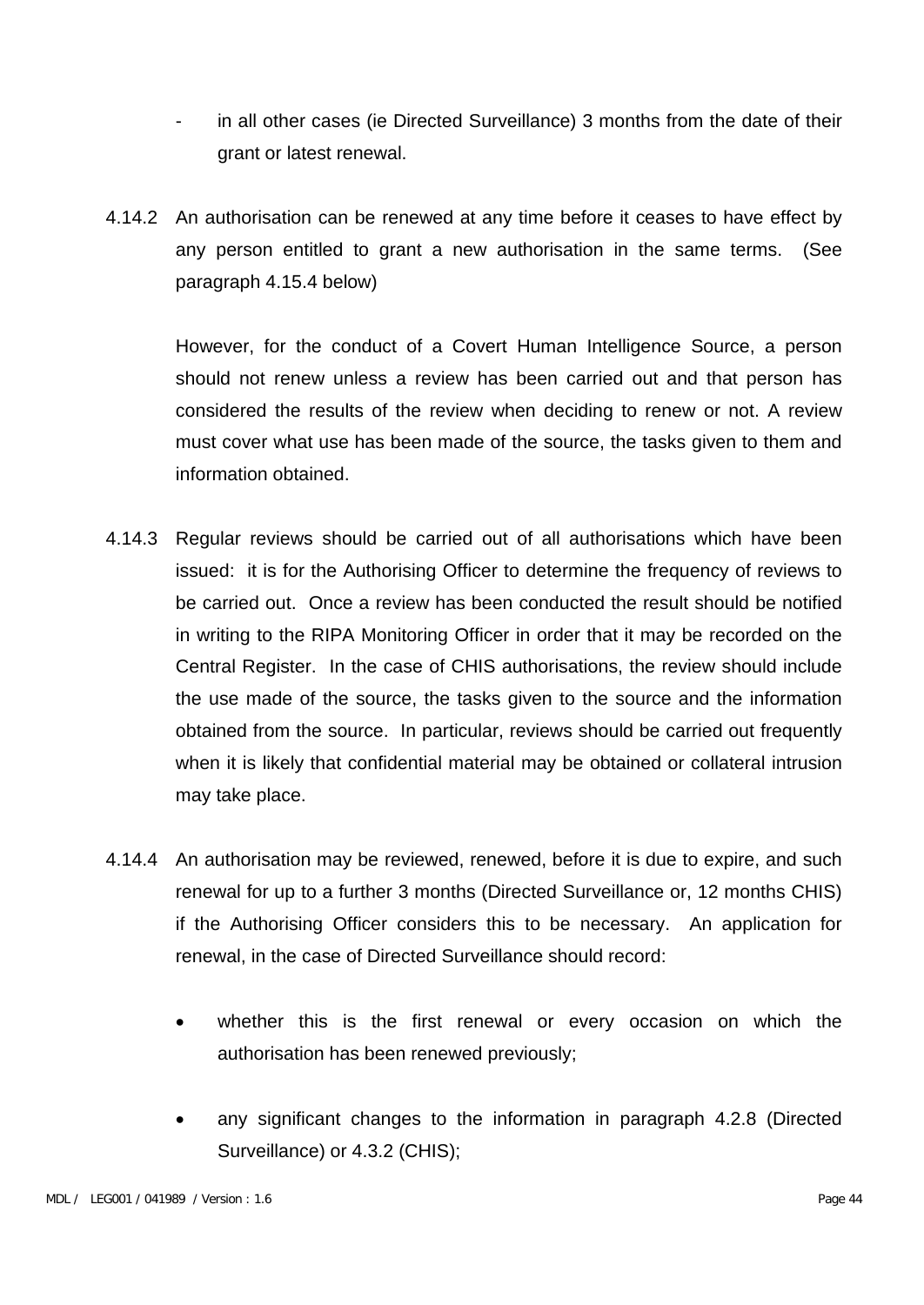- the reasons why it is necessary to continue with the Directed Surveillance/use of the source;
- the content and value to the investigation or operation of the information so far obtained by the surveillance;
- in the case of a CHIS the use made of the source since the date of the authorisation/renewal the tasks given to him and the information obtained from him;
- the results of regular reviews of the investigation or operation.

Authorisations may be renewed more than once, if necessary, and the renewal should be kept/recorded as part of the central record of authorisations. Note that it is necessary to obtain the approval of a Justice of the Peace for any renewal.

#### 4.15 **Cancellations**

The Authorising Officer has a statutory duty to cancel an authorisation once satisfied that the criteria for authorisation of Directed Surveillance or the use or conduct of a source (as appropriate) are no longer satisfied (s45 RIPA). Cancellations should be made by the Authorising Officer **as soon** as the conduct is no longer required. If the Authorising Officer is no longer available, the task will fall on the person who has taken over the role of Authorising Officer. Cancellations shall contain the information and Authorising Officer Directions in accordance with the Code of Practice.

#### 4.16 **Retention and destruction of product**

4.16.1 Authorising Officers are reminded of the guidance relating to the retention and destruction of Confidential Material as described in paragraph 4.12 above.

4.16.2 Authorising Officers are responsible for ensuring that authorisations undergo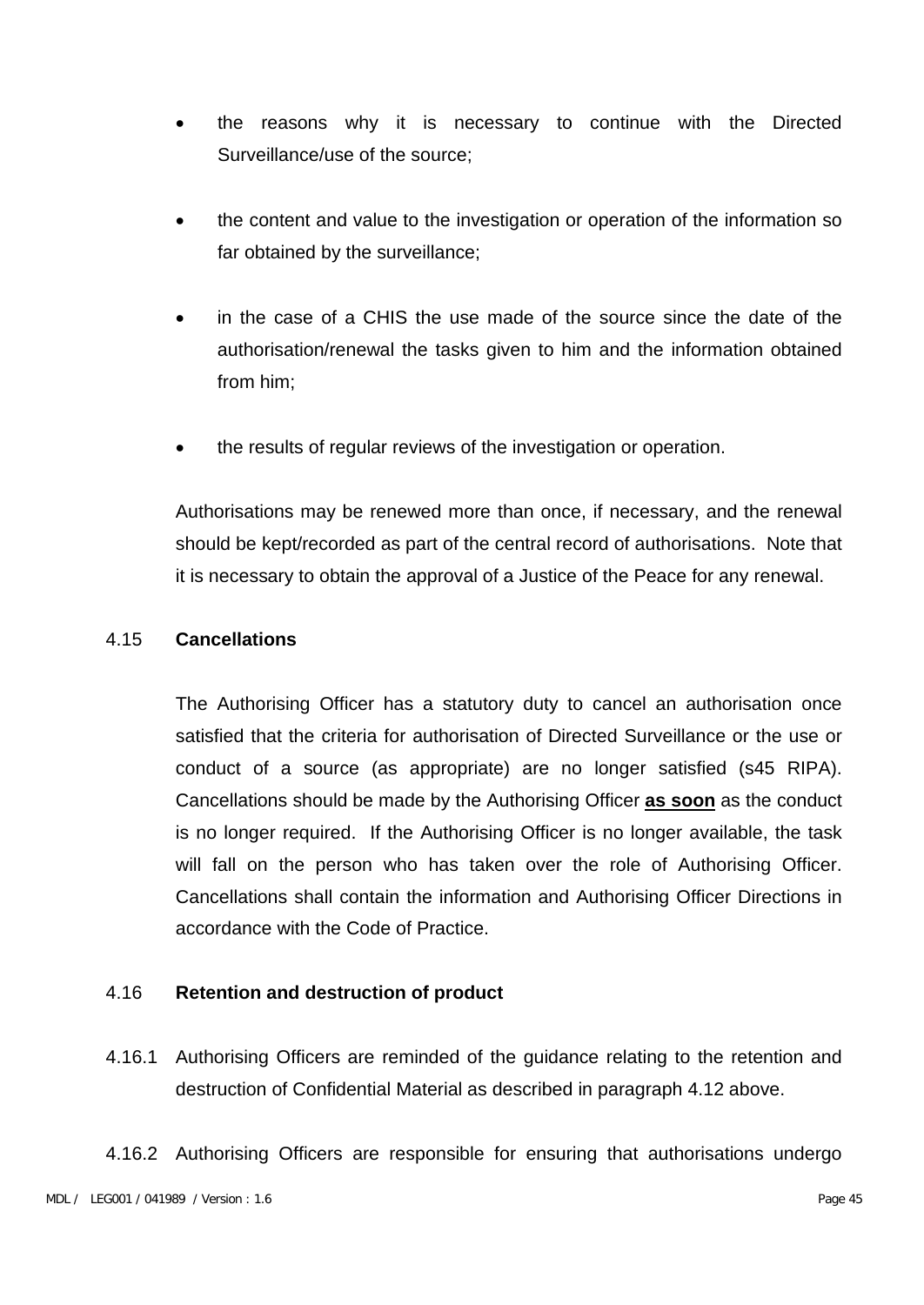timely reviews and are cancelled promptly after Directed Surveillance activity is no longer necessary.

- 4.16.3 Authorising Officers must ensure that copies of each authorisation are sent to the RIPA Monitoring Officer as described in Section 5 below.
- 4.16.4 Authorisations for Directed Surveillance or CHIS are to be securely retained by the Authorising Officer, for a period of 3 years from the ending of the Authorisation and subsequently securely destroyed. Where it is believed that the records could be relevant to pending or future criminal proceedings, they should be retained for a suitable further period, in accordance with established disclosure requirements (e.g. Civil Procedure Rules; Code of Practice under the Criminal Procedures and Investigations Act (1996)) commensurate to any subsequent review. Once the investigation is closed (bearing in mind cases may be lodged sometime after the initial work) the records held by the Directorate should be disposed of in an appropriate manner (e.g. shredded).
- 4.16.5 Authorising officers must ensure compliance with the appropriate data protection requirements and the relevant codes of practice in the handling and storage of material. Where material is obtained by Directed Surveillance or through use of a CHIS which is wholly unrelated to a criminal or other investigation or to any person who is the subject of the investigation, and there is no reason to believe it will be relevant to future civil or criminal proceedings, it should be destroyed immediately. Consideration of whether or not unrelated material should be destroyed is the responsibility of the Authorising Officer.
- 4.16.6 There is nothing in the RIPA that prevents material obtained through the proper use of the authorisation procedures from being used in other investigations. However, the use outside the authority which authorised the surveillance, or the courts, of any material obtained by means of covert surveillance and, other than in pursuance of the grounds on which it was obtained, should be authorised only in the most exceptional circumstances.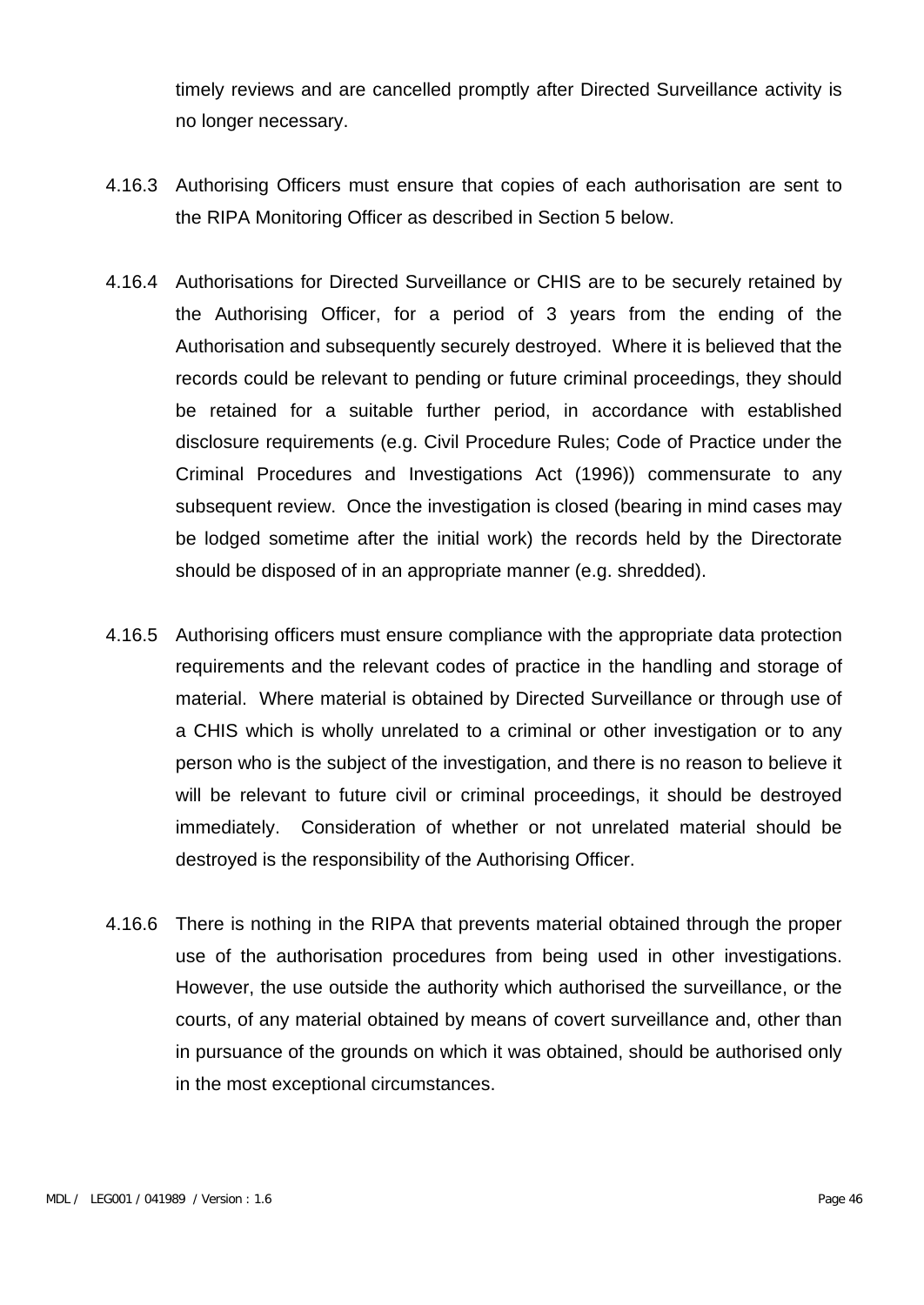## **CENTRAL REGISTER OF AUTHORISATIONS**

## **AND RETENTION REQUIREMENTS**

- 5.1. The Council has a Statutory Monitoring Officer who also fulfils the responsibility of the Council's RIPA Monitoring Officer. As such, the RIPA Monitoring Officer is responsible for the oversight of the Council's RIPA activities, the maintenance of the RIPA Protocol, maintenance of the Central Register of Authorisations. The RIPA Monitoring Officer will ensure that all involved have the appropriate level of training. He or she provides definitive advice for the purposes of RIPA and officers should not hesitate to seek assistance if required. In the absence of the RIPA Monitoring Officer the Deputy Monitoring Officer will also act as Deputy RIPA Monitoring Officer.
- 5.2 The RIPA requires a central register of all authorisations to be maintained by authorities coming within the Act. The Council's RIPA Monitoring Officer maintains this register. The following information shall be centrally retrievable for a period of at least three years:
	- the type of authorisation/warrant;
	- the date the authorisation was given;
	- name and rank/grade of the authorising officer;
	- the unique reference number (URN) of the investigation or operation (if applicable);
	- the title of the investigation or operation, including a brief description and names of subjects, if known;
	- whether the urgency provisions were used, and if so why;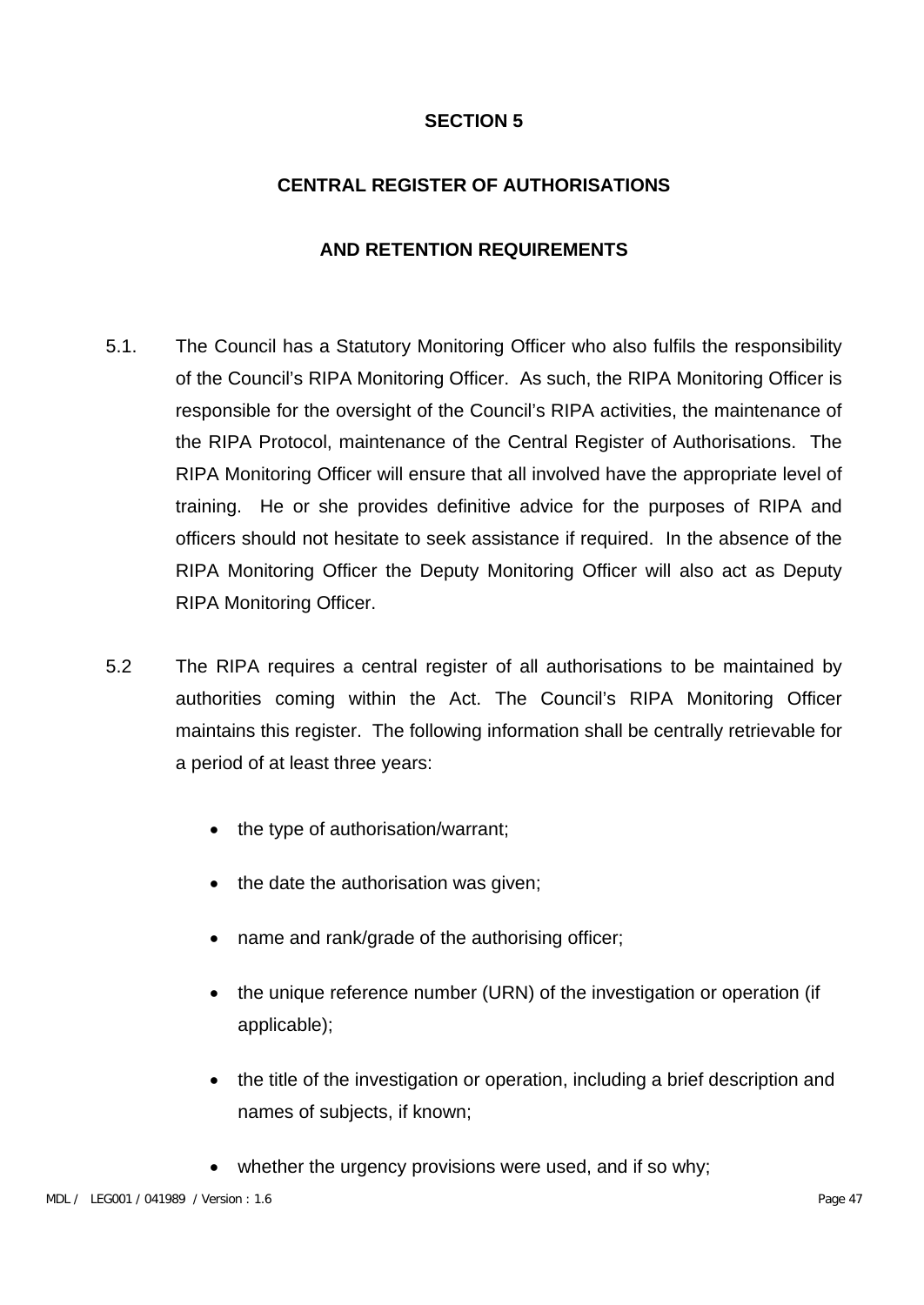- for local authorities, details of attendances at the magistrates' court to include the date of attendances at court, the determining magistrate, the decision of the court and the time and date of that decision;
- the dates of any reviews;
- if the authorisation has been renewed, when it was renewed and who authorised the renewal, including the name and rank/grade of the authorising officer;
- whether the authorised activity is likely to result in obtaining confidential or privileged information as defined in this code of practice67;
- whether the authorisation was granted by an individual directly involved in the investigation;
- the date the authorisation was cancelled;
- where any application is refused, the grounds for refusal as given by the issuing authority or Judicial Commissioner;
- a record of whether, following a refusal of any application by a Judicial Commissioner, there is an appeal to the Investigatory Powers Commissioner;
- where there is such an appeal and the Investigatory Powers Commissioner also refuses the issuing of an application, the grounds for refusal given.

The following documentation should also be centrally retrievable for at least three years from the ending of each authorisation:

- a copy of the application and a copy of the authorisation together with any supplementary documentation and notification of the approval given by the authorising officer;
- a record of the period over which the surveillance has taken place;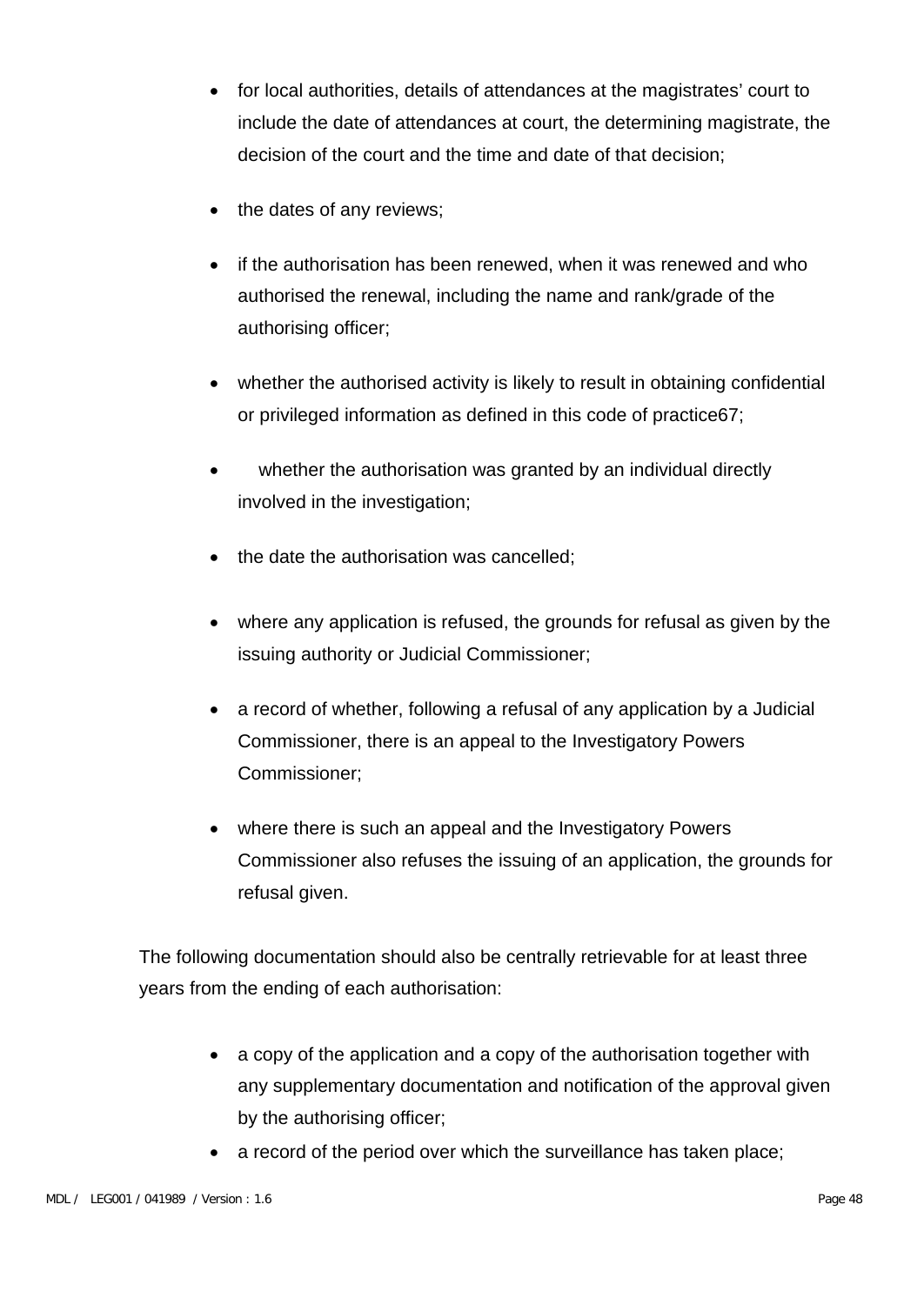- the frequency of reviews prescribed by the authorising officer;
- a record of the result of each review of the authorisation;
- a copy of any renewal of an authorisation, together with the supporting documentation submitted when the renewal was requested;
- the date and time when any instruction to cease surveillance was given;
- the date and time when any other instruction was given by the authorising officer;
- for local authorities a copy of the order approving or otherwise the grant or renewal of an authorisation from a Justice of the Peace (JP).
- 5.3 Whenever an authorisation is issued (including renewals and when cancellations are issued) the Authorising Officer must forthwith arrange for a the fully detailed Authorisation (including the JP authorisation) to be sent to the RIPA Monitoring Officer in a sealed envelope marked "Confidential" and to his Directorate's Record holder, with a further copy being placed on the individual case file.
- 5.4 In addition, the following documentation should be retained, by the Record Holder in the Directorates where authorisation has taken place:
	- a copy of the application and a copy of the authorisation together with any supplementary documentation and notification of the approval given by the Authorising Officer and the Justice of the Peace;
	- a record of the period over which the investigation/surveillance has taken place;
	- the frequency of reviews prescribed by the Authorising Officer;
	- a record of the result of each review of the authorisation;
	- a copy of any renewal of an authorisation, together with the supporting documentation submitted when the renewal was requested;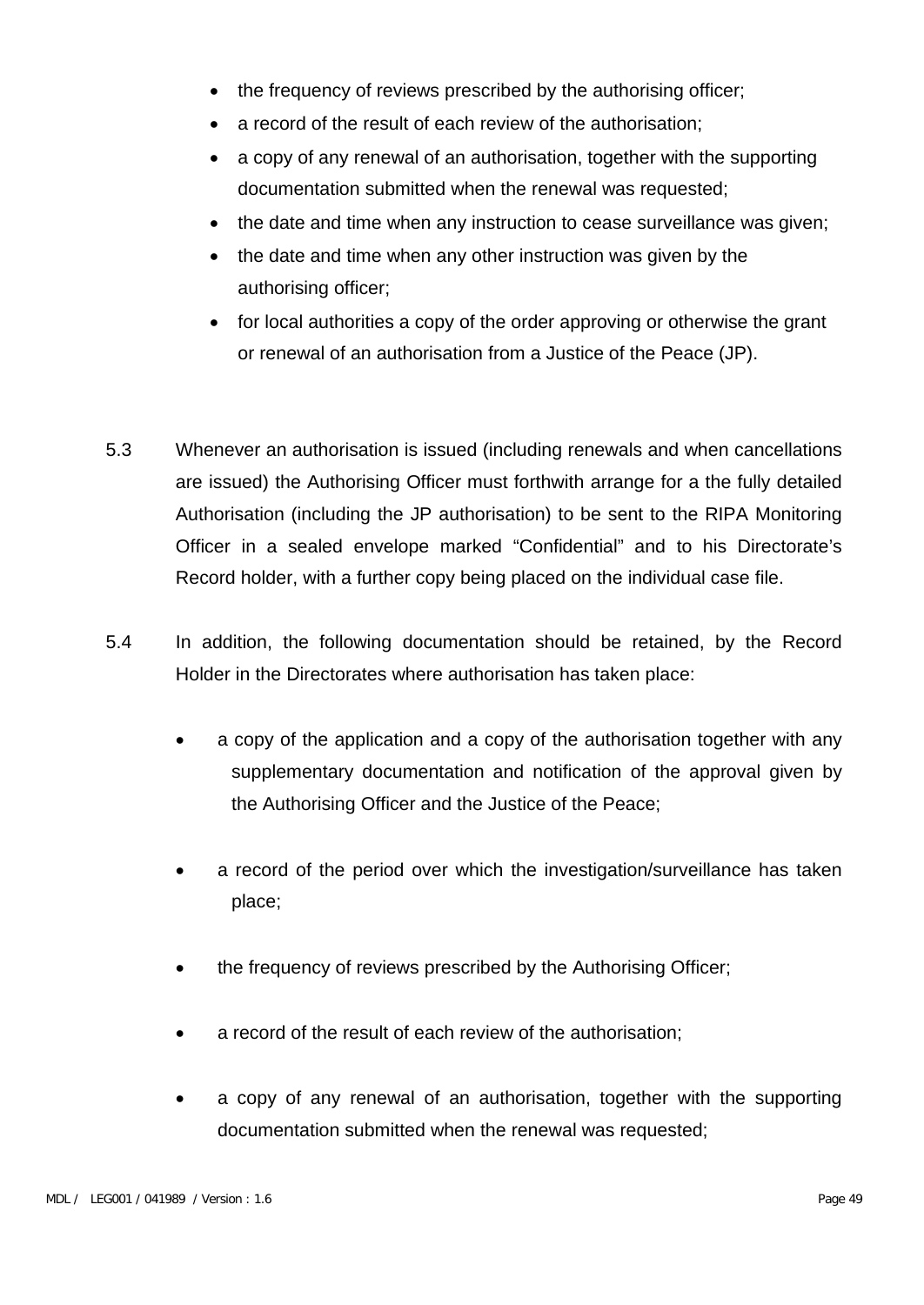- the date and time when any instruction was given by the Authorising Officer.
- a copy of any cancellation of the authorisation.
- 5.5 The RIPA Monitoring Officer or his nominated deputy shall be responsible on a monthly basis for reviewing any outstanding authorisations contained within the Central Register. In particular, the RIPA Monitoring Officer should ascertain whether authorisations have been reviewed or cancelled as appropriate by the relevant Authorising Officer.
- 5.6 The RIPA Monitoring Officer should signify that the required monthly review has been satisfactorily conducted by signifying to this effect on the review log contained within the Central Register of Authorisations.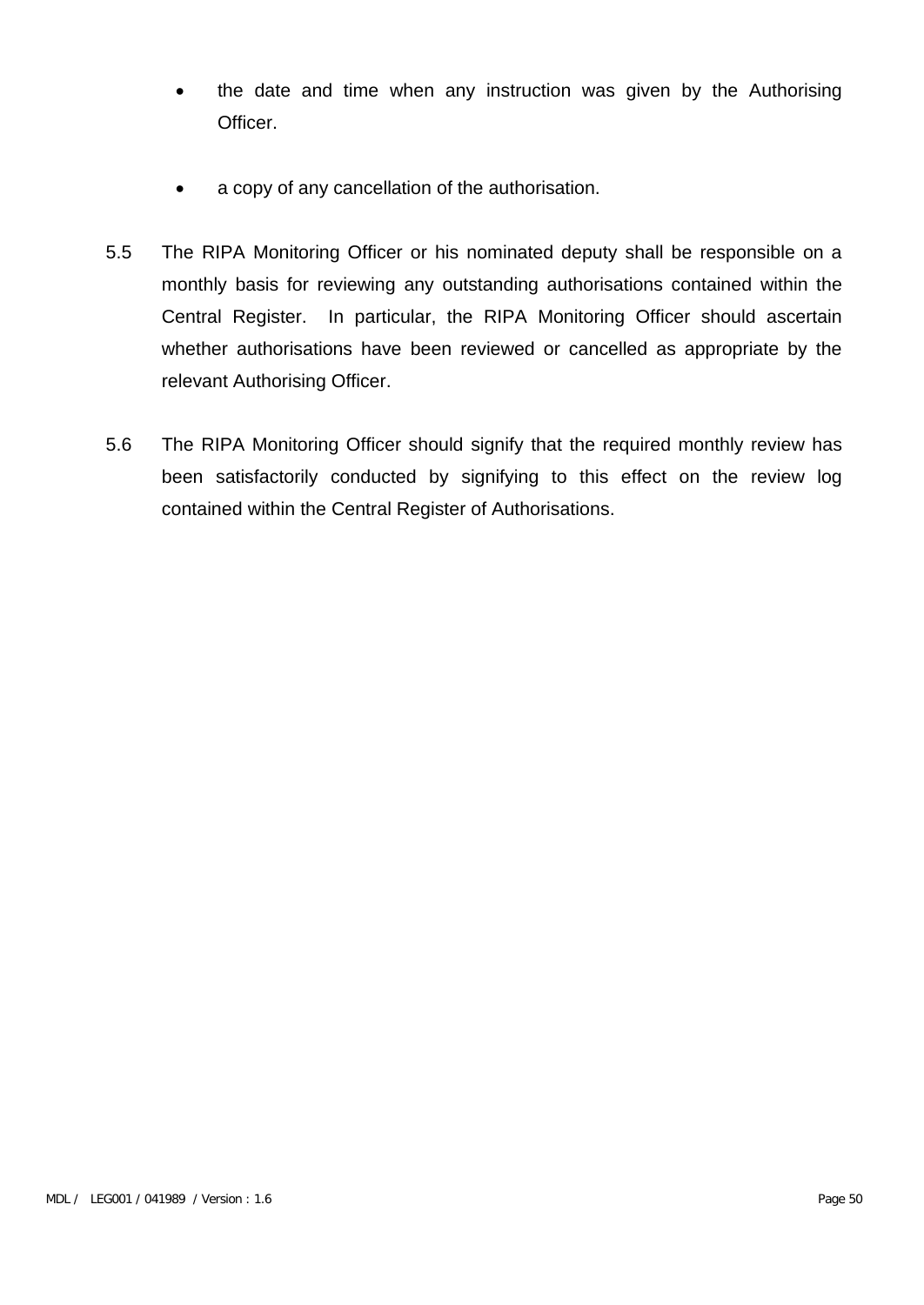## **CODES OF PRACTICE**

- 6.1 There are Home Office codes of practice that expand on this guidance and copies are available on the Home Office website or on request from Legal Services.
- 6.2 The codes do not have the force of statute but are admissible in evidence in any criminal and civil proceedings. The 2000 Act provides that all codes of practice issued under the Act are admissible as evidence in criminal and civil proceedings. Any court or tribunal considering such proceedings, the Investigatory Powers Tribunal , or the Investigatory Powers Commissioner responsible for overseeing the relevant powers and functions, may take the provisions of the codes of practice into account. Public authorities may also be required to justify, with regard to this code, the use or granting of authorisations in general or the failure to use or grant authorisations where appropriate.
- 6.3 Staff should refer to the Home Office Codes of Practice via the links in the relevant appendices:-
	- Covert Surveillance Code of Practice (Appendix 2) this contains guidance on Directed Surveillance at Chapter 3;
	- Covert Human Intelligence Sources Code of Practice (Appendix 3).
	- 6.4 The front page of this Policy also provides a link to the Investigatory Powers Commissioner's Office website which provides guidance and procedures.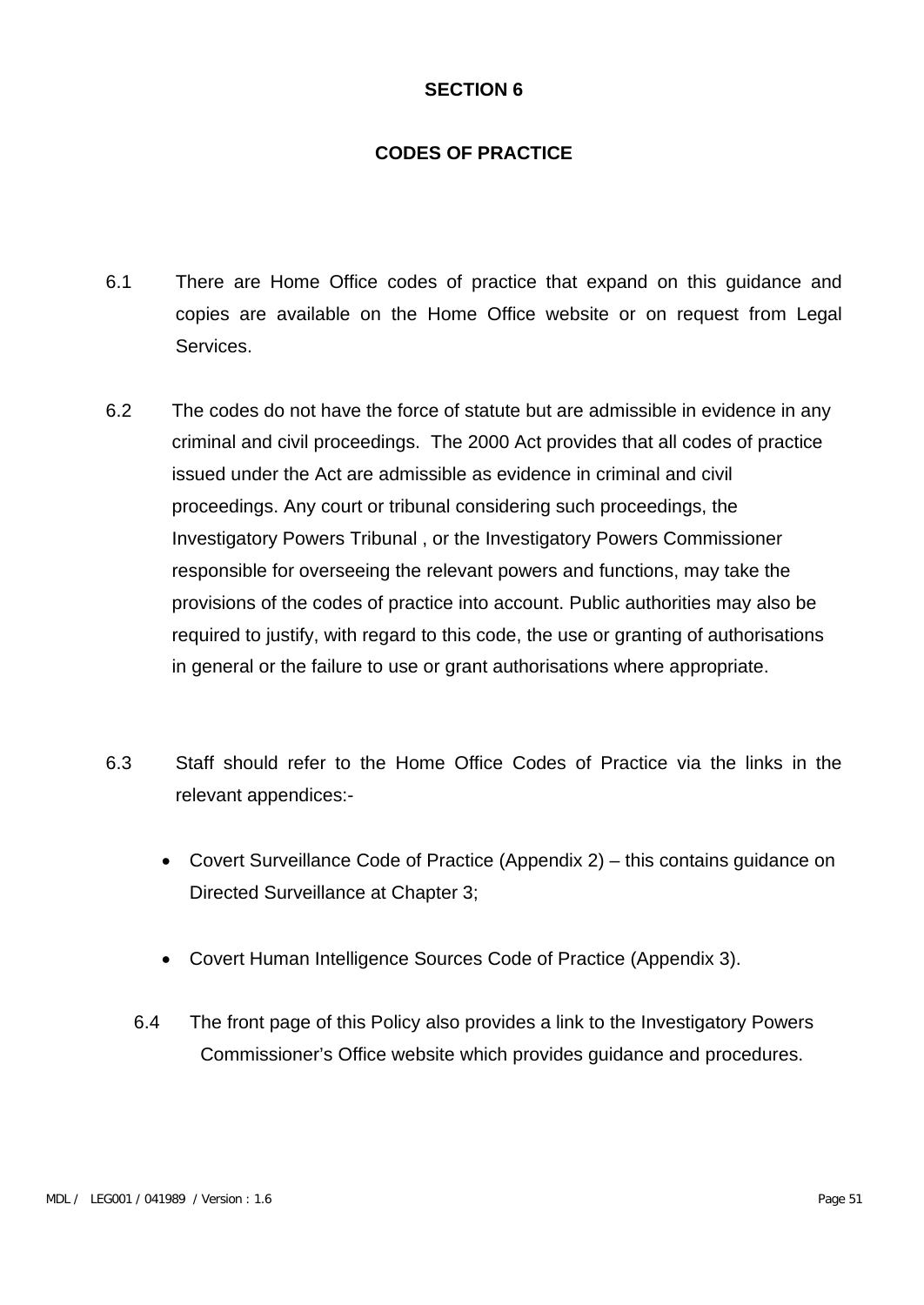## **BENEFITS OF OBTAINING AUTHORISATION UNDER THE 2000 ACT.**

#### 7.1 **Authorisation of surveillance and human intelligence sources**

The RIPA states that

- if authorisation confers entitlement to engage in a certain conduct and
- the conduct is in accordance with the authorisation, then
- it shall be "lawful for all purposes".

However, the corollary is not true  $-$  i.e. if you do not obtain the RIPA authorisation it does not automatically make any conduct unlawful (e.g. use of intrusive surveillance by local authorities). However, you cannot take advantage of any of the special RIPA benefits and that may entail that any enforcement action taken by the Council following unauthorised conduct may be subject to collateral challenge under the Human Rights Act 1998. Furthermore, if a person can prove that their Article 8 rights have been infringed as a result of unauthorised conduct they may sue the Council and claim compensation.

- 7.2 The RIPA states that a person shall not be subject to any civil liability in relation to any conduct of his which -
	- (a) is incidental to any conduct that is lawful by virtue of S27(1); and
	- (b) is not itself conduct an authorisation or warrant for which is capable of being granted under a relevant enactment and might reasonably be expected to have been sought in the case in question.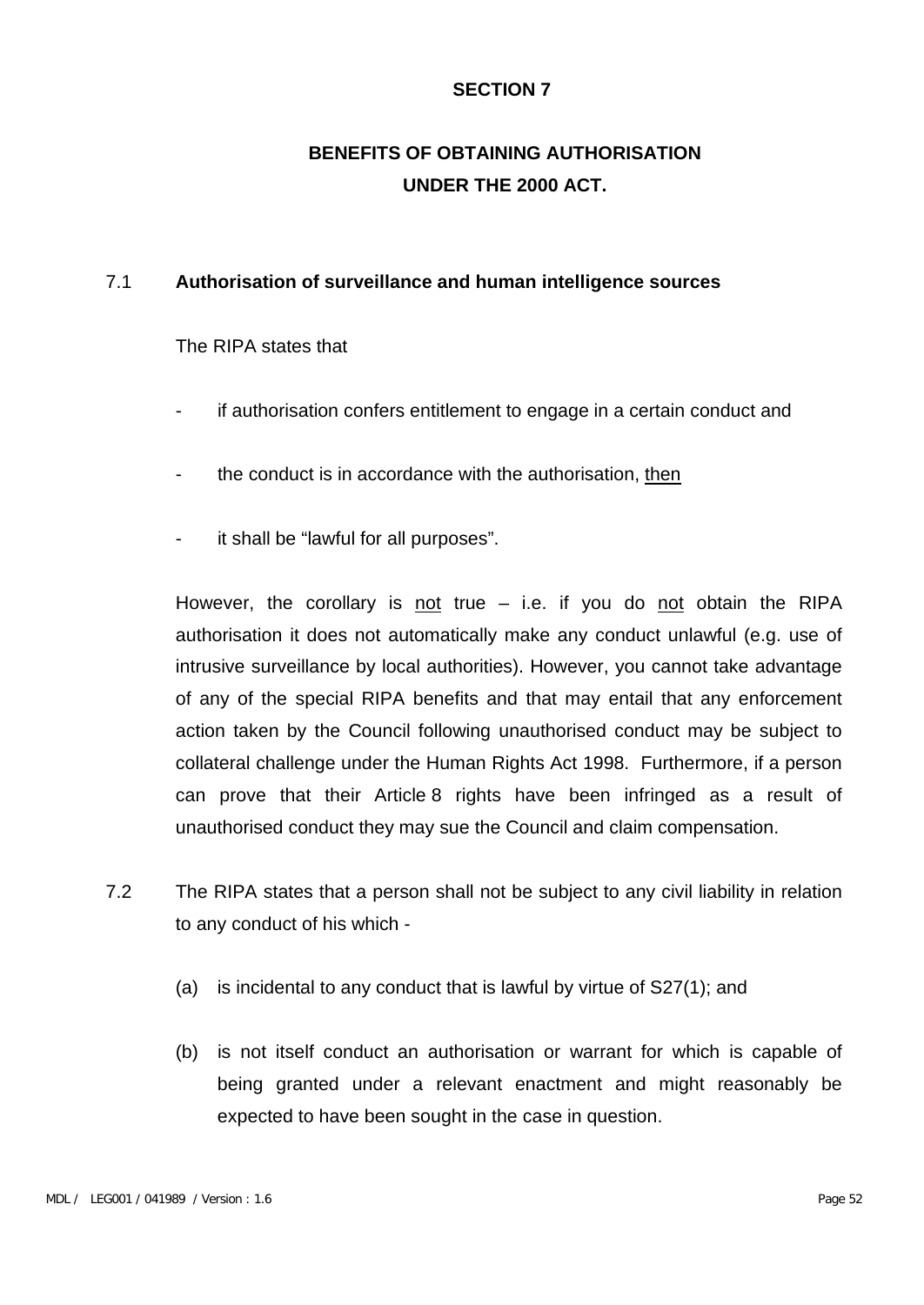### **SCRUTINY AND TRIBUNAL**

- 8.1 To effectively "police" RIPA, there is provision for the setting up of Commissioners to provide independent oversight carried out thereunder. It provides for the appointment of a Chief Surveillance Commissioner to keep under review, among others, the exercise and performance by the persons on whom are conferred or imposed, of the powers and duties in Part II. This includes authorising Directed Surveillance and the use of Covert Human Intelligence Sources. Accordingly, this role is carried out by the Investigatory Powers Commissioner's Office:<https://www.ipco.org.uk/> .
- 8.2 RIPA also provides for the establishment of a tribunal to consider and determine complaints made under the RIPA. It will be made up of senior members of the legal profession or judiciary and shall be independent of the Government. The Tribunal has full powers to investigate and decide any case within its jurisdiction. The Investigatory Powers Tribunal fulfils this role: [https://www.ipt](https://www.ipt-uk.com/Default.asp)[uk.com/Default.asp](https://www.ipt-uk.com/Default.asp) .

Complaints can be made by persons aggrieved by conduct e.g. Directed Surveillance. The forum hears applications on a judicial review basis. Claims should be brought within one year unless it is just and equitable to extend that.

The tribunal can order, among others, the quashing or cancellation of any warrant or authorisation and can order destruction of any records or information obtained by using a warrant or authorisation or records of information held by any public authority in relation to any person. The Council is, however, under a duty to disclose or provide to the tribunal all documents they require if

- It has granted any authorisations under Part II of the 2000 Act.
- It has engaged in any conduct as a result of the authorisation.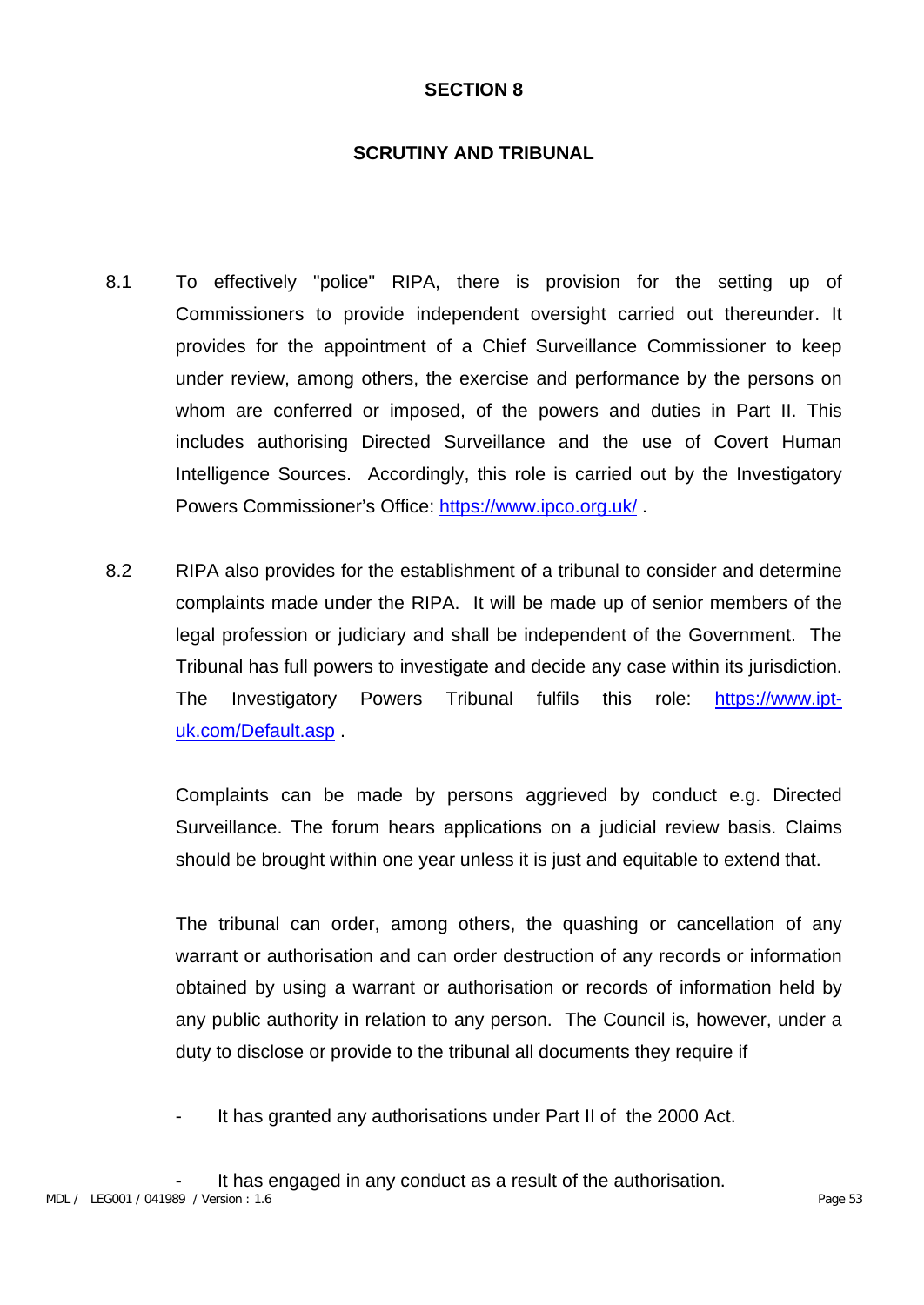- We hold the rank, office and position in a public authority for whose benefit any such authorisation has been or may be given.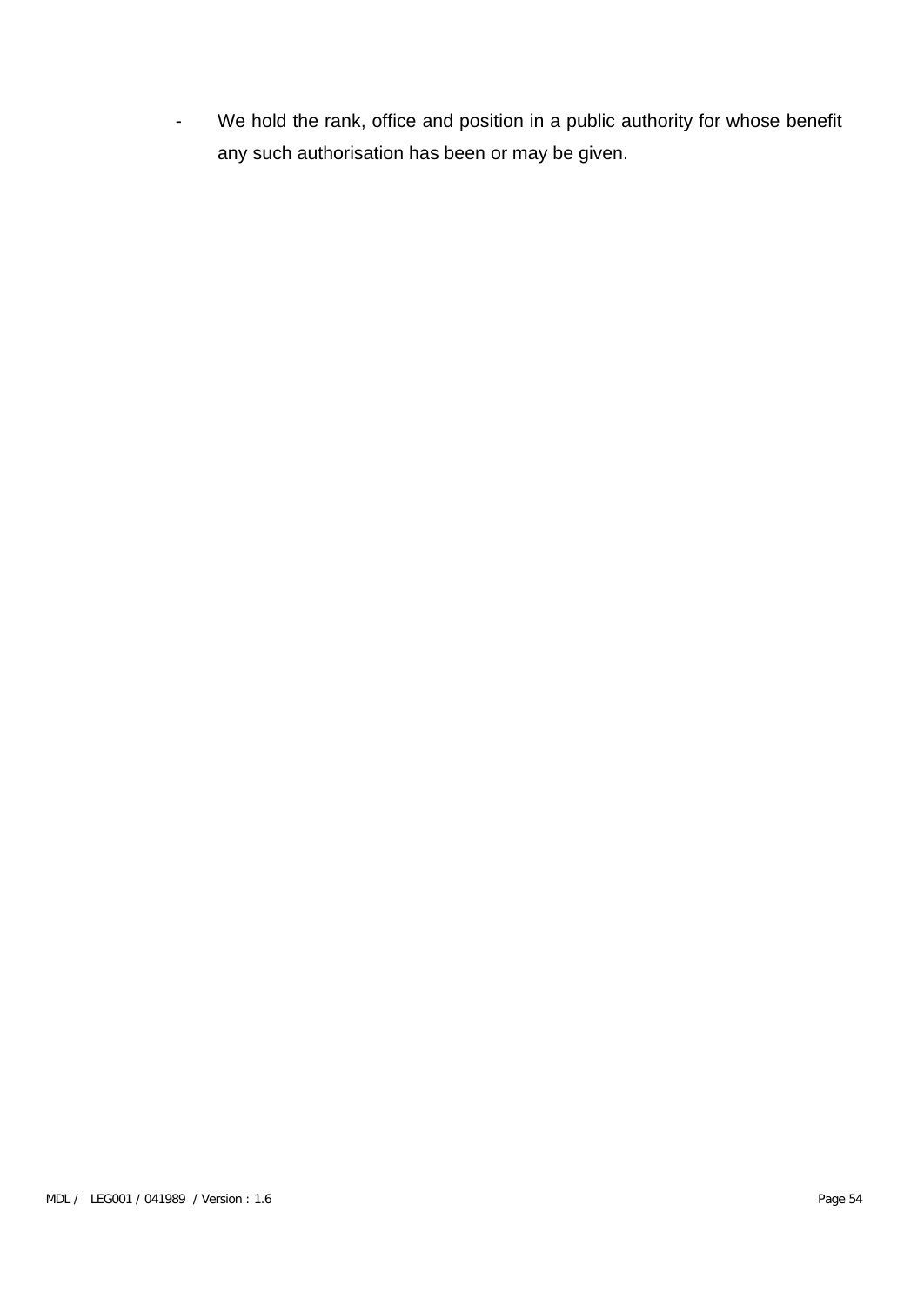#### **Definitions from the 2000 Act**

- "1997 Act" means the Police Act 1997. "2000 Act" means the Regulation of Investigatory Powers Act 2000.
- **"Confidential Material"** has the same meaning as it is given in sections 98-100 of the 1997 Act.

It consists of:

- (a) matters subject to legal privilege;
- (b) confidential personal information; or
- (c) confidential journalistic material.
- **"Matters subject to legal privilege"** includes both oral and written communications between a professional legal adviser and his/her client or any person representing his/her client, made in connection with the giving of legal advice to the client or in contemplation of legal proceedings and for the purposes of such proceedings, as well as items enclosed with or referred to in such communications. Communications and items held with the intention of furthering a criminal purpose are not matters subject to legal privilege (see Note A below)
- **"Confidential Personal Information"** is information held in confidence concerning an individual (whether living or dead) who can be identified from it, and relating: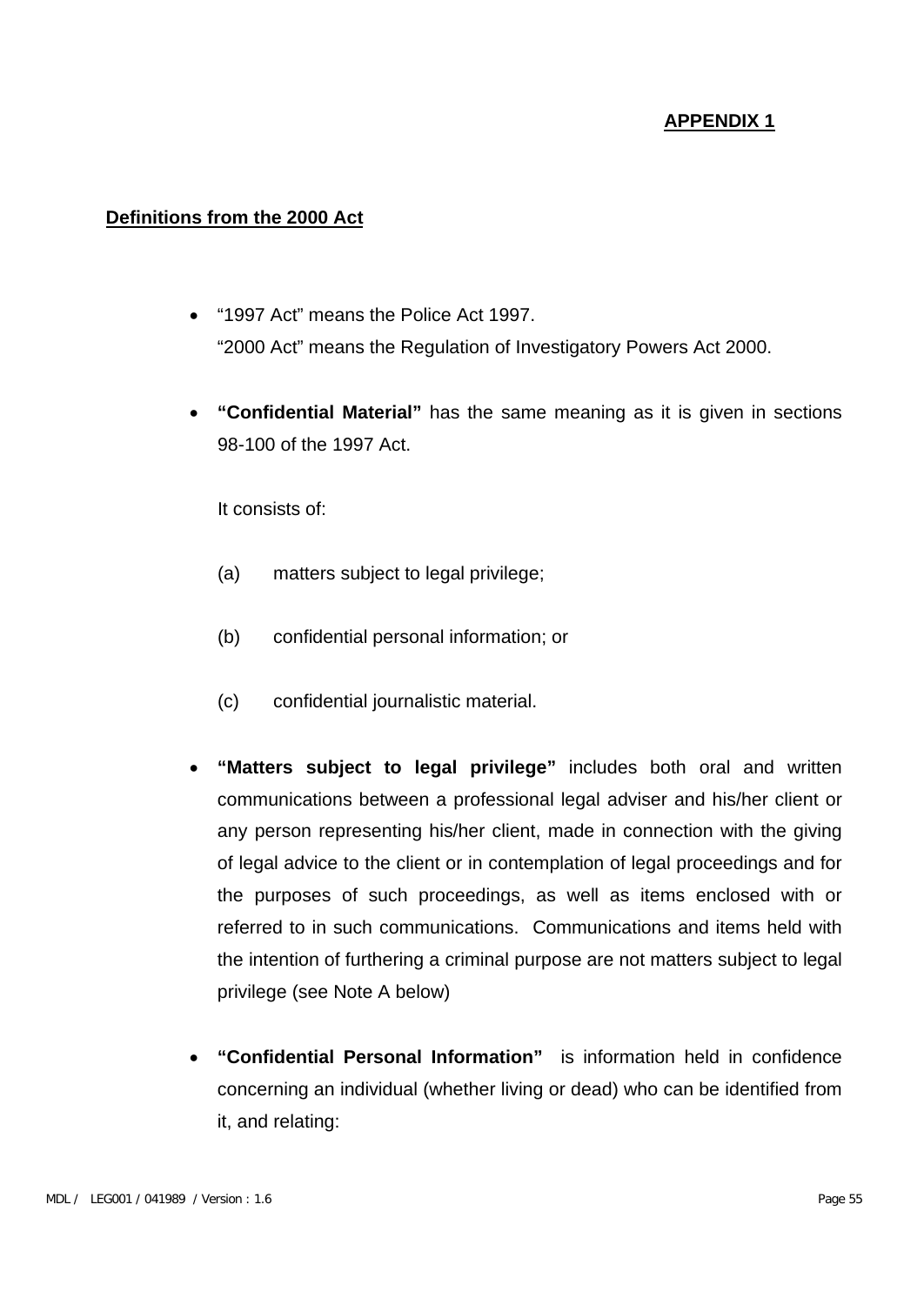- (a) to his/her physical or mental health; or
- (b) to spiritual counselling or other assistance given or to be given, and

which a person has acquired or created in the course of any trade, business, profession or other occupation, or for the purposes of any paid or unpaid office (see Note B below). It includes both oral and written information and also communications as a result of which personal information is acquired or created. Information is held in confidence if:

- (c) it is held subject to an express or implied undertaking to hold it in confidence; or
- (d) it is subject to a restriction on disclosure or an obligation of secrecy contained in existing or future legislation.
- "**Confidential Journalistic Material"** includes material acquired or created for the purposes of journalism and held subject to an undertaking to hold it in confidence, as well as communications resulting in information being acquired for the purposes of journalism and held subject to such an undertaking.
- "**Covert Surveillance"** means surveillance which is carried out in a manner calculated to ensure that the persons subject to the surveillance are unaware that it is or may be taking place;
- For the purposes of authorising directed surveillance under the 2000 Act an "authorising officer" means the person designated for the purposes of section 28 of the 2000 Act to grant authorisations for directed surveillance.
- **"Working Day"** means any day other than a Saturday, a Sunday, Christmas Day, Good Friday or a day which is a bank holiday under the Banking and Financial Dealings Act 1971 in any part of the United Kingdom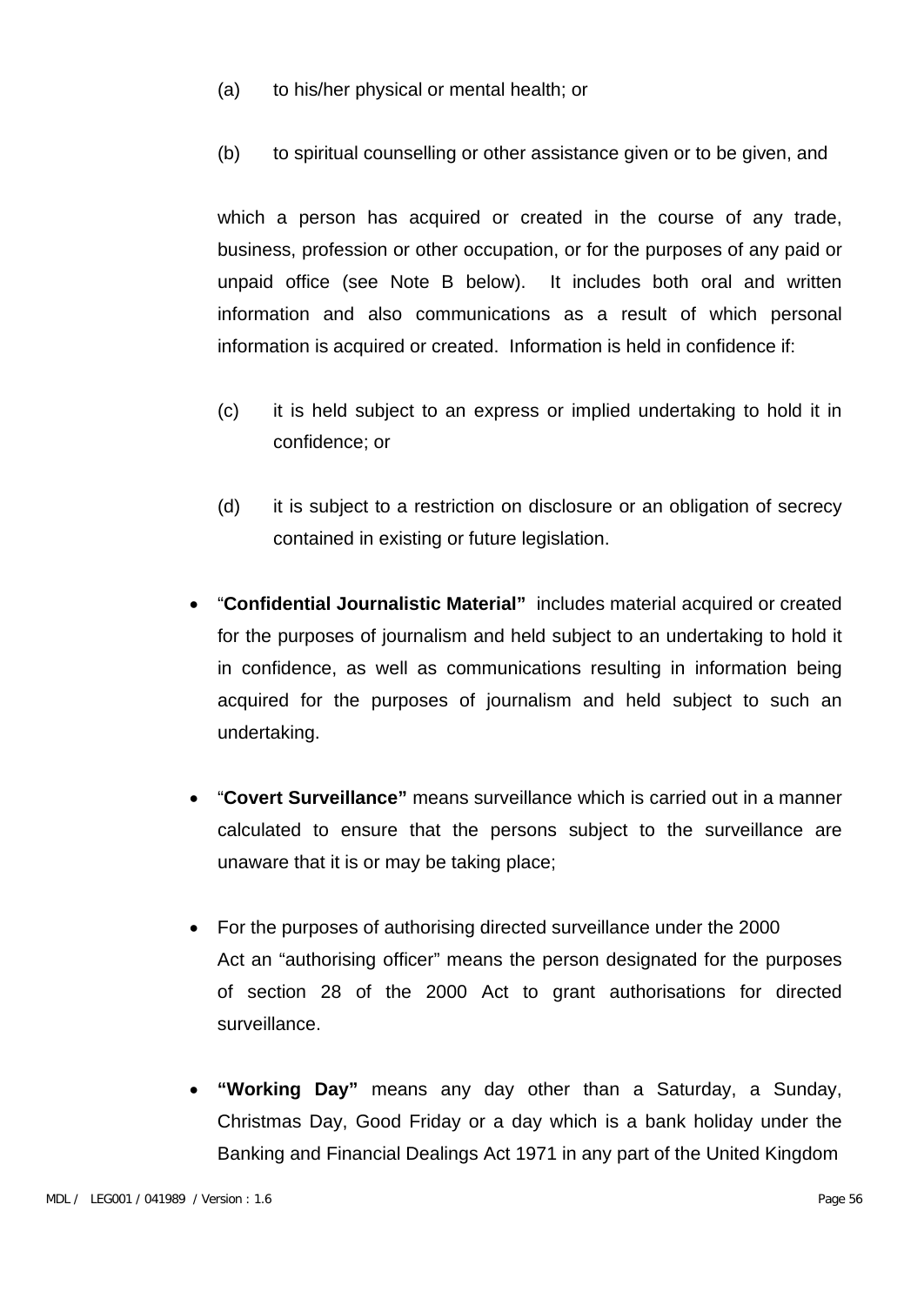**Note A.** *Legally privileged communications will lose their protection if there is evidence, for example, that the professional legal adviser is intending to hold or use them for a criminal purpose; privilege is not lost if a professional legal adviser is properly advising a person who is suspected of having committed a criminal offence. The concept of legal privilege shall apply to the provision of professional legal advice by any agency or organisation.*

**Note B.** *Confidential personal information might, for example, include consultations between a health professional or a professional counsellor and a patient or client, or information from a patient's medical records.*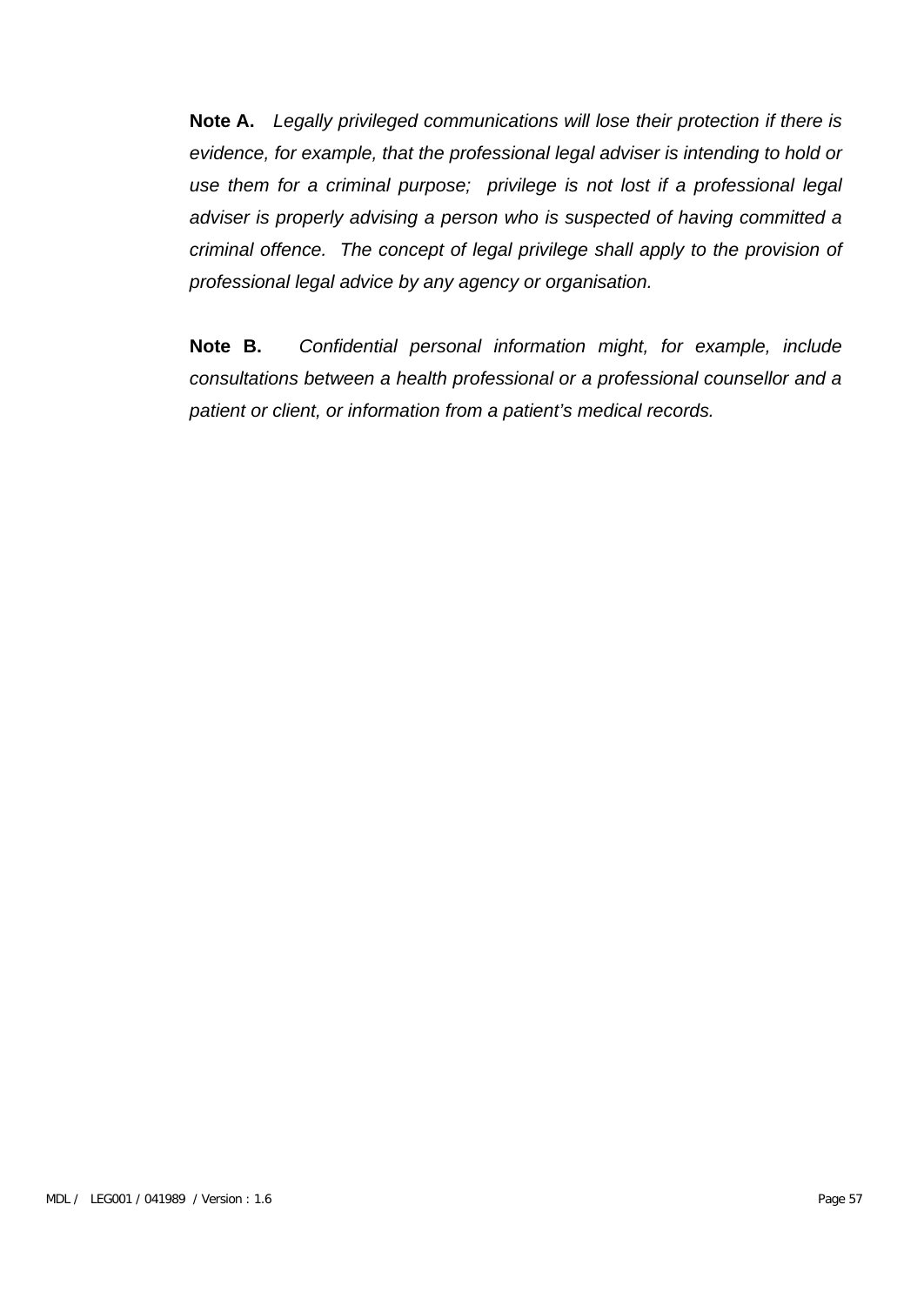## **COVERT SURVEILLANCE**

## **CODES OF PRACTICE**

https://www.gov.uk/government/collections/ripa-codes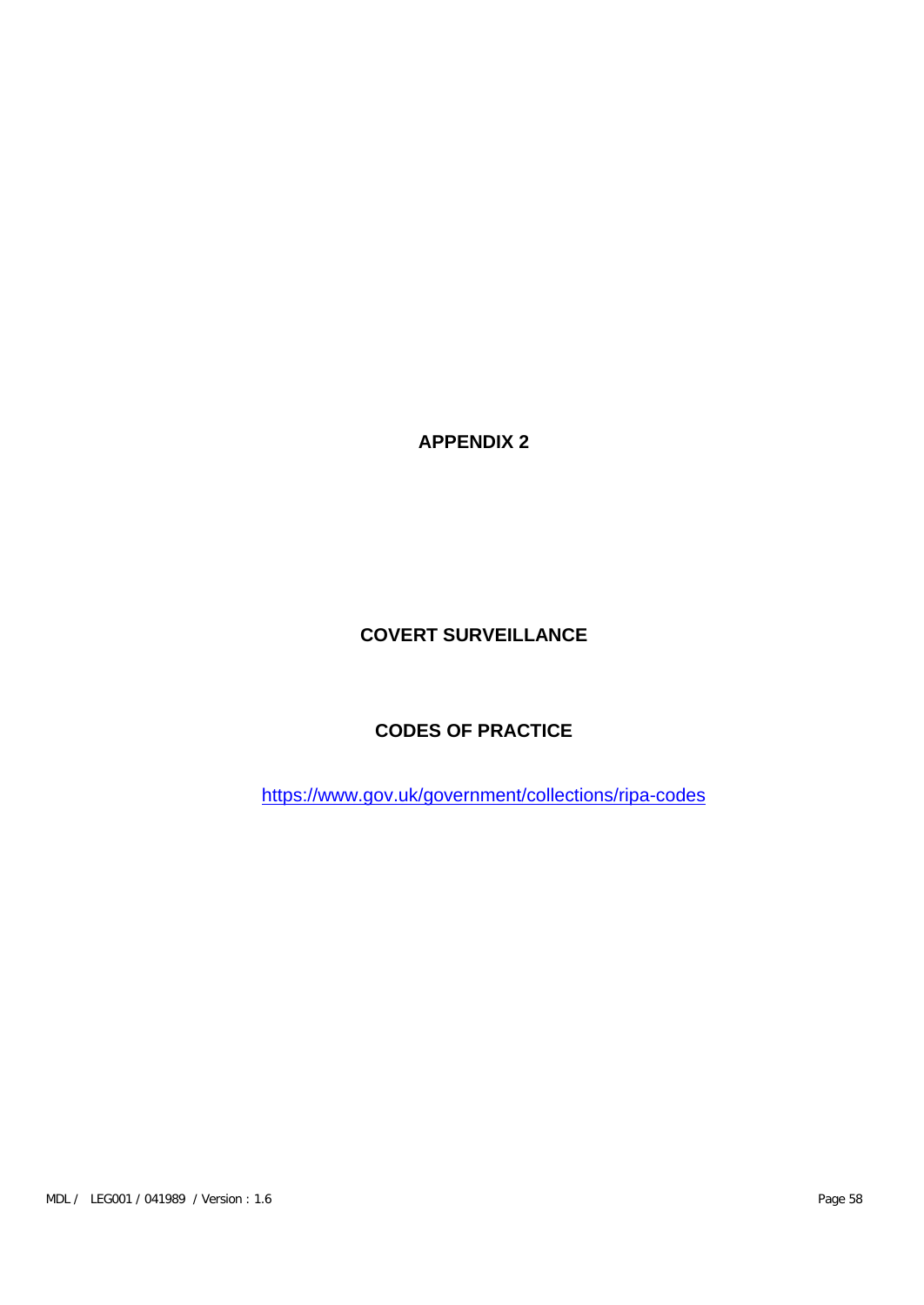## **COVERT HUMAN INTELLIGENCE SOURCES**

## **CODE OF PRACTICE**

[https://www.gov.uk/government/publications/covert-surveillance-and-covert-human](https://www.gov.uk/government/publications/covert-surveillance-and-covert-human-intelligence-sources-codes-of-practice)[intelligence-sources-codes-of-practice](https://www.gov.uk/government/publications/covert-surveillance-and-covert-human-intelligence-sources-codes-of-practice)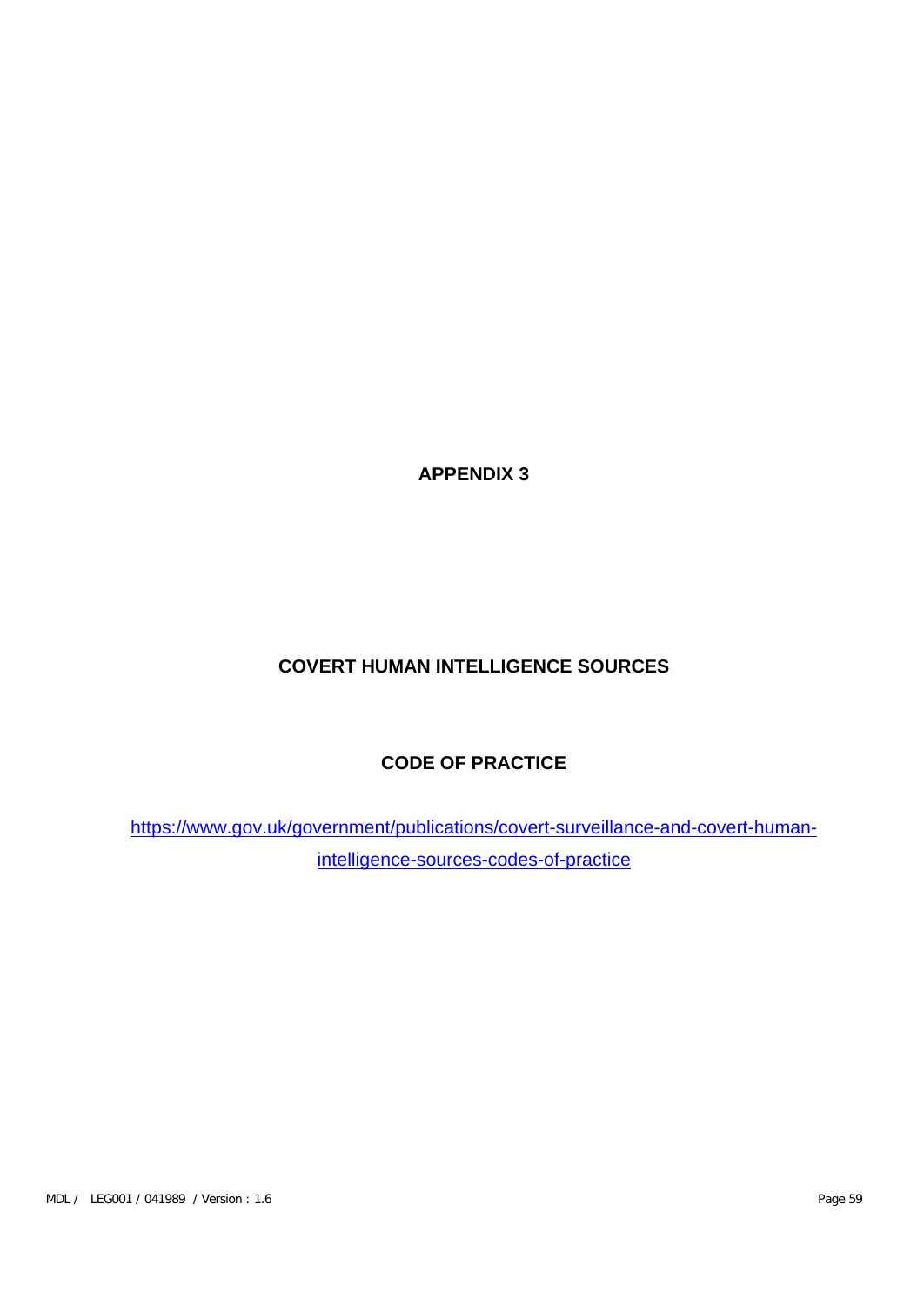## **LIST OF AUTHORISING OFFICERS**

| Corporate Director of Finance and Resources                                                                               | <b>Alison Taylor</b> |
|---------------------------------------------------------------------------------------------------------------------------|----------------------|
| Development Manager                                                                                                       | Christopher Hardman  |
| <b>Regulatory Services Manager</b>                                                                                        | <b>Scott Burns</b>   |
| Town Clerk and Chief Executive (Juvenile or<br>Vulnerable Person CHIS or the acquisition of<br>confidential information.) | Jason Gooding        |